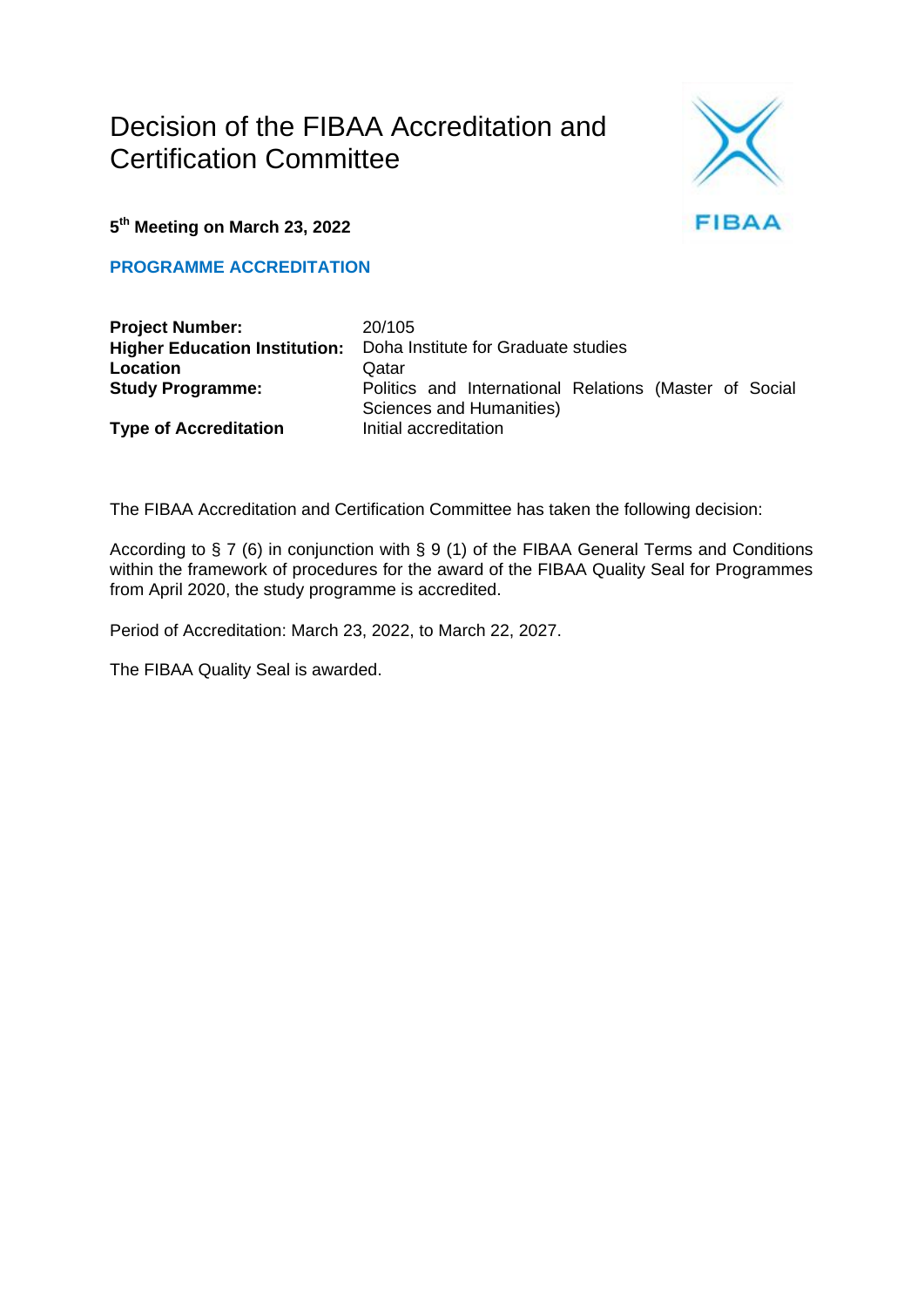

**FOUNDATION FOR INTERNATIONAL BUSINESS ADMINISTRATION ACCREDITATION**

FIBAA – BERLINER FREIHEIT 20-24 – D-53111 BONN

# Assessment Report

**Higher Education Institution:** Doha Institute for Graduate Studies, Qatar

**Master programme:** Politics and International Relations

**Qualification awarded on completion:** Master of Social Sciences and Humanities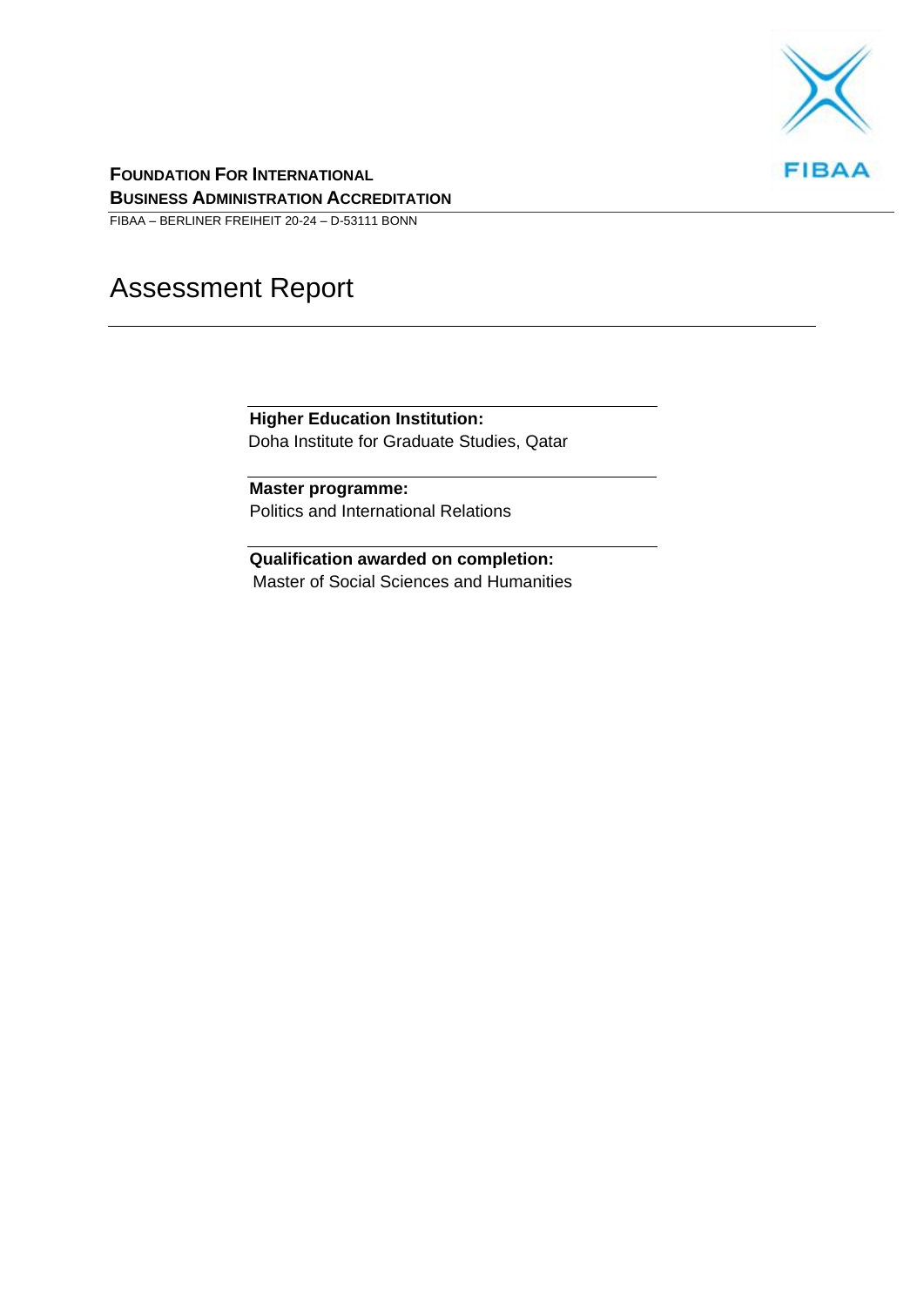## General information on the study programme

The Master programme Politics and International Relations (POL/IR) is a two-year programme (full-time) that can also be studied part-time (in three or four years). With a workload of 42 credit hours (equivalent to 84 ECTS credits) the POL/IR programme aims to produce skilled academics who can work as independent researchers and thinkers responding to the needs of the Arab region. While one of the primary aims of the programme is to prepare students for further study in political science and international relations at the doctoral level, graduates often choose to pursue applied careers in politics or to work as researchers at research institutions proliferating throughout the region and beyond. The programme is taught primarily in Arabic, but students have to read and use literature also in the English language. Therefore, by content and languages the programme is strongly international which is also underlined by the internationally-oriented faculty and student body.

#### **Type of study programme:**

Master programme

#### **Projected study time and number of ECTS credits / national credits assigned to the study programme:**

Full time: 2 years; Part-time: 3 or 4 years; 42 credits hours (equivalent to 84 ECTS credits)

#### **Mode of study:**

Full-time and part-time

#### **Didactic approach:**

Study programme with obligatory class attendance

#### **Double/Joint Degree programme:**

No

#### **Scope (planned number of parallel classes) and enrolment capacity:**

15-20 students per academic year

#### **Programme cycle starts in:** Winter semester

**Initial start of the programme:** September 2015

#### **Type of accreditation:** Initial accreditation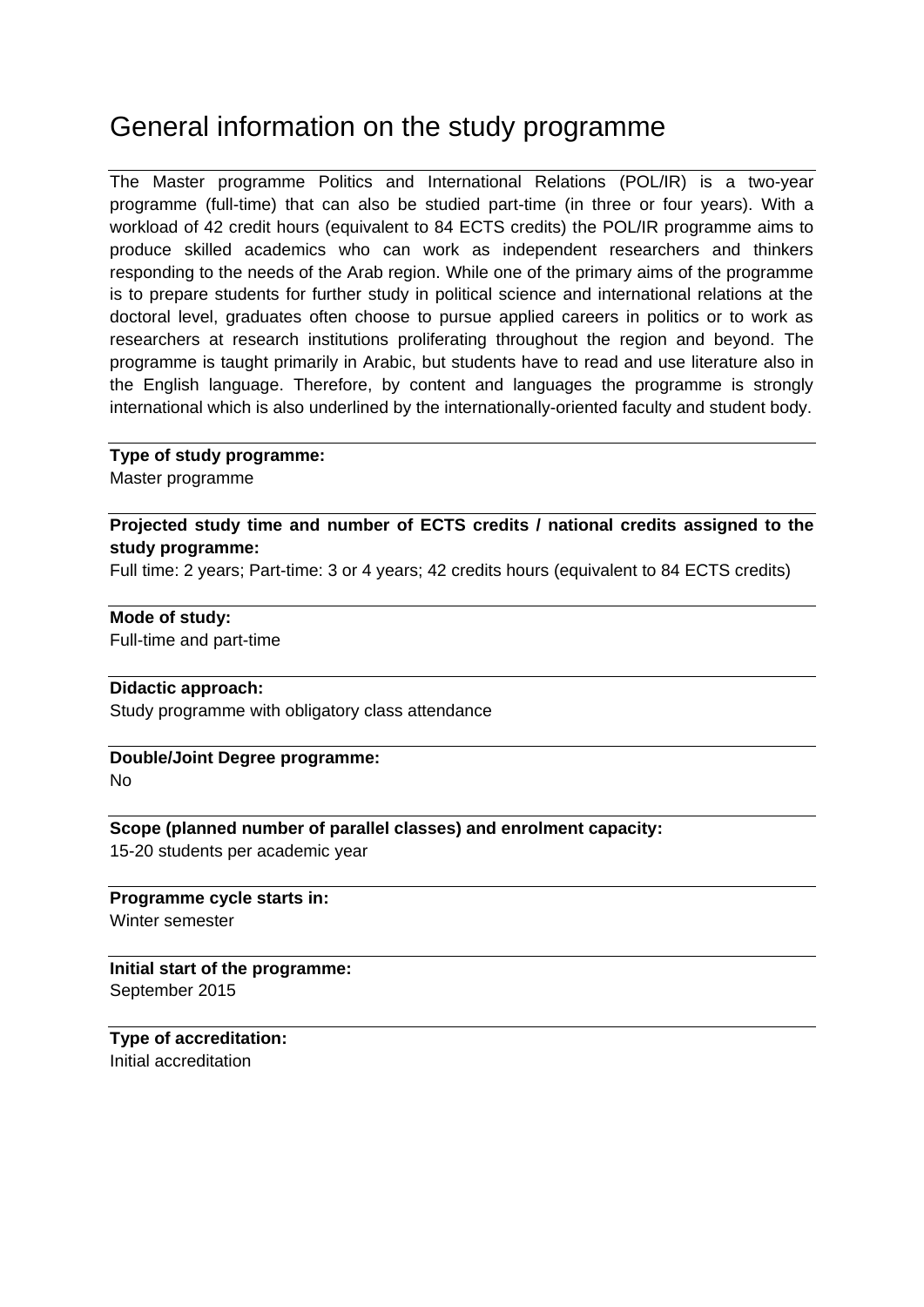## **Procedure**

A contract for the initial accreditation of the programme Politics and International Relations (Master of Social Sciences and Humanities) was made between FIBAA and the Doha Institute for Graduate Studies (DI) on October 7, 2020. On June 30, 2021, the HEI submitted a self-evaluation report, which included a detailed description of the programme and further documents to prove that the criteria for programme accreditation are met.

At the same time, FIBAA appointed a review panel<sup>1</sup>. The HEI has agreed to the chosen experts. The panel consisted of:

#### **Prof. Dr. Tariq A. Khwaileh**

Qatar University, Qatar Chair Department of English Literature and Linguistics (Linguistics, Phonetics, Psycholinguistics)

#### **Prof. Dr. Mark Laffey**

University of London, United Kingdom Ass. Professor of International Relations (International Relations Theory, International Security, Foreign Policy Analysis)

#### **Prof. Dr. Bernd Müller-Jacquier**

University of Bayreuth, Germany Prof. em. of Intercultural German Studies (Linguistics, Literature, Foreign Language Didactics)

#### **Prof. Dr. Stephan Stetter**

University of the Bundeswehr Munich, Germany Professor of International Politics and Conflict Studies

#### **Dr. Philipp Stiel**

Bavarian State Chancellery, Munich, Germany Budget Officer, Head of Budget and Internal Services Department (Organisation, Rule of Law, Public Management)

#### **Tim Thiessen**

Leuphana University, Lueneburg, Germany Student of Political Sciences (Bachelor)

FIBAA project manager: Dr. Birger Hendriks

The assessment is based on the self-evaluation report, amended by further documents, as requested by the panel, and an online conference (because of the Covid-19 pandemic). The online conference took place on November 2 and 3, 2021 via the video conferencing tool *Zoom* with DI representatives. The same cluster included an appraisal of the Comparative

 1 The panel is presented in alphabetical order.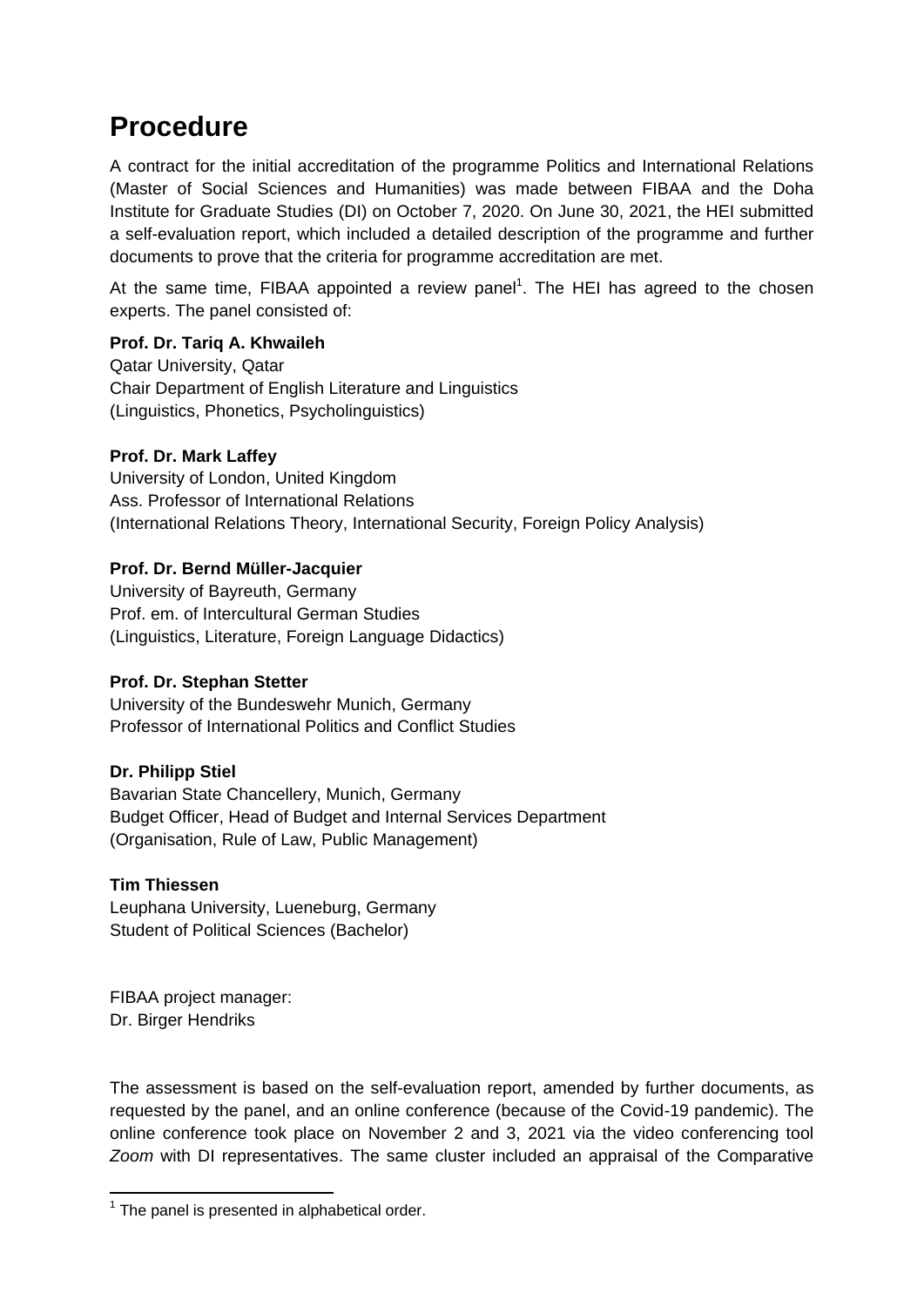Literature programme (Master of Social Sciences and Humanities) and the Conflict Management and Humanitarian Action programme (Master of Science in Conflict Management and Humanitarian Action). At the end of the online conference, the panel has given brief feedback on its first impressions to representatives of the HEI.

The assessment report based on this was delivered to the HEI for comment on February 25, 2022. The statement on the report was received on March 3, 2022. It has been taken into account in the report at hand.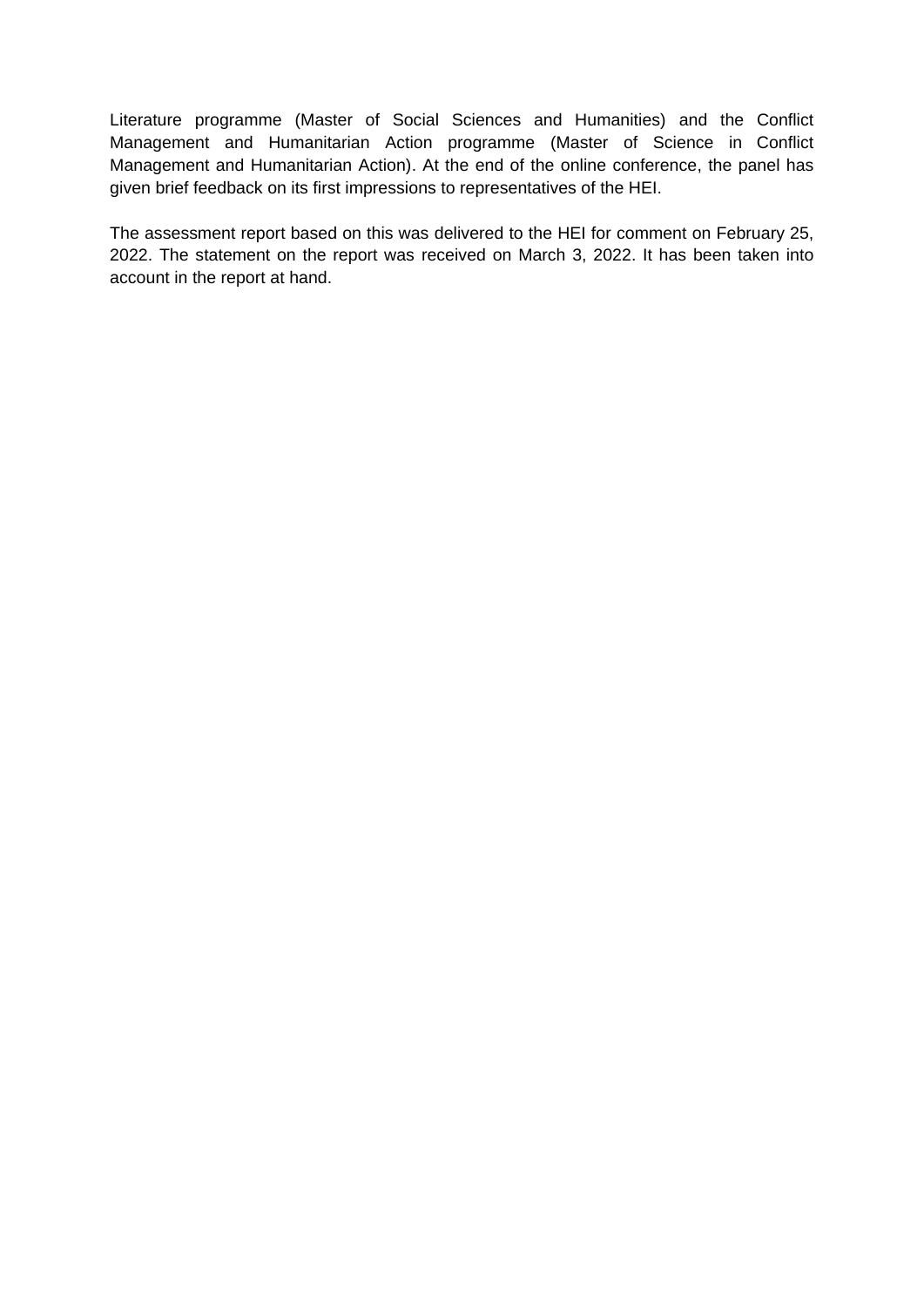# Summary

The Politics and International Relations programme, offered by the Doha Institute for Graduate Studies, fulfils the FIBAA quality requirements for master programmes and can be accredited by the Foundation for International Business Administration Accreditation (FIBAA) for five years starting on March 23, 2022, and finishing on March 22, 2027. The programme is in accordance with the national and the European Qualification Frameworks and the European Standards and Guidelines in their applicable version valid as of the time of the opening of the procedure, and with the Bologna Declaration.

There are many criteria in which the programme exceeds the quality requirements:

- International orientation of the study programme design (see chapter 1.2),
- Positioning of the study programme in the educational market (see chapter 1.3),
- Admission requirements (see chapter 2.1),
- Selection procedure (see chapter 2.3),
- Interdisciplinary thinking (see chapter 3.1),
- International contents and intercultural aspects (see chapter 3.4),
- Internationality of student body (see chapter 3.4),
- $\bullet$  Internationality of faculty (see chapter 3.4),
- Foreign language contents (see chapter 3.4),
- Academic qualification of faculty (see chapter 4.1),
- Student support by the faculty (see chapter 4.1),
- Process organisation and administrative support for students and faculty (see chapter 4.2),
- Quantity, quality, media and IT equipment of teaching and group rooms (see chapter 4.4),
- Access to literature (see chapter 4.4),
- Career counselling and placement service (see chapter 4.5).

For the overall assessment of the programme, please refer to the quality profile at the end of this report.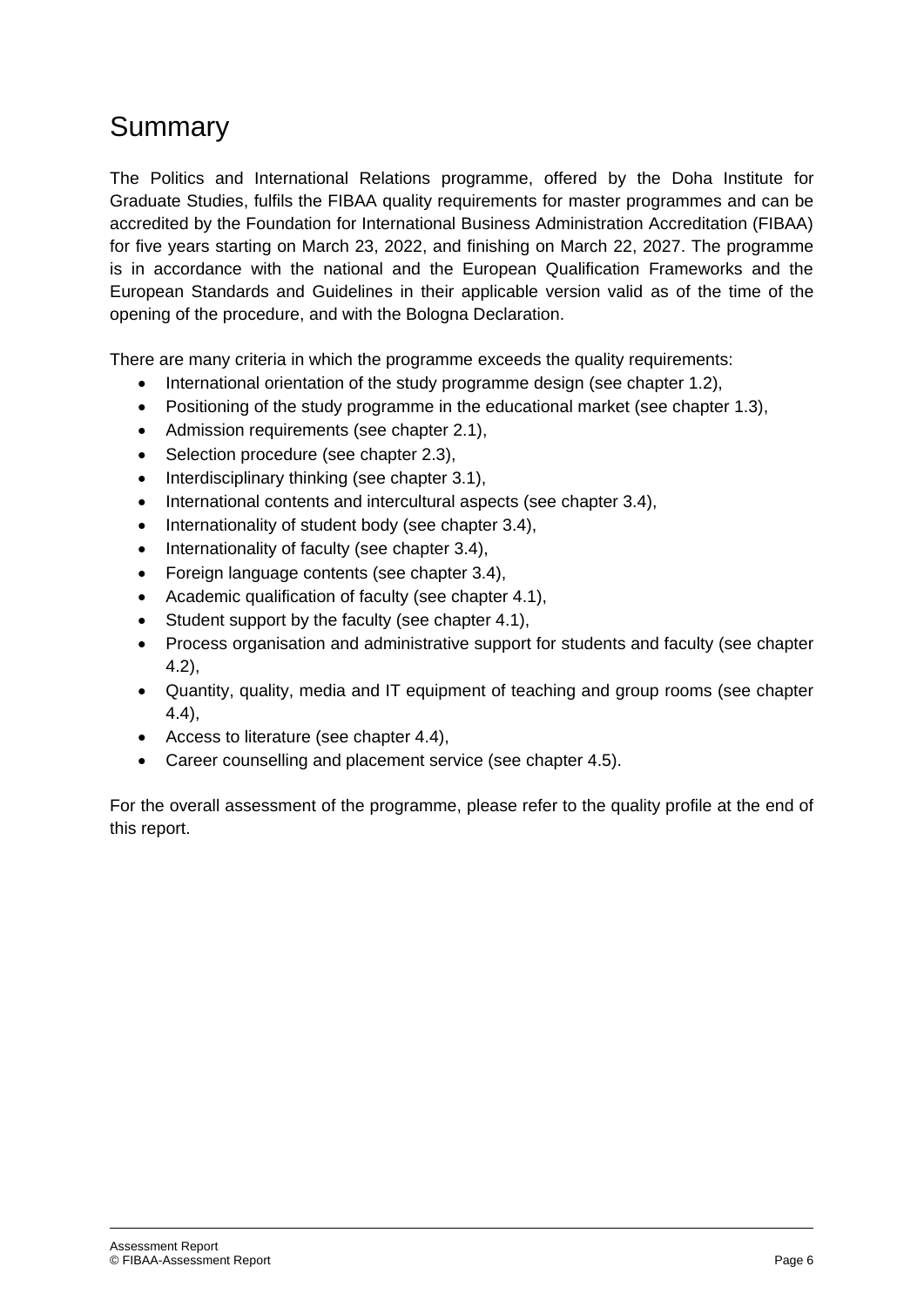# Information

### **Information on the Institution**

The Doha Institute for Graduate Studies (DI) is an independent non-profit academic institution for postgraduate studies. DI was founded in 2015 and aims to combine teaching and learning with scientific research in a manner that prepares its graduates to become accomplished academic researchers and capable professionals in their fields of study. Also, graduates shall be able to advance knowledge and respond to the needs of the Arab region. DI aims to help produce a new generation of academics, researchers, and independent thinkers at international scientific standards. Arabic Language is the main language for DI's teaching and research, supported by other languages, especially English. This also forms part of both admission and graduation requirements.

Based on its institutional bylaws, DI has a President who is the chief executive and academic officer of the Institute and its representative. The President is appointed by the Board of Trustees and chairs the councils which govern the academic and administrative affairs of DI. These include the Doha Institute Council, the highest executive body, and the Faculty General Assembly. At the level of the School, mechanisms are in place to encourage autonomous governance.

DI comprises two Schools: the School of Social Sciences and Humanities and the School of Public Administration and Development Economics. It offers 19 study programmes. The Politics and International Relations (POL/IR) programme belongs to the School of Social Sciences and Humanities  $(SASH)<sup>2</sup>$  Head of each School is a Dean who is appointed by the President. Each school at the Doha Institute has the independence to regulate its internal academic and administrative policy, but subject to the provisions of the bylaws, rules, institutional regulations, and general policies developed for the institute. In the event of any action that may affect the financial obligations of the institute or its academic policies, the Dean refers the policy or procedure to the Vice President for Academic Affairs, who in turn submits it to the President of the Institute.

DI and its programmes are licensed by Qatar's Ministry of Education and Higher Education<sup>3</sup> and they are listed on the Ministry of Education and Higher Education's website [\(edu.gov.qa\).](https://www.edu.gov.qa/ar/Pages/higheredudefault.aspx?ItemID=134)

### **Further development of the programme, statistical data**

The programme blueprint, structure and — to a considerable extent — curricular content was approved by the Academic Planning Committee and DI interim Board of Trustees (BoT) in 2015. The programme was further developed and finalised by the head of programme and faculty during its first year of operation, leading to a fully developed programme that has been reviewed and approved by the DI Council, BoT, and the Ministry of Education and

 $\overline{\phantom{a}}$  $2$  The Institute also has an Executive Education Excellence Center and a Language Center. See [https://www.dohainstitute.edu.qa/EN/Academics/Pages/Academic-Policies.aspx.](https://www.dohainstitute.edu.qa/EN/Academics/Pages/Academic-Policies.aspx)

Decision of the Minister of Education and Higher Education No. (45) of 2016 Licensing the Doha Institute for Graduate Studies.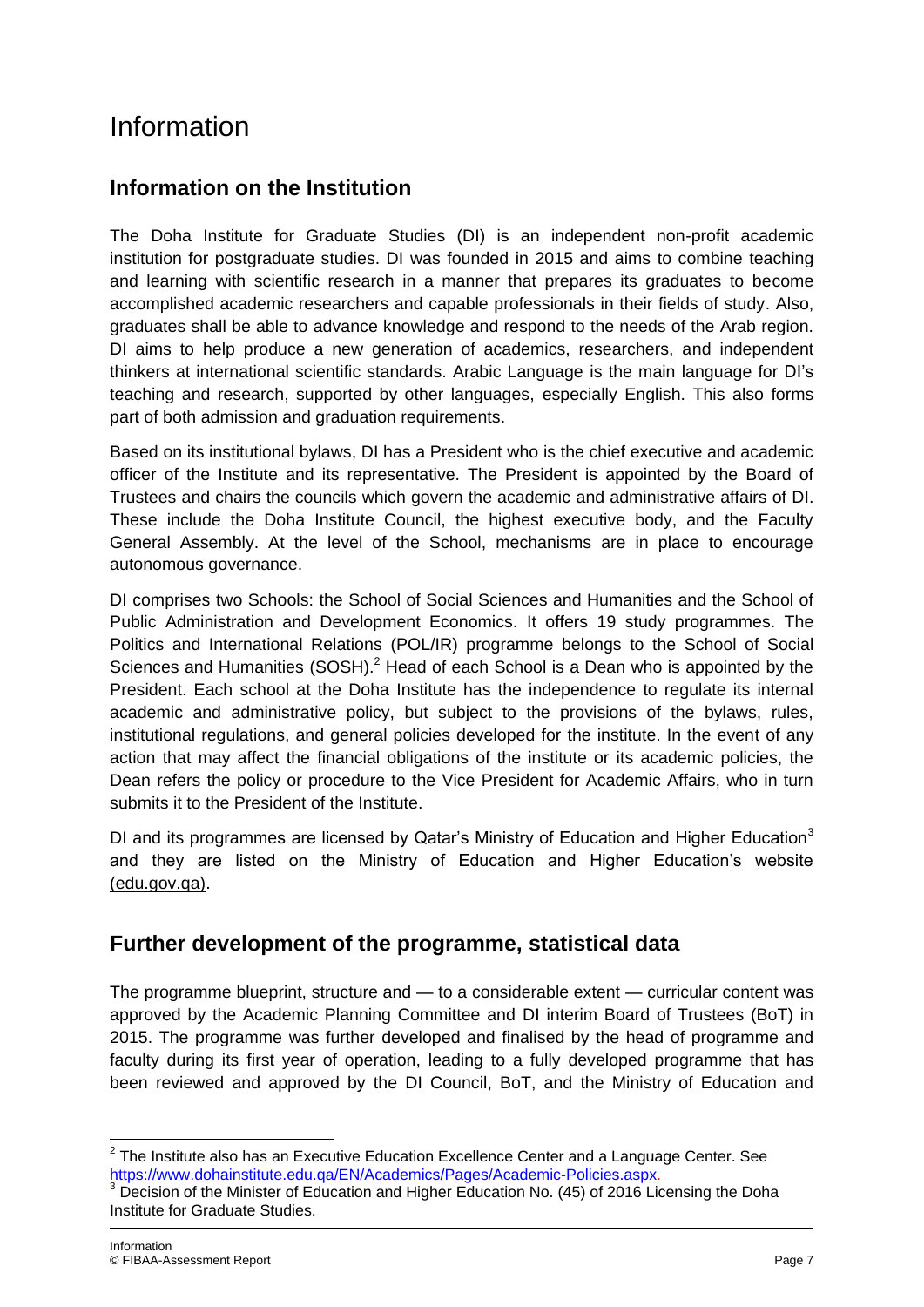Higher Education, which licensed the programme in 2016. The POL/IR programme had its first graduates in 2017.

|                                                  |                | <b>POL 2017</b>          | <b>POL 2018</b> | <b>POL 2019</b> | <b>POL 2020</b> | <b>POL 2021</b>         | <b>POL 2022</b> |
|--------------------------------------------------|----------------|--------------------------|-----------------|-----------------|-----------------|-------------------------|-----------------|
| # Study Places                                   |                | 20                       | 20              | 20              | 20              | 20                      | 20              |
| # Applicants                                     | Σ              | 97                       | 345             | 137             | 121             | 123                     | 218             |
|                                                  |                | 30                       | 99              | 48              | 38              | 37                      | 83              |
|                                                  | m              | 67                       | 246             | 89              | 83              | 86                      | 135             |
| <b>Application rate</b>                          |                | 485.00%                  | 1725.00%        | 685.00%         | 605.00%         | 615.00%                 | 1090.00%        |
| # First-Year                                     | Σ              | 14                       | 19              | 12              | 18              | 13                      | 10              |
| <b>Student</b>                                   | f              | 6                        | $\overline{7}$  | 11              | 8               | 4                       | 5               |
|                                                  | m              | 8                        | 12              | 1               | 10              | 9                       | 5               |
| Rate of female<br><b>students</b>                |                | 42.86%                   | 36.84%          | 91.67%          | 44.44%          | 30.77%                  | 50.00%          |
| # Foreign                                        | $\overline{y}$ | 11                       | 14              | $\overline{7}$  | 10              | 13                      | 10              |
| <b>Students</b>                                  |                | $\overline{\mathcal{A}}$ | $\overline{4}$  | 6               | 4               | 4                       | 5               |
|                                                  | m              | $\overline{7}$           | 10              | 1               | 6               | 9                       | 5               |
| Rate of foreign<br><b>students</b>               |                | 78.57%                   | 73.68%          | 58.33%          | 55.56%          | 100.00%                 | 100,00%         |
| <b>Percentage of</b><br>occupied study<br>places |                | 70.00%                   | 95.00%          | 60.00%          | 90.00%          | 65.00%                  | 50.00%          |
| # Graduates                                      | Σ              | 14                       | 17              | 8               | 15              | 12                      |                 |
|                                                  | f              | 6                        | $\overline{7}$  | $\overline{7}$  | 6               | $\overline{\mathbf{4}}$ |                 |
|                                                  | m              | 8                        | 10              | 1               | 9               | 8                       |                 |
| <b>Success rate</b>                              |                | 100,00%                  | 94,74%          | 66,67%          | 83,33%          | 92,31%                  |                 |
| <b>Dropout rate</b>                              |                | 0,00%                    | 5,26%           | 33,33%          | 16.67%          | 7.69%                   |                 |
| <b>Average duration</b><br>of study              |                | $\overline{2}$           | 2.14            | 2.11            | 2.13            | 2.04                    |                 |
| Average grade of<br>final degree                 |                | 3.75                     | 3.62            | 3.53            | 3.46            | 3.56                    |                 |

#### **Political and International Relations Master Programme**

Note: Success / Dropout rates of POL 2017 refer to the cohort admitted in 2015 and so on.

The statistics stem from DI and show that the numbers of applications exceed by far the number of available study places. Nevertheless, DI numbers of admitted students fall short of the numbers of available study places. On average, the percentage of female admitted students falls short of the male students. The rates of foreign students are with an average of 77.7 % high and by trend increasing as are the success rates with an average of 87.4%.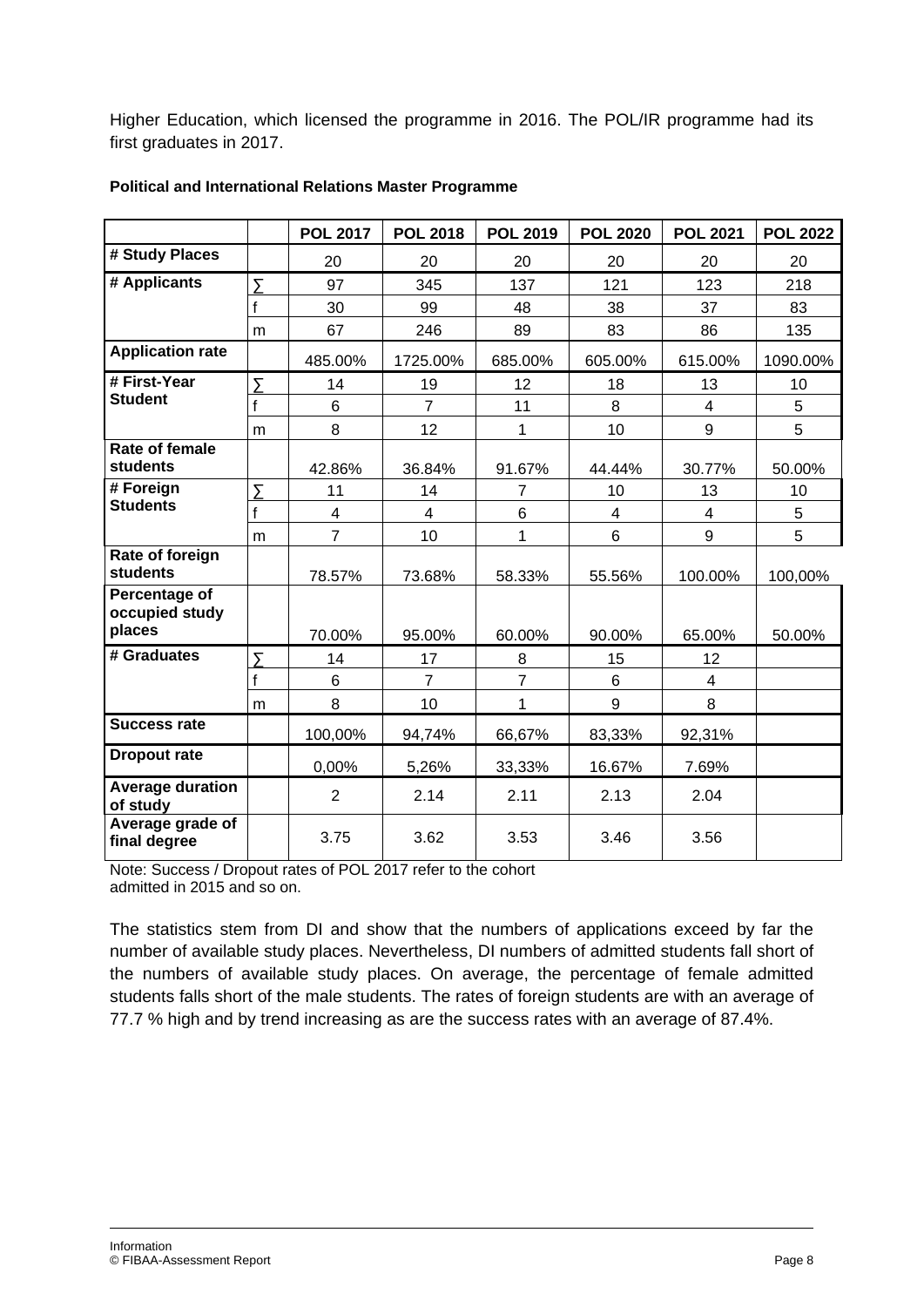# Programme Description and Appraisal in Detail

## **1. Objectives**

### 1.1 Objectives of the study programme (Asterisk Criterion)

The Politics and International Relations (POL/IR) programme at DI aims to provide its students with the advanced understanding of political science and international relations necessary to conduct research that contributes to scholarly debates within the field. As such, it seeks to equip students with the tools, knowledge and skills to enable them to both understand and produce innovative research. Students acquire a broad understanding of the traditional subfields of political science: comparative politics, international relations, research methods and political theory.

The POL/IR programme is committed to achieving the following broad goals:

- A. Empower students to evaluate scholarly research in a critical and competent way
- B. Enable students to produce innovative, theoretically sophisticated and methodologically rigorous research on political phenomena and dynamics;
- C. Prepare students for further study in PhD programmes related to the field, as well as careers as researchers or practitioners capable of drawing on scholarly work.

Whether the students choose to pursue doctoral degrees or enter the workforce upon graduation, the POL/IR programme is primarily aimed at helping them become capable researchers in the field of politics and international relations.

One of the primary goals of the POL/IR programme at DI is to mentor and guide students who are interested in contributing to the fields of political science and international relations while centering their efforts on Arab communities in their research. There is a relative dearth of Arabic-language scholarship on politics that meet international standards of quality and rigor. Moreover, research in the field about the Middle East is being produced by scholars and researchers far removed from the region. The POL/IR programme is dedicated to fostering an environment conducive to the development of researchers with the ability to produce cutting-edge scholarship that synthesizes the broader literature in their field with a deep understanding of the prevailing local context.

The POL/IR programme aims to contribute to DI's core objective of producing skilled academics who can work as independent researchers and thinkers responding to the needs of the Arab region.

All masters' programmes at DI have been designed and developed to meet and be aligned with the UK qualification framework and its learning outcome descriptors for a higher education qualification at level 7 on the Framework for Higher Education Qualifications in England, Wales and Northern Ireland (FHEQ) and Scottish Credit and Qualifications Framework (SCQF) level 11 on the Framework for Qualifications of Higher Education Institutions in Scotland (FQHEIS).<sup>4</sup> The qualification descriptors of the UK frameworks for higher education qualifications align with the qualification descriptors of the Framework for

**<sup>.</sup>** <sup>4</sup> See "The Frameworks for HE Qualifications of UK: [https://www.qaa.ac.uk](https://www.qaa.ac.uk/)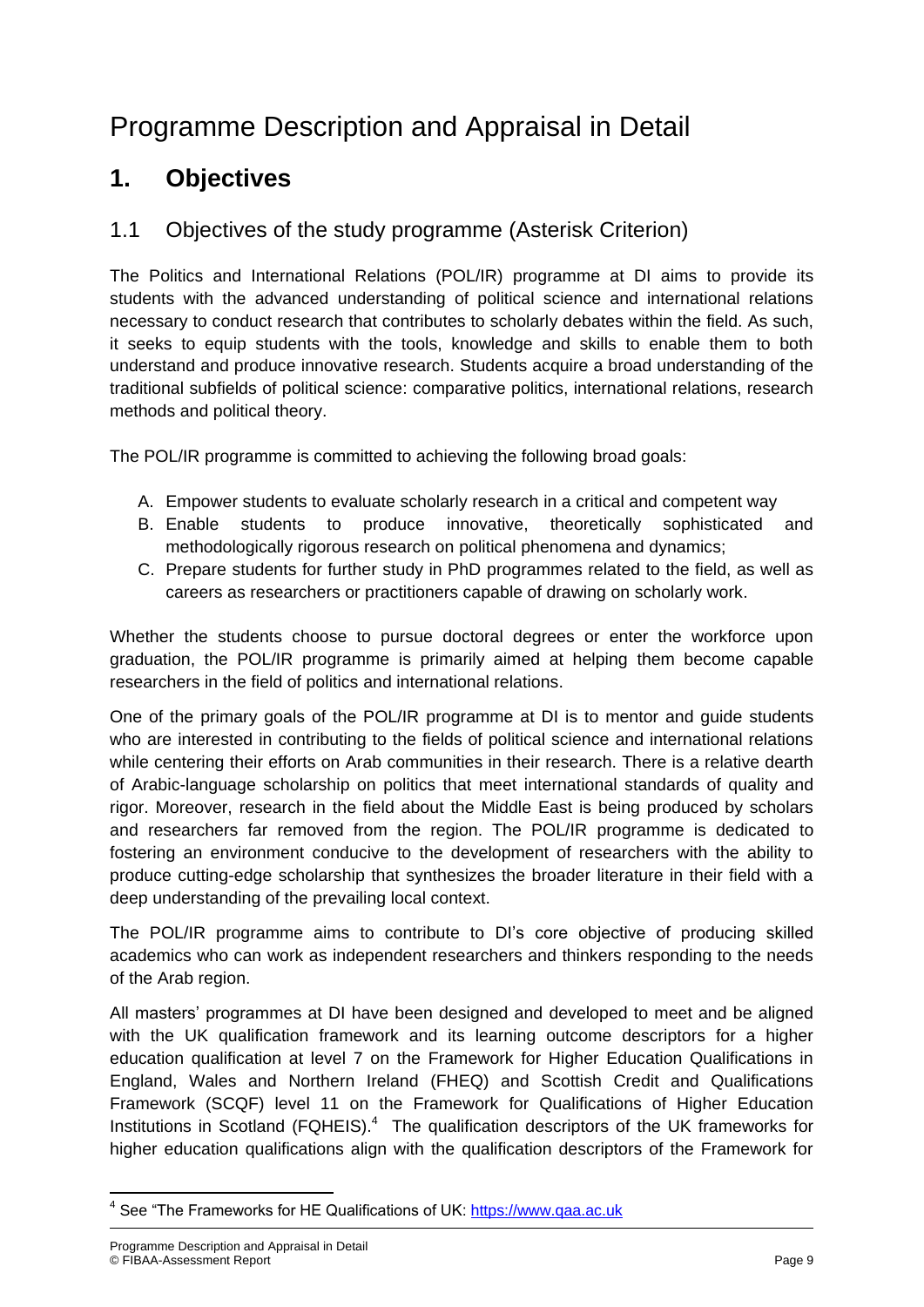Qualifications of the European Higher Education Area (QFEHEA), with Dublin descriptors. Conforming to the UK framework has been discussed and agreed upon with the Ministry of Education and Higher Education in Qatar and was a prerequisite to achieving successful licensure for all DI's programmes.

The POL/IR programme aims to deliver seven Programme Learning Outcomes (PLOs)/ objectives<sup>5</sup> focused on knowledge and understanding, intellectual skills, and practical skills to its students.

The knowledge and understanding-centered outcomes are:

- PLO 1: Demonstrate a nuanced understanding of the theoretical, conceptual, and methodological frameworks underpinning political science.
- PLO 2: Identify the core challenges and contemporary debates within the discipline and its respective subfields.
- PLO 3: Situate the main concepts and theories in the discipline within their historical, cultural and socioeconomic contexts, and critically evaluate the politics of the Arab world in relation to them.

The intellectual skills-centred outcomes are as follows:

- PLO 4: Formulate logically coherent, evidence-based arguments relevant to complex contemporary political challenges.
- PLO 5: Design, conduct and present innovative research, incorporating qualitative and/or quantitative research methods to explain political phenomena.

The practical skills-centered outcomes are:

- PLO 6: Assess the effects and policy implications of global, regional, and national developments using the tools of theoretical and empirical analysis commonly used in the field of politics and international relations.
- PLO 7: Effectively communicate ideas, theories and issues related to politics and international relations to diverse audiences.

The outcomes relate broadly to the larger focus on academic proficiency, employability, social commitment, and the development of individual student personality. Specifically, the knowledge and understanding and intellectual skills learning outcomes speak to academic proficiency, while practical skills learning outcomes — with their focus on original research in politics and international relations — serve both employability and social commitment objectives.

All three areas serve the development of individual student personality, given that each of the three broad areas of focus, and all seven outcomes, require students to maintain originality, both in terms of ideation and execution. These three areas are also directly aligned with both the UK qualification framework. Moreover, each programme in the DI has a specification – a document that serves to record and maintain the design specification, structure, and content of a programme. The specification document provides a clear description of a programme, including its learning outcomes, and is a source of useful information for stakeholders such as students, employers, and external reviewers.

 $5$  See SER p. 11 f.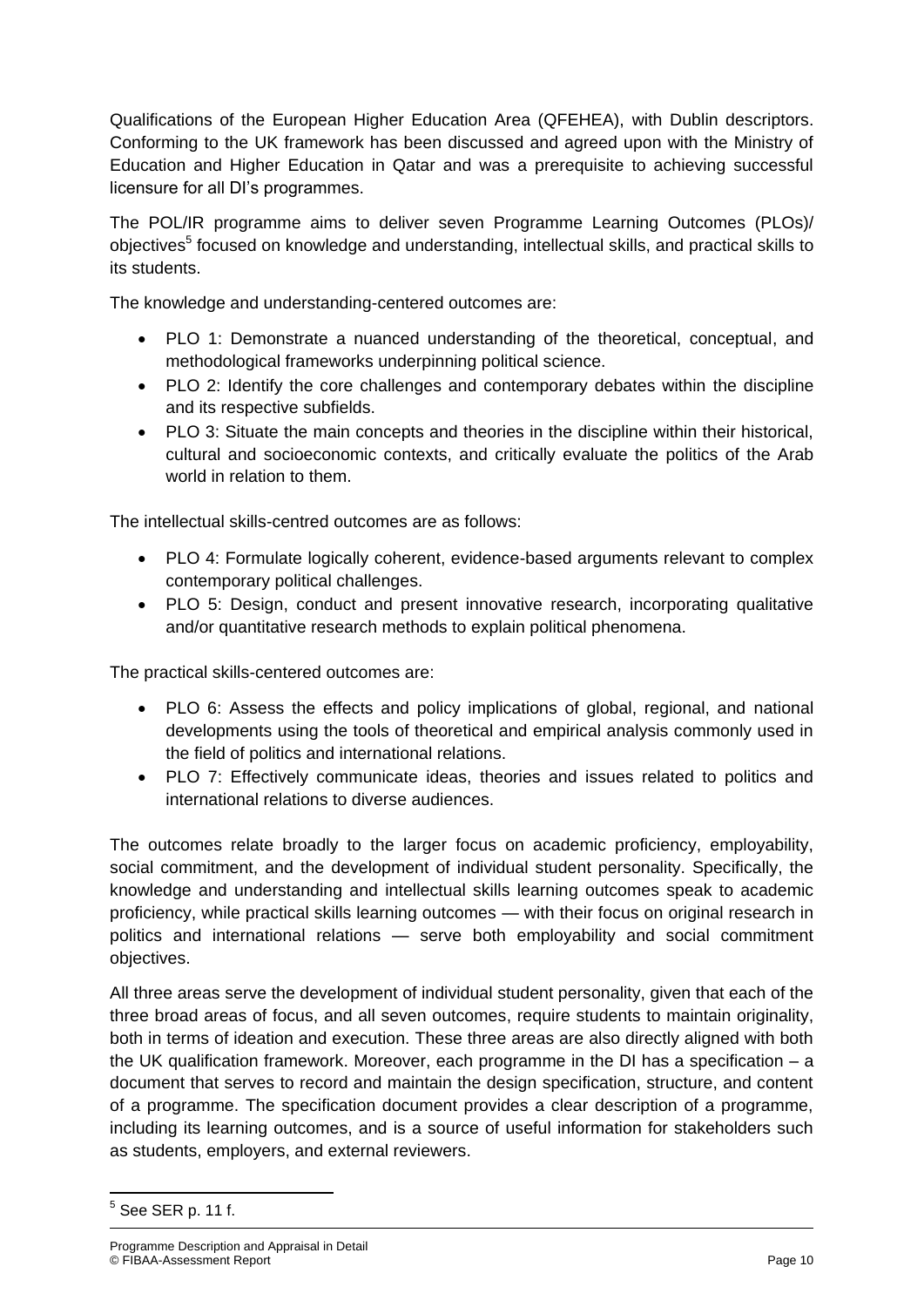## Appraisal:

The panel notes that the POL/IR programme emphasises to not only train students in core political science disciplines but also render them active researchers in Arabic. This should contribute to make Arabic academic traditions and scholarships more visible. These qualification objectives of the programme are explained and convincingly presented in relation to the target group, targeted professional field and societal context of the discipline. They embrace academic proficiency, comprehensive employability, as well as the development of the individual student's personality. The panel also notes that DI has designed its study programmes including the learning outcomes aligned with the UK qualification Frameworks.

The subject-specific and extra-curricular qualification objectives and skills to be acquired correspond with the aspired level at graduation. They are oriented at the requirements of the UK qualification frameworks for higher education which are similar to those of the European Qualification Framework (EQF).

|        |                                                           | <b>Exceptional</b> | <b>Exceeds</b><br>quality<br>requirements | <b>Meets quality</b><br><b>requirements</b> | Does not<br>meet quality<br>requirements | n.r. |
|--------|-----------------------------------------------------------|--------------------|-------------------------------------------|---------------------------------------------|------------------------------------------|------|
| $1.1*$ | Objectives of the study programme<br>(Asterisk Criterion) |                    |                                           |                                             |                                          |      |

## 1.2 International orientation of the study programme design (Asterisk Criterion)

The POL/IR programme has prioritized and successfully maintained an international orientation in three core respects:

- A. The curriculum offered to students.
- B. The composition of its students and faculty;
- C. The standards it has established with regards to both pedagogy and research;

The curricula of most politics and international relations programmes tend to be international. While POL/IR courses<sup>6</sup> in international relations are global in nature, course offerings in the fields of comparative politics, political theory and research methods are also thoroughly internationalised. With regards to the POL/IR programme's offerings in comparative politics, discussions of the most relevant concepts regarding military regimes cannot be adequately taught without reference to studies of Latin America. Any examination of waves of democratisation will require a thorough exploration of the democratic transitions that occurred in Eastern and Central Europe. Moreover, the political theory course offers students the opportunity to examine the ideas of Western and Eastern theorists. Even in the methodology course of this year (POL 611), students were required to study articles related to gender quotas in India, a survey experiment regarding foreign policy attitudes in Japan, and an exploration of ideological divisions and elections in Turkey.

<sup>&</sup>lt;sup>6</sup> See below chapter 3.1.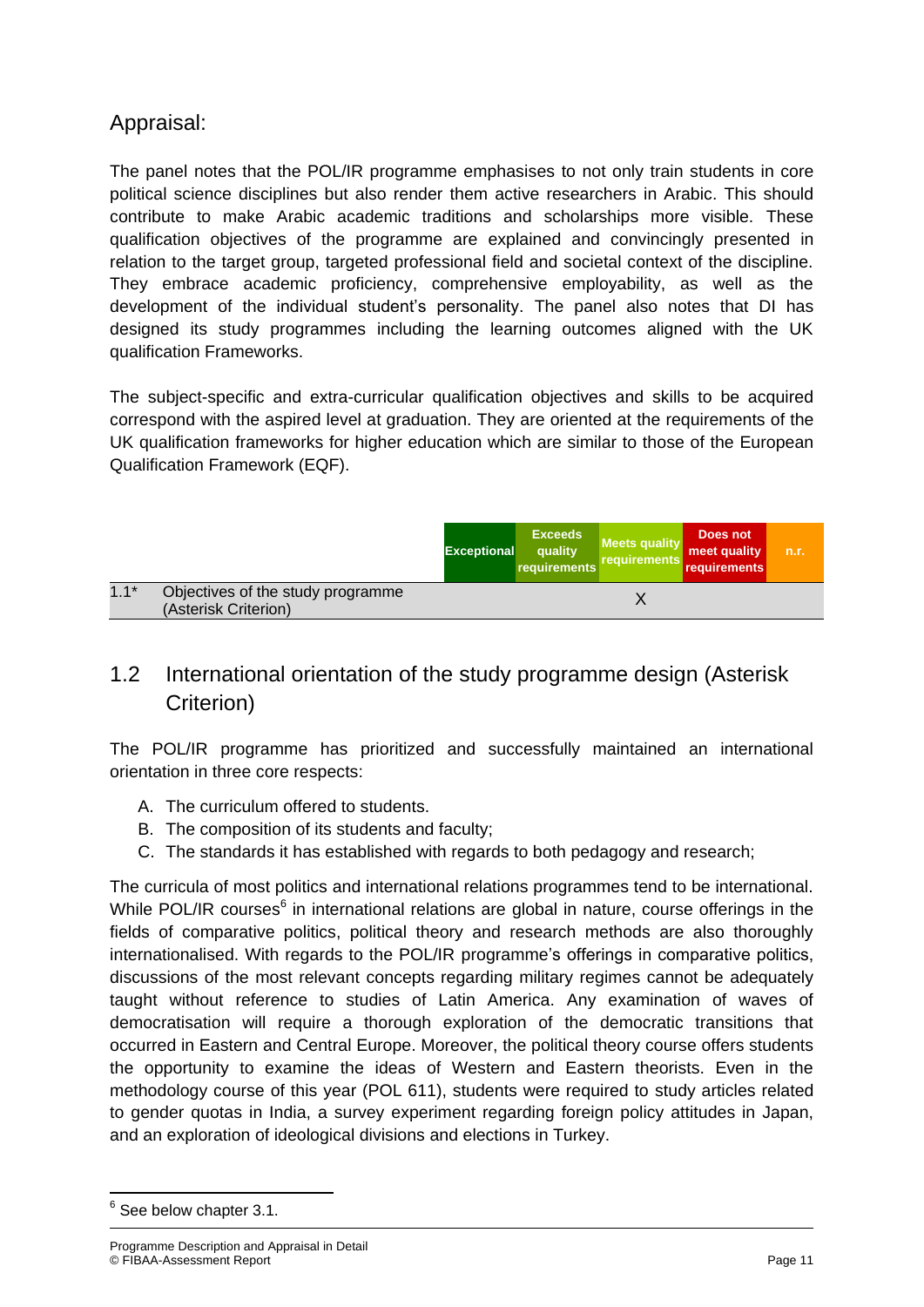Faculty members in the POL/IR programme have received their doctoral degrees from programmes in Algeria, Canada, France, the United Kingdom, and the United States.<sup>7</sup> Most of these faculty members have also gained experience teaching outside of Qatar. Having faculty members drawn from such diverse backgrounds has contributed to the development of a curriculum that bridges between many of those taught around the globe, diversified the literature covered, and broadened the methods of research and analysis that are emphasized.

Faculty members in the POL/IR programme have set out to meet and exceed international standards with regards to the quality of training provided to students. This attempt to meet international standards begins with the faculty members themselves, who are expected to consistently publish in peer-reviewed journals. While faculty members are encouraged to publish in Arabic they also regularly publish in leading English-language international journals (see chapter 4.1).

#### Appraisal:

The panel welcomes the strong international orientation of the POL/IR curriculum in teaching and study as well the international experience of faculty members. The programme design appropriately takes into account the required international aspects, with respect, too, to its graduates' employability.

Owing to the emphasis of the programme design on internationality in teaching and study (e.g. in terms of curricular contents, academic staff, practical experience abroad), the programme, by imparting knowledge with that goal in mind and developing the concomitant skills, enables graduates to competently manage international tasks. The panel welcomes that despite the programme's relative youth internationally recognized scientists from abroad have become faculty members.

|        |                                                                                 | <b>Exceptional</b> | <b>Exceeds</b><br>quality<br>requirements | <b>Meets quality</b><br>requirements | Does not<br>meet quality<br>requirements | n.r. |
|--------|---------------------------------------------------------------------------------|--------------------|-------------------------------------------|--------------------------------------|------------------------------------------|------|
| $1.2*$ | International orientation of the study<br>programme design (Asterisk Criterion) |                    |                                           |                                      |                                          |      |

## 1.3 Positioning of the study programme

Among the universities in the Arabian region, there are few institutions that provide graduate education in political science. It is perhaps for this reason that the POL/IR programme has been able to attract a broad range of students from across the region to study politics and international relations at DI. Moreover, the social sciences, and particularly political science, have largely been neglected by many of the universities in the region.

 $7$  One of the faculty members received a joint Ph.D. degree from the University of Ottawa (Canada) and the Institut d'études politiques de Paris (Sciences Po) (France).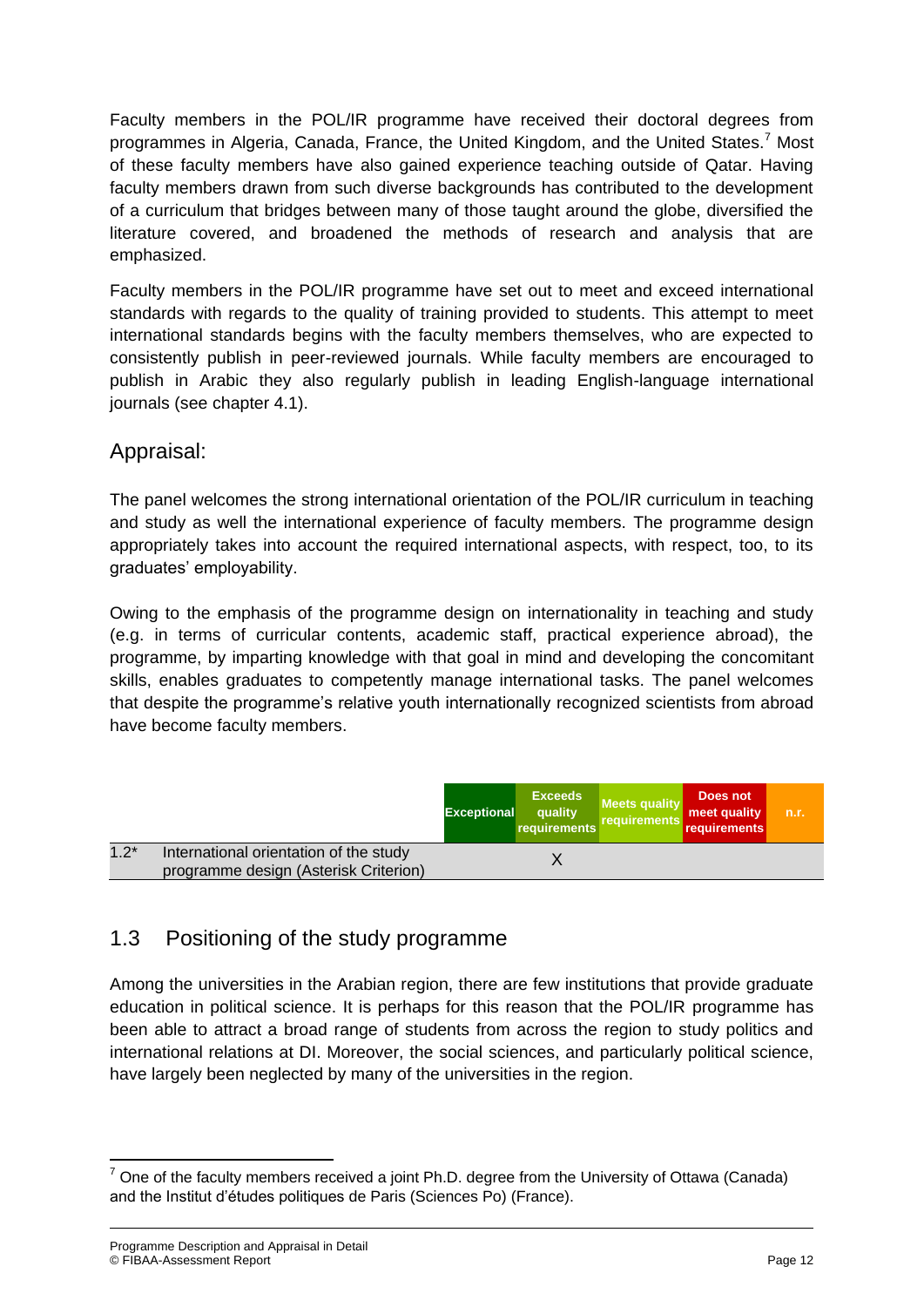DI has recruited faculty members who perform research in the field and have the experience to guide burgeoning researchers from the region as they embark on a career in political science. By providing students with generous funding, a demanding course load, a faculty-tostudent ratio of approximately 1:5, opportunities to serve as research assistants and guidance from leading researchers in their fields, the POL/IR programme helps fill a gap in the academic landscape of the region.

While one of the primary aims of the programme is to prepare students for further study in political science and international relations at the doctoral level, graduates often choose to pursue applied careers in politics or to work as researchers at research institutions proliferating throughout the region and beyond. Among those who have chosen to pursue their doctoral degrees soon after graduation, students went on to study at the University of Edinburgh, the University of Exeter, the University of Warwick, and the University of Khartoum. The establishment of a Ph.D. programme at DI that is anticipated to begin in 2022-2023.

One of DI's fundamental missions is to provide the region with an elite local institution dedicated to contributing to academic and policy-oriented discourse in the social sciences and humanities. The POL/IR programme is crucial to the development of a robust and vibrant social scientific community and is one of the cornerstones of DI. In coordination with the Arab Center for Research and Policy Studies, POL/IR programme faculty members have contributed significantly to organizing, facilitating, and leading academic discussions and debates on and off campus. Moreover, DI is committed to producing and supporting researchers who produce work in the Arabic-language. The POL/IR programme's primary language of instruction is Arabic, and faculty members frequently author Arabic-language research.

#### Appraisal:

The panel is convinced that the POL/IR programme is well positioned in the educational market. The reasons given for this are plausible. The Institute has thoroughly examined the educational market and used the results in establishing its own unique and competitive profile

In particular because it analyses relevant issues from a critical Arab perspective while relating to international practice and standards.

The arguments in support of graduate employability on the basis of the stated qualification objectives are convincingly presented. The future fields of employment for graduates are plausibly set forth.

Also, the panel has the view that the study programme is convincingly integrated into the HEI's overall strategic concept. The study programme's qualification goals are in line with the HEI's mission and strategic planning.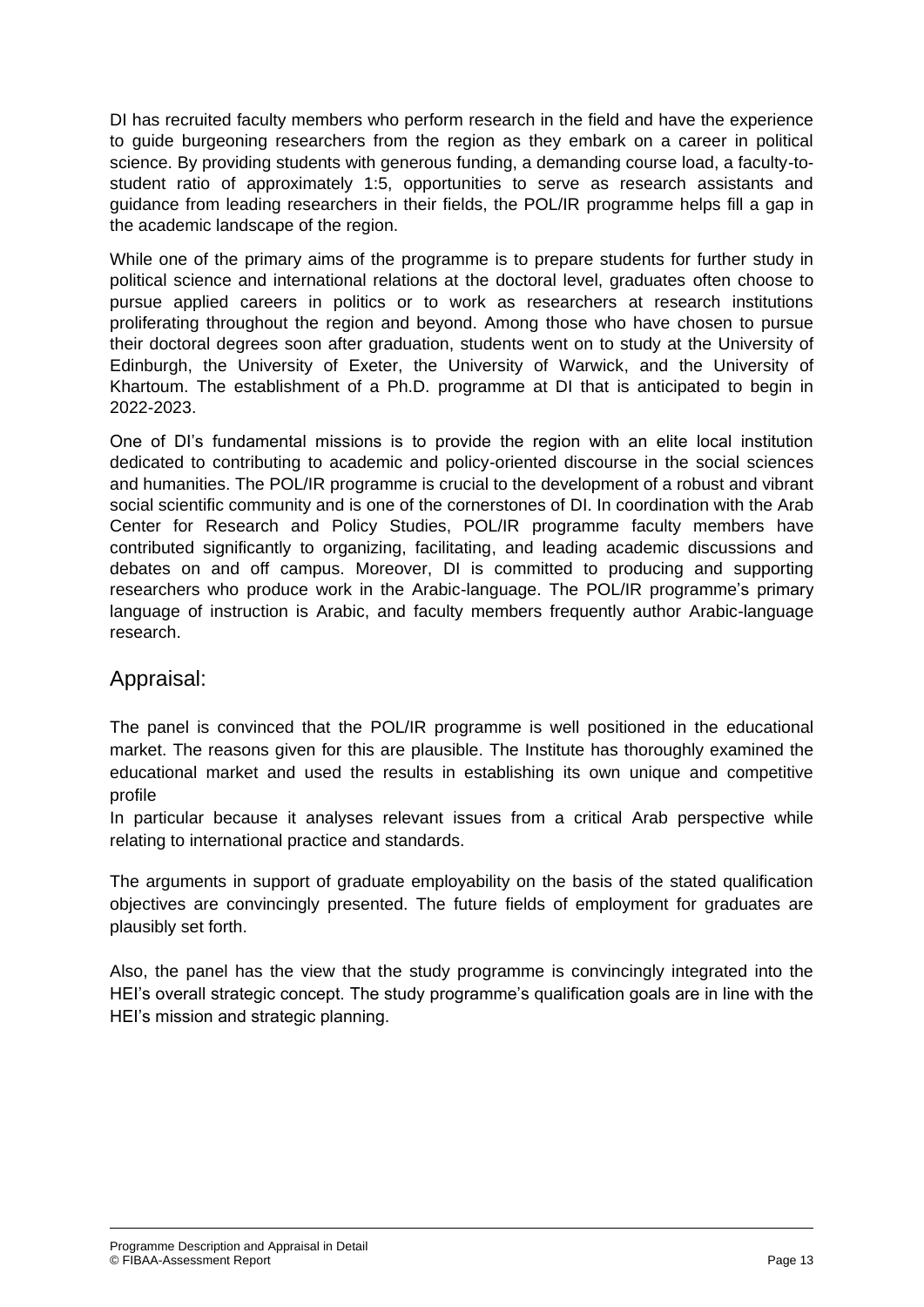|       |                                                                                            | <b>Exceptional</b> | <b>Exceeds</b><br>quality<br>requirements | <b>Meets quality</b><br>requirements | Does not<br>meet quality<br><b>requirements</b> | n.r. |
|-------|--------------------------------------------------------------------------------------------|--------------------|-------------------------------------------|--------------------------------------|-------------------------------------------------|------|
| 1.3   | Positioning of the study programme                                                         |                    |                                           |                                      |                                                 |      |
| 1.3.1 | Positioning of the study programme in<br>the educational market                            |                    | Х                                         |                                      |                                                 |      |
| 1.3.2 | Positioning of the study programme on<br>the job market for graduates<br>("Employability") |                    |                                           | X                                    |                                                 |      |
| 1.3.3 | Positioning of the study programme<br>within the HEI's overall strategic concept           |                    |                                           |                                      |                                                 |      |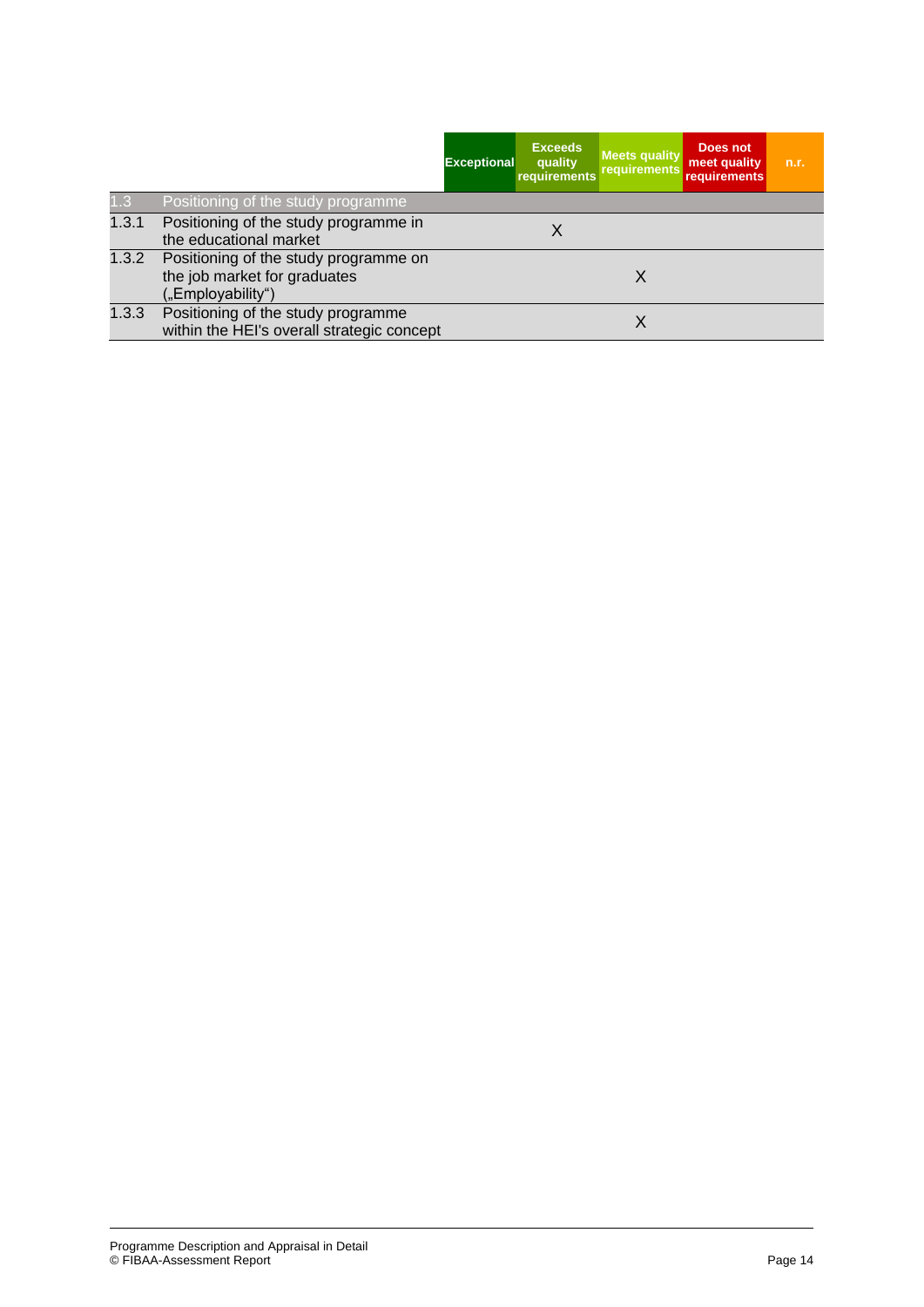## **2. Admission**

DI has elaborated an "Admission Policy"<sup>8</sup> which includes general rules such as the objectives and principles of student recruitment and admission process but also admission regulations. Applicants are required to have a solid first degree with a GPA $<sup>9</sup>$  that is evaluated to be above</sup> average or excellent relative to other students at their university. The department has a preference for applicants who received their bachelor's degree in political science or an academic discipline that is related to political science, such as international studies, economics, sociology, history or philosophy. Applicants from other disciplines are encouraged to apply if they can demonstrate a sufficient understanding of the field of political science in their essay and interview. Successful candidates for admission must be proficient in English and Arabic to be accepted into the programme (see detailed requirements below).

DI evaluates the admission procedure on a regular basis and lists all admission requirements on its website<sup>10</sup>.

The Admission Office makes sure that the admission files are filtered and that the candidates being evaluated meet the requirements and conditions for admission. The files are evaluated according to the following steps: 1) Grades statements evaluation: It is a stage in which the admission department reviews and evaluates students' academic statements. 2) Academic evaluation: The institute's programmes evaluate the files of students who passed the Grades statements evaluation. This stage includes the evaluation of students' writings and curricula vitae. 3) Personal interview: The Institute's programmes at these stage interview students who have passed the Academic evaluation stages.

The Admissions Department plays a fundamental role in ensuring that students who may be interested in joining DI are properly informed as to the requirements and standards for admission. Information regarding the admissions process and scholarship application requirements are also posted online. Faculty members primarily play a role in advertising DI's individual programmes at scheduled events and by making public appearances.

Each year, multiple "Open Days" are held where potential applicants in Qatar are provided with a comprehensive presentation on the admissions process and meet with a faculty member in the POL/IR programme. When applicable, prospective international students can meet DI representatives in recruitment activities abroad. Furthermore, faculty members are encouraged to engage in direct outreach by giving guest lectures throughout the Arab world and informing students in other countries of what DI can offer. All prospective applicants can also submit questions to either the head of programme via DI website to or via a special email address set up for this purpose — admissions@dohainstitute.edu.qa. They may also email the head of programme directly at a personal email address listed on the website or call with inquiries at a posted phone number (+974-4035-6900).

The application process is highly competitive, with only top students gaining admission. During the 2020 admissions cycle, the POL/IR programme offered admission to approximately 5.5 % of applicants, having received 218 applications and offered admission to 12 applicants.

 $\overline{\phantom{a}}$ 

 $8$  As of February 22, 2017.

<sup>&</sup>lt;sup>9</sup> Grade Point Average.

<sup>10</sup> See [https://www.dohainstitute.edu.qa/EN/Prospective\\_Students/Admissions/Pages/School-of-](https://www.dohainstitute.edu.qa/EN/Prospective_Students/Admissions/Pages/School-of-Social-Sciences-and-Humanities.aspx)[Social-Sciences-and-Humanities.aspx.](https://www.dohainstitute.edu.qa/EN/Prospective_Students/Admissions/Pages/School-of-Social-Sciences-and-Humanities.aspx)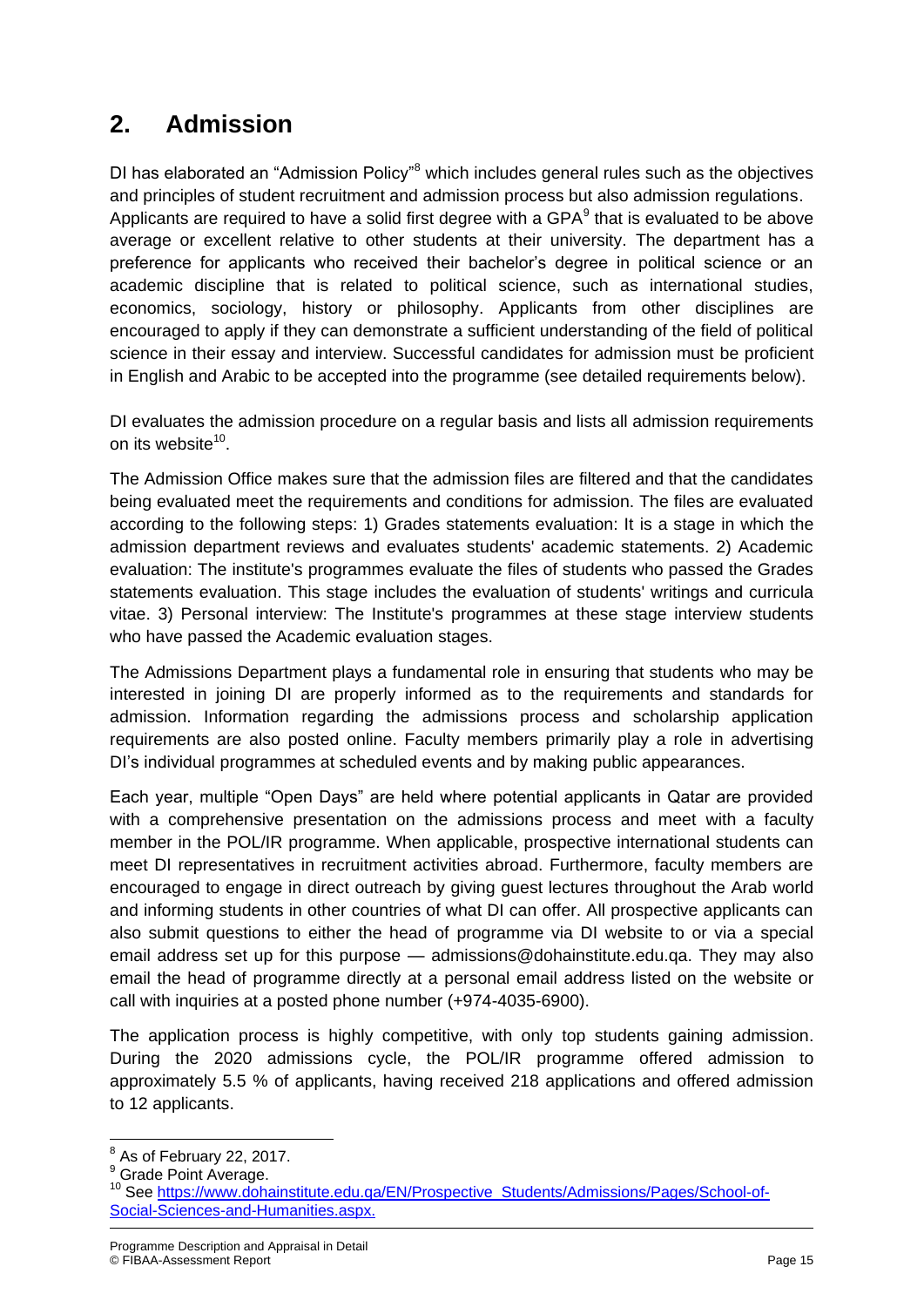The selection process is conducted in three phases: the Admissions Department filtering phase, the application review phase, and the interview phase. The Admissions Department filters applications before final, completed, and qualified applications are received by the POL/IR programme. The Admissions Department does not pass on to the programme any applications that are incomplete or which do not meet the minimum admissions requirements. In addition to ensuring that basic requirements have been met, the filtering process also accounts for the strength of an individual's undergraduate record by conducting an in-depth examination of each applicant's transcript.

Upon the completion of the filtering process by the Admissions Department, the remaining applications are forwarded on to the POL/IR head for programme review. The POL/IR head of programme forms an annual, three-person applications committee — chaired by the head of programme and including two other programme faculty members — to evaluate all applications received by the programme. The second stage of the admissions process is conducted through an evaluation of the applicant's submitted materials. Using the electronic Student Information System (SIS), committee members conduct individual close readings of transcripts, academic essays, and personal statements. Each admissions committee member uses SIS to anonymously score each prospective student on a scale of 1-10 for each of the three aforementioned items. Applicants with average weighted scores of 6.0 or higher (on the ten-point scale) move on to the final stage of the application process, which consists of a video conference interview with the programme admissions committee. In addition to numerical scores, the committee also includes short comments on applicant quality in an open-ended item on the SIS evaluation page.

Video interviews are conducted via WebEx or Skype and last 30-minutes. Interviewers pose questions in both Arabic and English and seek to assess each applicant's academic aptitude, fit for the POL/IR programme, commitment to graduate study, and ability to comprehend and communicate in both Arabic and English. Students with the highest composite and weighted scores are admitted.

While the primary language of instruction at DI is Arabic, English is a frequently used as a secondary language of instruction in the POL/IR programme. Course readings that students must engage with are often provided in the English language. As such, each POL/IR student must possess a requisite level of Arabic and English language fluency to successfully navigate/master? the programme.

Students who graduated from universities where English was the primary language of instruction are waived from any testing requirements associated with demonstrating competence in the English language. Those who graduated from institutions where the primary language of instruction was not English are required to obtain a score of at least 5.5 on the IELTS (or 59 on the TOEFL) to be admitted to the programme. To graduate from the POL/IR programme, students are required to achieve an IELTS score of at least 6.5.

While there is no formal Arabic-language examination requirement prior to submitting an application, students who moved on to the interview stage of the admissions process and did not graduate from institutions where Arabic was the primary language of instruction, were required to preliminarily demonstrate their fluency during the interview. They were provided a brief excerpt from the political science literature, asked to read it aloud, and then were asked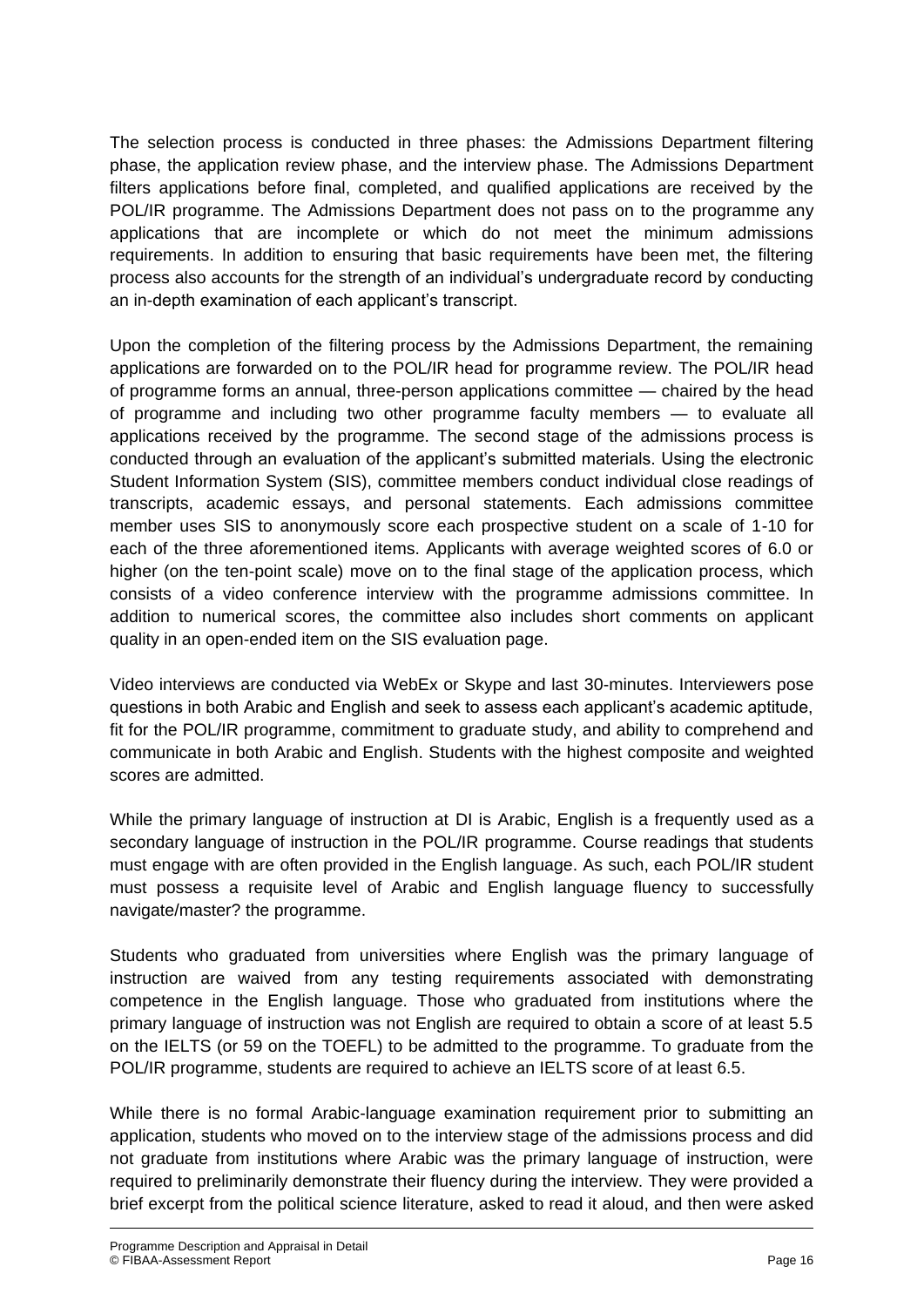questions about the excerpt that allowed them to demonstrate their understanding of what they read. In 2020, those students who performed satisfactorily during this exercise and received sufficiently high scores to be granted admissions were subsequently evaluated by the Admissions Department to ensure that they held a sufficient command of the Arabic language.

All programme evaluation results are communicated electronically and in real-time via SIS to the Admissions Department and the Dean of SOSH. As noted, this documentation includes both numerical scores and qualitative comments about all applicants regarding the underlying logic of the scores they received.

All applicants are formally informed of their admissions status via emails sent by the Admissions Department at the conclusion of the evaluation process. Accepted applicants are subsequently asked to fill out a confirmation of enrolment form and scholarship application form. In addition, applicants who wish to enrol are required to provide the Admissions Department with their official required documents. Unsuccessful applicants are sent a rejection letter.

The applicants can petition for changing the admission decision based on additional information. The Head of the programme will decide upon the petition.

#### Appraisal:

The panel notes that DI has a clear regulation on the admission procedure. The admission requirements are defined and comprehensible. The national requirements are presented and taken into account. As the programme filters and selects applicants based on their scores and results of the interview, this is in line with and oriented at the strategic goals of the study programme to gain excellent students.

Applicants can directly turn to a student counselling service of the Admissions Department and / or the head of programme, for clarification of specific questions, of personal aptitude, of career perspectives and others. Personal dialogue between applicants and the HEI is provided by defined office hours, by telephone and via e-mail.

The selection procedure is transparent and ensures that highly qualified students are admitted.

The selection procedure was developed on the basis of the study programme's objectives. The procedure is periodically reviewed for its effectiveness and adapted in accordance with the obtained results.

The panel notes that for both Arabic and English the admission requirements (in terms of required language proficiency level or required result in a concrete language test) ensure that students are able to successfully complete the study programme (courses, additional literature, utilisation of counselling services and extracurricular activities).

The admission procedure is described, documented, and accessible for interested parties. The admission decision is based on transparent criteria and is communicated in writing. An annual report is prepared by the committee and submitted to DI's Provost. The Provost examines the report and recommends any necessary changes required to the admissions process, on behalf of the Institute.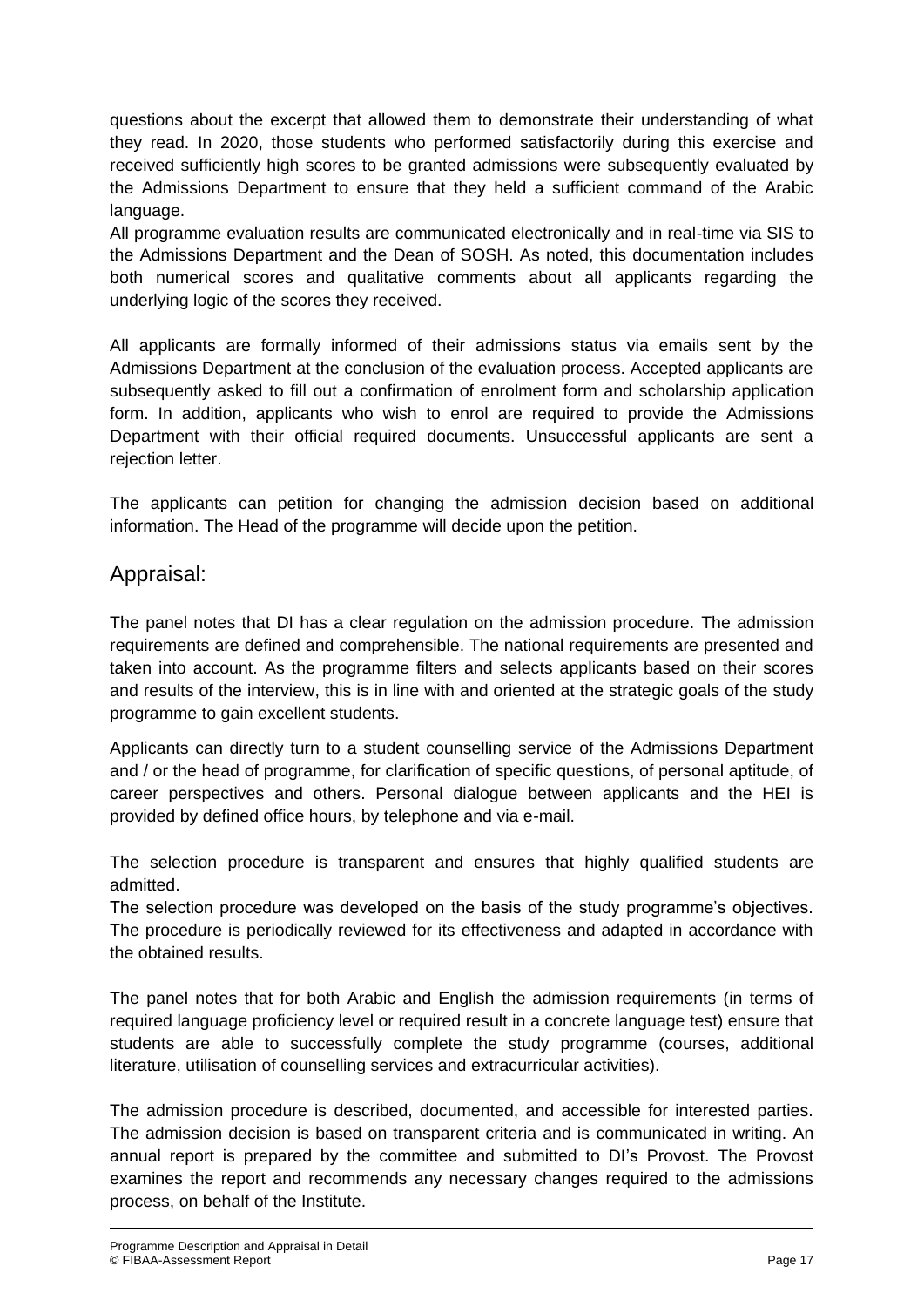|          |                                                                                                                               | <b>Exceptional</b> | <b>Exceeds</b><br>quality<br>requirements | <b>Meets quality</b><br>requirements | Does not<br>meet quality<br>requirements | n.r. |
|----------|-------------------------------------------------------------------------------------------------------------------------------|--------------------|-------------------------------------------|--------------------------------------|------------------------------------------|------|
| $2.1*$   | Admission requirements (Asterisk<br>Criterion)                                                                                |                    | Χ                                         |                                      |                                          |      |
| 2.2      | Counselling for prospective students                                                                                          |                    |                                           | X                                    |                                          |      |
| $2.3*$   | Selection procedure (if relevant)                                                                                             |                    | X                                         |                                      |                                          |      |
| $2.4(*)$ | Professional experience (if relevant;<br>Asterisk Criterion for master<br>programmes that require professional<br>experience) |                    |                                           |                                      |                                          |      |
| $2.5*$   | Ensuring foreign language proficiency<br>(Asterisk Criterion)                                                                 |                    |                                           | X                                    |                                          |      |
| $2.6*$   | Transparency and documentation of<br>admission procedure and decision<br>(Asterisk Criterion)                                 |                    |                                           | X                                    |                                          |      |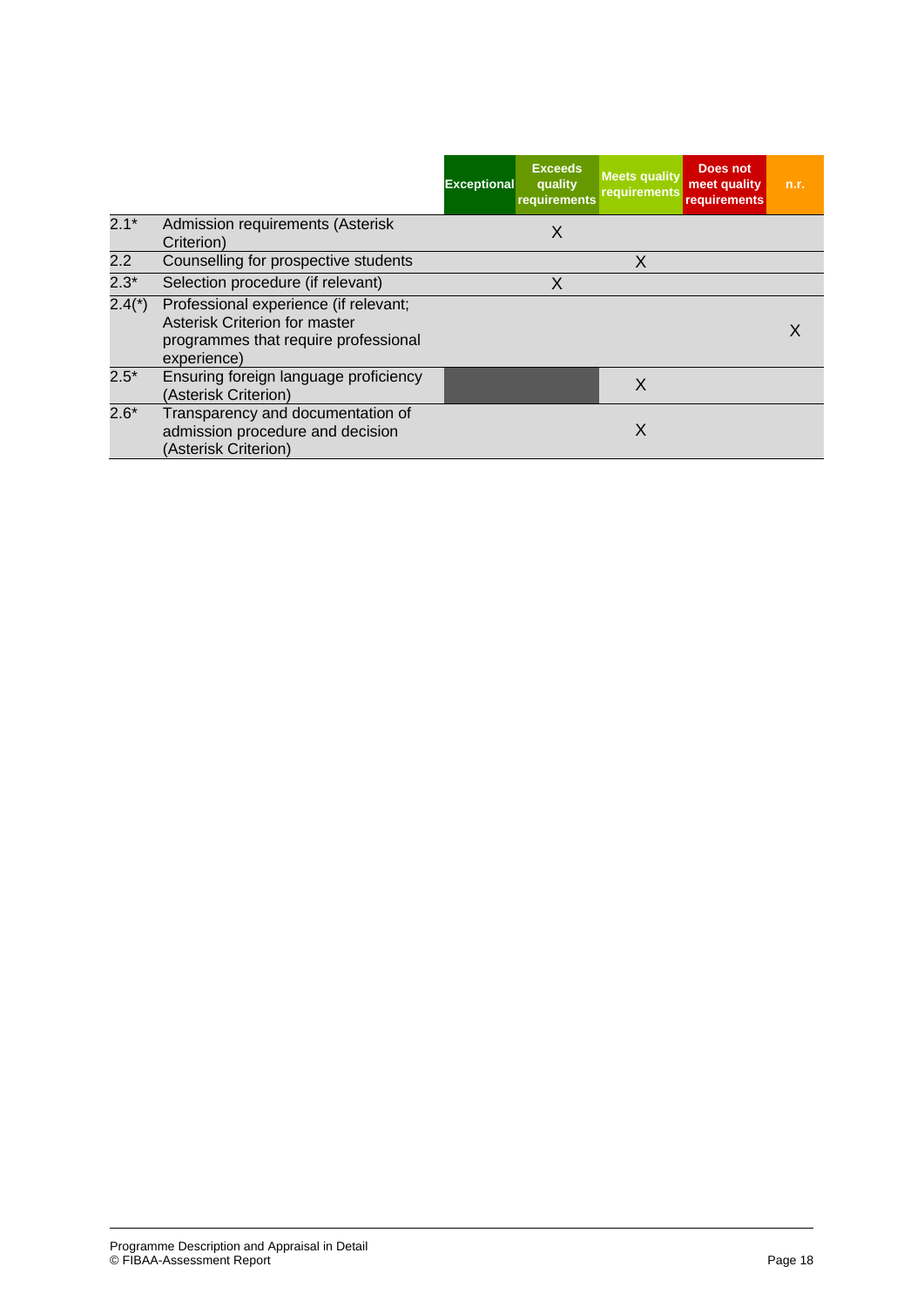## **3. Contents, structure and didactical concept of the programme**

#### 3.1 Contents

The POL/IR programme is primarily aimed to train students to become researchers in the field of politics and international relations, regardless of whether they choose to pursue a doctoral degree or start their working life upon graduation.

|                | <b>MA in Politics &amp; International Relations</b>              |                         |                         |                         |          |           |            |                              |                                            |                         |
|----------------|------------------------------------------------------------------|-------------------------|-------------------------|-------------------------|----------|-----------|------------|------------------------------|--------------------------------------------|-------------------------|
|                |                                                                  |                         |                         |                         |          |           |            |                              |                                            | <b>FIBAA</b>            |
|                | 1 <sup>st</sup> Semester<br>Modul Title of Module / Course Unit  |                         |                         | <b>Credit Hours per</b> |          |           | Workload   | <b>Method of Teaching</b>    | Form and Duration of                       |                         |
| No.            |                                                                  |                         |                         | <b>Semester</b>         |          |           |            |                              | <b>Examinations</b>                        | weight<br>of exam       |
|                |                                                                  |                         | $\overline{2}$          | 3.                      | 4.       | Hours in  | Hours      | i.e. lecture course, seminar |                                            | related                 |
|                |                                                                  |                         |                         |                         |          | Class     | Self-Study |                              |                                            | to final                |
|                |                                                                  |                         |                         |                         |          |           |            |                              |                                            | grade                   |
|                |                                                                  |                         |                         |                         |          |           |            |                              |                                            |                         |
| M1             | Modul 1                                                          | $\overline{\mathbf{3}}$ |                         |                         |          | 42        | 126        |                              |                                            | 1/14                    |
|                | M 1.1 POL 611 - Research Methodologies in Political Science      |                         |                         |                         |          | 42        | 126        | L/S                          | Research Project                           |                         |
|                |                                                                  |                         |                         |                         |          |           |            |                              | (40%) - 4 weeks                            |                         |
| M <sub>2</sub> | Modul 2                                                          | $\mathbf{3}$            |                         |                         |          | 42        | 126        |                              |                                            | 1/14                    |
| M2.1           | POL 613 - Comparative Politics Seminar                           |                         |                         |                         |          | 42        | 126        | L/S                          | Research Paper (30%)<br>Duration of Course |                         |
| M <sub>3</sub> | Modul 3                                                          | $\overline{\mathbf{3}}$ |                         |                         |          | 42        | 126        |                              |                                            | 1/14                    |
| M3.1           | POL 614 - International Relations Seminar                        |                         |                         |                         |          | 42        | 126        | L/S                          | Research Paper (40%)                       |                         |
| M <sub>4</sub> | Modul 4                                                          | $\overline{\mathbf{3}}$ |                         |                         |          | 42        | 126        |                              | Duration of Course                         | 1/14                    |
| M4.1           | SOSH 601 - Issues in the Study of Social Sciences and Humanities |                         |                         |                         |          | 42        | 126        | L/S                          |                                            |                         |
|                |                                                                  |                         |                         |                         |          |           |            |                              |                                            |                         |
|                | 2 <sup>nd</sup> Semester                                         |                         |                         |                         |          |           |            |                              |                                            |                         |
| M <sub>7</sub> | Modul 5                                                          |                         | $\overline{\mathbf{3}}$ |                         |          | 42        | 126        |                              |                                            | $1/14$                  |
| M5.1           | POL 615 - Middle East Politics                                   |                         |                         |                         |          | 42        | 126        | L/S                          | Research Paper (40%)                       |                         |
| M8             | Modul 6                                                          |                         | 3                       |                         |          | 42        | 126        |                              | Duration of Course                         | 1/14                    |
|                | M6.1 POL 616 - Theories of Democratic Governance                 |                         |                         |                         |          | 42        | 126        | L/S                          | Final Paper (30%) - Six                    |                         |
|                |                                                                  |                         |                         |                         |          |           |            |                              | Weeks                                      |                         |
| M <sub>7</sub> | <b>Modul 7</b>                                                   |                         | $\overline{\mathbf{3}}$ |                         |          | 42        | 126        |                              |                                            | 1/14                    |
|                | M7.1 POL 618 - Critical Issues in Political Theory               |                         |                         |                         |          | 42        | 126        | L/S                          | Final Paper (40%) -                        |                         |
| M8             | Modul 8                                                          |                         | $\overline{\mathbf{3}}$ |                         |          | 42        | 126        |                              | Duration of the Course                     | $1/14$                  |
| M 8.1          | POL 619 - Foreign Policy Analysis                                |                         |                         |                         |          | 42        | 126        | L/S                          | Research Paper (40%)                       |                         |
|                |                                                                  |                         |                         |                         |          |           |            |                              | Duration of Course                         |                         |
| M9<br>M9.1     | Modul 9                                                          |                         | $\overline{\mathbf{0}}$ |                         |          | 42<br>42  | 84<br>84   | L/S                          | Not Graded                                 | $\overline{\mathbf{0}}$ |
|                | POL 001 - English Readings in Political Science                  |                         |                         |                         |          |           |            |                              |                                            |                         |
|                | 3 <sup>rd</sup> Semester                                         |                         |                         |                         |          |           |            |                              |                                            |                         |
| M10            | Modul 5                                                          |                         |                         | $\overline{\mathbf{3}}$ |          | 42        | 126        |                              |                                            | 1/14                    |
|                | M 10.1 POL 612 - Seminar on Arabs and Political Science          |                         |                         |                         |          | 42        | 126        | L/S                          | Final Paper (40%) -                        |                         |
|                |                                                                  |                         |                         |                         |          |           |            |                              | Duration of the Course                     |                         |
| M11            | Modul 6                                                          |                         |                         | 3                       |          | 42        | $126$      |                              |                                            | $1/14$                  |
| M11.1          | <b>SOSH Elective</b>                                             |                         |                         |                         |          | 42        | 126        | L/S                          | Depends on Course                          |                         |
| M12            | Modul 7                                                          |                         |                         | $\overline{\mathbf{3}}$ |          | 42        | 126        |                              |                                            | $1/14$                  |
| M12.1<br>M13   | <b>SOSH Elective</b><br>Modul 8                                  |                         |                         | $\overline{\mathbf{3}}$ |          | 42<br>42  | 126<br>126 | L/S                          | Depends on Course                          | 1/14                    |
| M13.1          | Program/Free Elective                                            |                         |                         |                         |          | 42        | 126        | L/S                          | Depends on Course                          |                         |
|                | $\cdots$                                                         | $\ldots$                | $\ldots$                | $\ldots$                | $\ldots$ | $\cdots$  | $\cdots$   | $\ldots$                     | $\ldots$                                   | $\ddots$                |
|                | 4 <sup>th</sup> Semester                                         |                         |                         |                         |          |           |            |                              |                                            |                         |
| <b>MA</b>      | <b>Master's Thesis</b>                                           |                         |                         |                         | 6        | $\bf{0}$  | 336        |                              |                                            | 1/7                     |
| MA             | POL 699 - Dissertation in Politics and International Relations   |                         |                         |                         |          | $\pmb{0}$ | 336        | T/S                          | Thesis (100%) -                            |                         |
|                |                                                                  |                         |                         |                         |          |           |            |                              | Beginning of the<br>Semester until the     |                         |
|                |                                                                  |                         |                         |                         |          |           |            |                              | Oral Defense Period                        |                         |
|                |                                                                  |                         |                         |                         |          |           |            |                              |                                            |                         |
| total          |                                                                  | 12 <sup>2</sup>         |                         | 12 12                   | 6        | 546       | 1932       |                              |                                            |                         |
| L:             | Lecture                                                          |                         |                         |                         |          |           |            |                              |                                            |                         |
| S:             | <b>Seminar</b>                                                   |                         |                         |                         |          |           |            |                              |                                            |                         |
| Т:             | <b>Tutorial</b>                                                  |                         |                         |                         |          |           |            |                              |                                            |                         |
|                |                                                                  |                         |                         |                         |          |           |            |                              |                                            |                         |

Moreover, for their third semester and as part of the curriculum students have to choose two of the following interdisciplinary electives that are offered by the Faculty SOSH: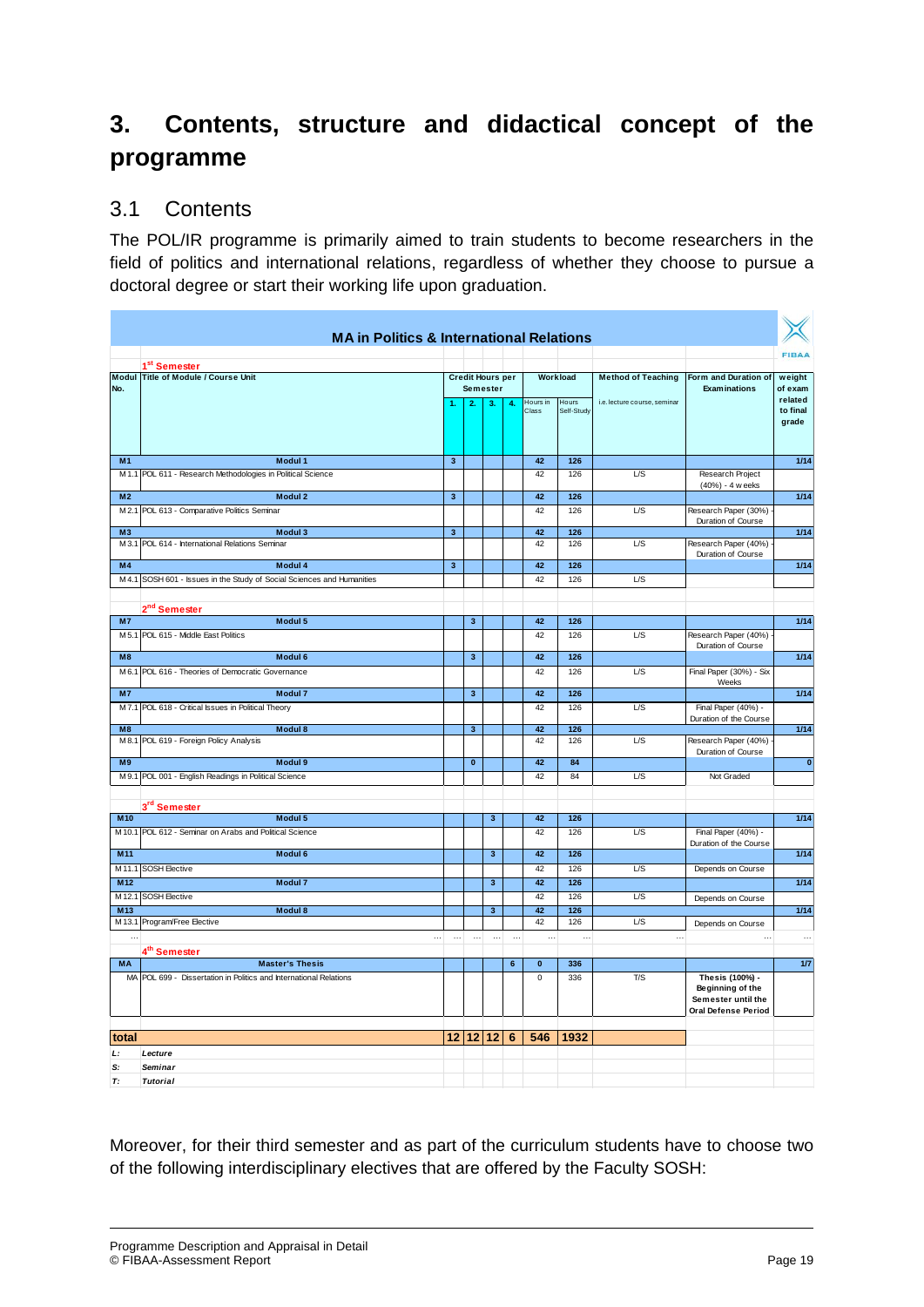| <b>Course Code</b> | <b>Credit Hours</b> | <b>Course Name</b>                                                                              |  |  |  |
|--------------------|---------------------|-------------------------------------------------------------------------------------------------|--|--|--|
| <b>SOSH 673</b>    | 3                   | Gender, Identity and Modernity in the Middle East                                               |  |  |  |
| <b>SOSH 674</b>    | 3                   | Critical Readings in Modern and Contemporary Aesthetics:<br>Sound, Image, Text                  |  |  |  |
| <b>SOSH 675</b>    | 3                   | Sociolinguistics                                                                                |  |  |  |
| <b>SOSH 676</b>    | 3                   | Political Economy of the Arab World                                                             |  |  |  |
| <b>SOSH 677</b>    | 3                   | Comparative Cultural Studies: Theory and Application                                            |  |  |  |
| <b>SOSH 678</b>    | 3                   | History of Liberation Ideas                                                                     |  |  |  |
| <b>SOSH 679</b>    | 3                   | <b>War Ethics</b>                                                                               |  |  |  |
| <b>SOSH 680</b>    | 3                   | Advanced Critical Thinking and Academic Writing                                                 |  |  |  |
| <b>SOSH 681</b>    | 3                   | Power and Language                                                                              |  |  |  |
| <b>SOSH 684</b>    | 3                   | <b>Religion State and Society</b>                                                               |  |  |  |
| <b>SOSH 695</b>    | 3                   | Framing other cultures: Arab-US encounters                                                      |  |  |  |
| SOSH 696           | 3                   | History, Philosophy and Social Sciences: Epistemological and<br><b>Methodological Relations</b> |  |  |  |
| <b>SOSH 697</b>    | 3                   | French Theory: Theoretical Approaches and Models                                                |  |  |  |
| SOSH 669           | 3                   | <b>Understanding Arab conflicts</b>                                                             |  |  |  |
| SOSH 668           | 3                   | The sublime, the beautiful, the subversive: On politics, art and<br>literature                  |  |  |  |
| <b>SOSH 667</b>    | 3                   | The Palestinian cause                                                                           |  |  |  |
| SOSH 666           | 3                   | <b>Critical Readings on Arab Renaissance Questions</b>                                          |  |  |  |
| <b>SOSH 665</b>    | 3                   | Human Development                                                                               |  |  |  |
| <b>SOSH 664</b>    | 3                   | Intergroup Relations: Groups, Conflict and its Reduction                                        |  |  |  |
| <b>SOSH 663</b>    | 3                   | Freud and the social and human sciences                                                         |  |  |  |

The POL/IR curriculum has a workload of 42 credit hours<sup>11</sup> and is designed at the programme objectives to guide students from acting primarily as consumers of knowledge in the field to becoming contributors and active participants in the production of knowledge. All students who finish this programme will have taken courses in research methods, comparative politics, international relations, and political theory. Moreover, given the programme's interests in serving the region, students are expected to gain significant familiarity with the politics of the Arab world.

The programme aims to first provide students foundational knowledge in the field of politics and international relations, and then move on to adding subject-specific depth and the critical application of such knowledge. The first semester provides students with broad overviews of the subfields of political methodology, comparative politics (POL 613) and international relations (POL 614). In addition, during that first semester, students are required to take an interdisciplinary course (SOSH 601) that exposes them to research conducted in other fields in the social sciences and humanities and encourages interdisciplinarity. A fourth foundational core course is taken by students in their second semester, Critical Issues in Political Theory (POL 618), where students are provided an overview of the core literature in the subfield of normative political theory. The other core courses that students take during their second and third semesters are primarily oriented toward providing subject-specific depth and honing critical analytical skills. In their third semester, students are also afforded the opportunity to choose a programme or non-programme elective course, as well two

**<sup>.</sup>**  $11$  42 credit hours are equivalent to about 84 ECTS credits; see also below chapter 3.2.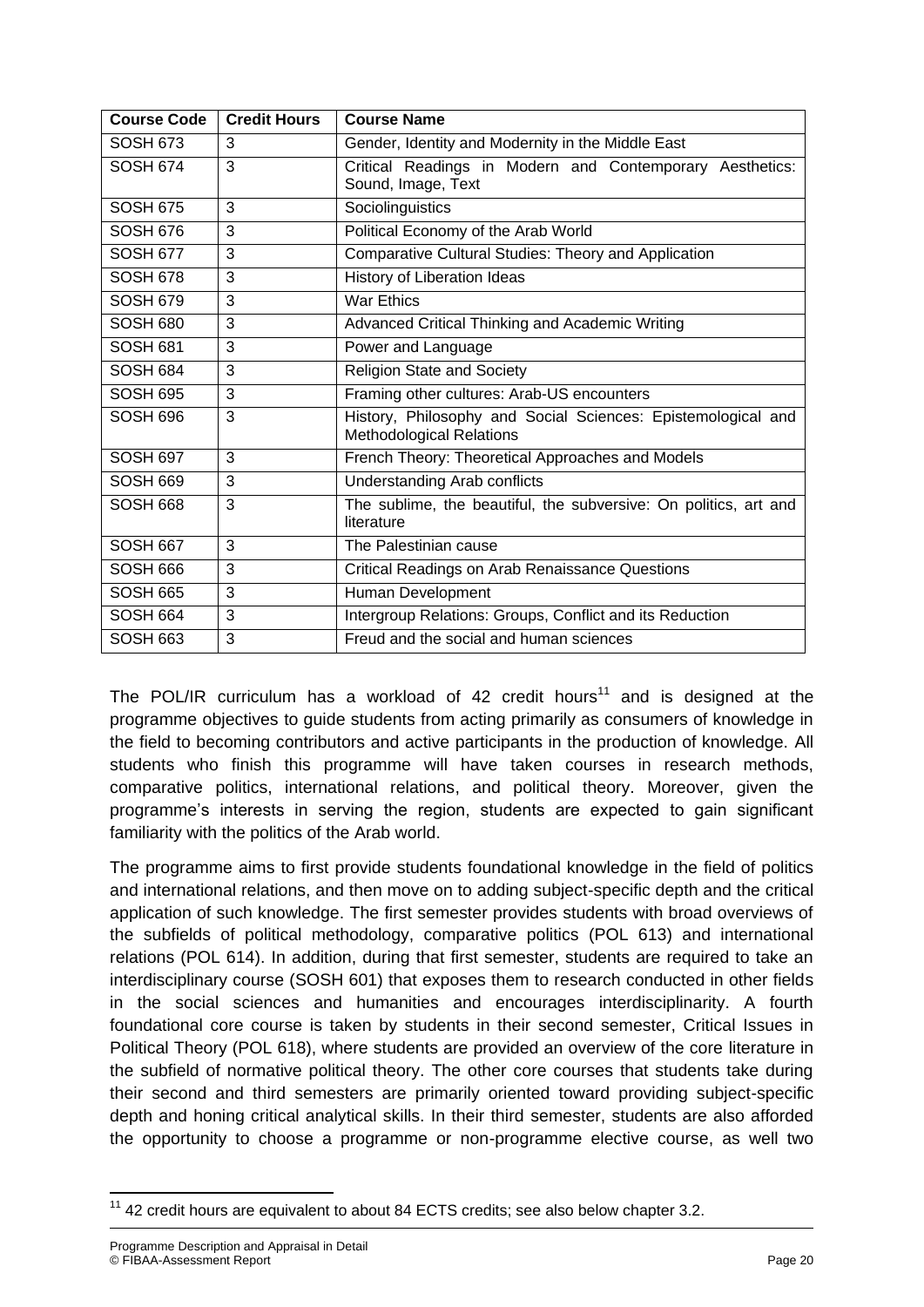interdisciplinary courses from among the list provided by the School. As is noted above, students dedicate their final semester to completing a thesis.

The programme offers students grounding in the traditional subfields of political science: comparative politics, international relations, research methods, and political theory. Students in the programme gain an advanced understanding of key concepts, theories, issues, and debates in this field, including issues of governance, justice, democratisation, citizenship, political development, the public sphere, conflict and violence, gender politics, war, and Arab and Middle East politics. Moreover, they will be provided with the methodological training and mentorship necessary to produce research and contribute to politics in the region and beyond. After completing their study plan, students are expected to be aware of the core issues and rival theories and positions in the various subfields of political science.

They are also expected to demonstrate critical analytical skills in applying theories to existing cases and problems in politics. The training also encourages them to develop a critical awareness of past and contemporary Arab contributions to political thought, and not shy away from providing their own original/critical contributions to disciplinary debates. Thus, the aim is for students to deepen the understanding of major theories, but also to critically engage them and intelligently apply them to the Arab context.

The Politics and International Relations programme confers upon graduates a Master of Social Sciences and Humanities in Politics and International Relations degree. Its name and the degree mirror the programme's essential areas of the curriculum including the elective courses.

As far as the integration of theory and practice is concerned students are required to take a methods course (POL 611) in their first semester where they are provided with a comprehensive overview of the methodological tools commonly used by political scientists. Within the course, they are required to practice designing their own research and conducting their own qualitative and quantitative analyses. Subsequent (as well as concurrent) courses provide students with the opportunity to practice designing research and writing research papers. Moreover, students are expected to critically evaluate the literature in order identify potential gaps, discrepancies, methodological shortcomings, or important issues that have not been covered.

The field of politics and international relations is inherently interdisciplinary. Drawing on the methods and theories of sociology, economics, psychology, philosophy, anthropology and history, the study of politics and international relations often requires its practitioners to acquire familiarity with literature produced by scholars in other fields. Thus, even within the POL/IR programme curriculum, students will at times read work from outside of the discipline.

As students are required to take at least two elective interdisciplinary courses<sup>12</sup> and one interdisciplinary course (the "Free Elective" course) they have the opportunity to engage more directly with other fields. This offers students a valuable opportunity to gain insight into how other fields deal with related topics and spark the creative cross-fertilization of ideas across disciplines.

As far as ethical aspects are concerned, during their orientation, students are provided with presentations on subjects such as plagiarism, proper citation and other related matters.

**<sup>.</sup>**  $12$  See above in this chapter 3.1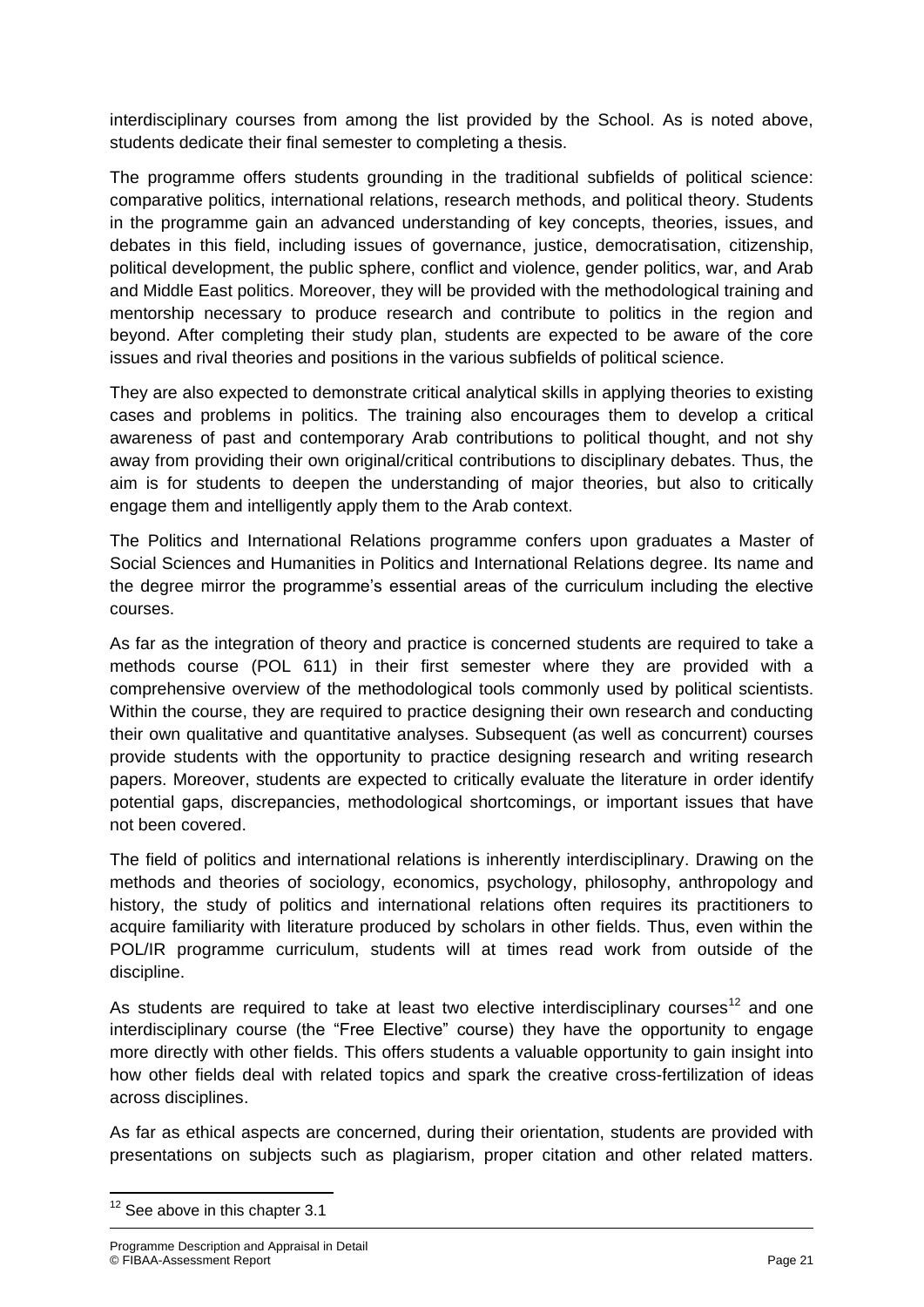These topics are taken up again in classroom discussions during the first semester. Moreover, faculty members stress the ethical responsibility that students have to their subjects and community. This is done more formally during their methods course (POL 611) in the first semester, but the discussions are often relevant to both evaluations of research that has been conducted by others, as well as the research projects students are working on. In addition, students explore issues related to justice, fairness and the public good while exploring the literature on normative political theory (POL 618) in the second semester.

All students in the programme are required to obtain Institutional Review Board (IRB) training prior to conducting research on human subjects that requires the collection of novel data via interviews, surveys, or other means. After completing such training, students become eligible to submit their study for review and approval by the IRB committee. In addition, thesis supervisors encourage their students to account for the potential consequences associated with data collection, even where IRB approval may plausibly be granted.

As for POL/IR, the field of politics and international relations is epistemologically diverse, and the training provided by the POL/IR programme reflects that diversity<sup>13</sup>. Students in the programme are exposed to various conceptualisations of science and analytical/empirical tools such as in the course on Political Methodology (POL 611).

POL/IR assessments are outlined in detail in the individual syllabi for every course. Instructors design assessments matching with course learning outcomes, which are aligned with programme learning outcomes. During the course students have to pass assessments such as: critical reflections for an article (weekly) (counting 25 %), a research paper proposal (1000 words) (10 %), a literature review of a research article (2,000 words) (25 %) and a final research paper (5,000 words) (40 %). For example, some courses require weekly short critical reflections on their readings, while other courses require monthly, critical reviews of research in addition to exams or research papers. In some courses, class participation is utilized as a tool for evaluation. The various assignments and assessments are described in every syllabus.

Several courses are aimed at producing a research paper, whereby students submit a research proposal, topical literature review on their chosen subject and a final research paper. Other courses require that students complete more structured assignments and essays, such as exams and projects that are explicitly assigned to students. In all courses, there are usually multiple tools of evaluation that are utilized.

The Institute has issued binding regulations on the assessments: "Grading policy" and "Assessment Policy". Moreover, a regulation on the thesis (Academic Policies Master's Thesis")<sup>14</sup> governs the completion of MA theses and outlines all thesis requirements for both students and examiners.

Each course has three assignments that are distributed in roughly equal intervals throughout the semester. Each assignment tackles issues addressed in the course sessions, and the final assignment addresses the overall learning and understanding process in the course. All assessments are outlined in detail in the attached individual course syllabi. Instructors design assessments to align with course learning outcomes and programme learning outcomes.

 $13$  See SER p 33.

<sup>&</sup>lt;sup>14</sup> See below chapter 3.2.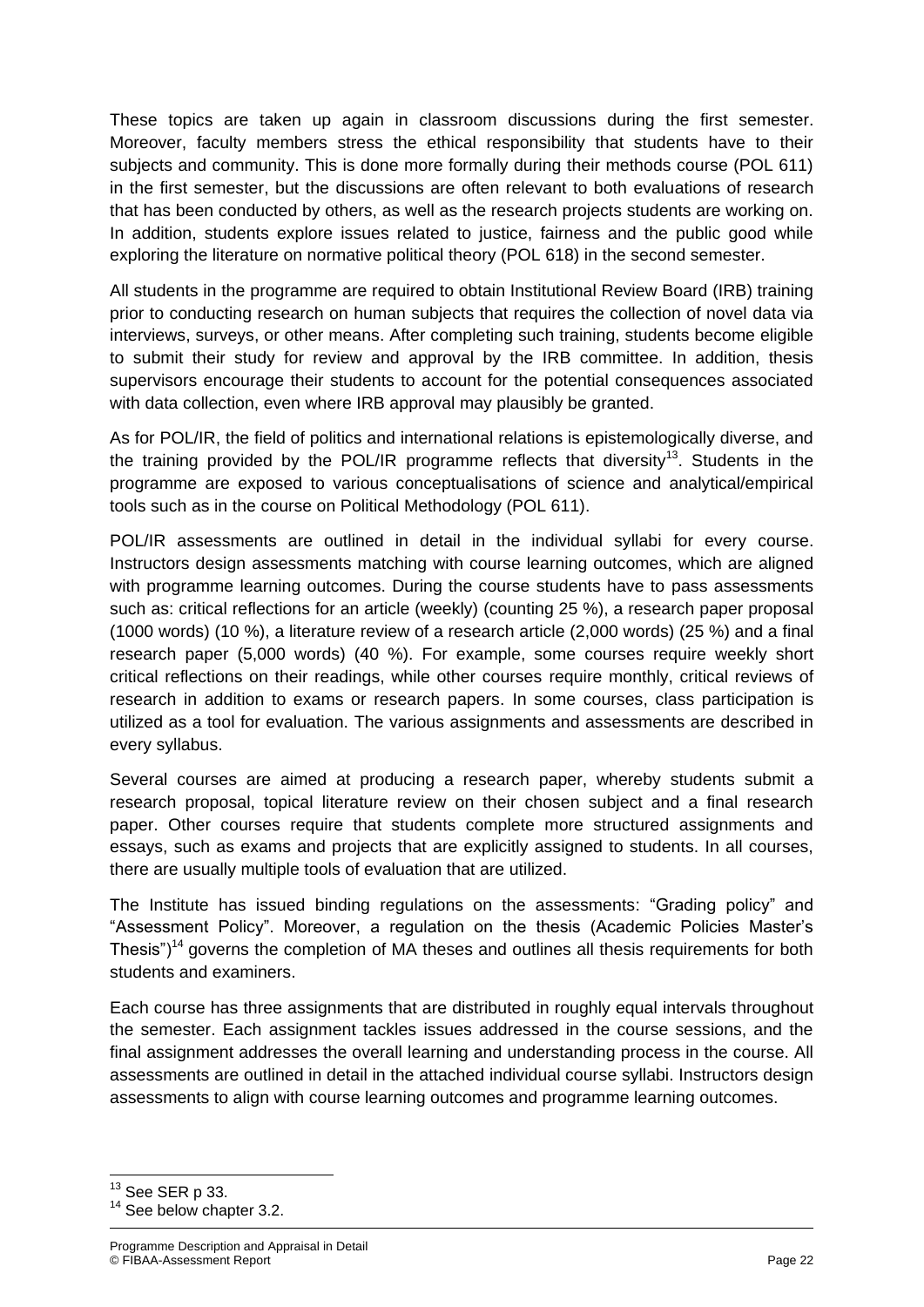Students develop their own critical analytical position vis-à-vis arguments presented in the reading materials and lectures, providing them with skills that allow them to learn and think independently. This way of examination meets the learning results of each course and the programme in general. In addition to the assignments, in some courses, students may take one final exam to ensure they have acquired the knowledge and skills needed.

As a research-oriented programme, all students are required to submit a final thesis. Students must produce a novel contribution to the literature in the field of politics and international relations. The thesis that should be between 12,000 – 18,000 words in length, is expected to meet the standards of research in the domain chosen by students. Students are encouraged to begin thinking of a thesis topic early, and near the end of their second semester, they are required to submit a short abstract of their proposed research. They are subsequently assigned a thesis supervisor, and in consultation with the supervisor, begin to formulate a more comprehensive 2,000-word thesis proposal. After this proposal is approved, students move on to the thesis writing stage of the process. In their fourth and final semester (if they are full-time students), they submit their final thesis for review by their supervisor and a second reader. If the thesis is evaluated as ready for defence, students then move on to the oral defines of their thesis. Both the supervisor and the second reader evaluate the thesis and submit their recommendation regarding whether the thesis should receive a passing grade and what revisions are required before submission of the final thesis. Students are provided detailed feedback by the evaluators. Students who do not receive a passing evaluation are allowed three months to revise the thesis and defend their thesis at a subsequent date.

#### Appraisal:

Taking into account the programme's objective that students become researchers in the field of politics and international relations, regardless of whether they choose to pursue a doctoral degree or start their working life upon graduation, the panel takes the view that the POL/IR curriculum adequately reflects the qualification objectives of the study programme. The contents of the courses are well-balanced, logically connected, and oriented towards the intended learning outcomes. The areas of compulsory electives enable students to acquire additional competences and skills.

The panel is convinced that the degree and programme name correspond to the contents of the curriculum and the programme objectives.

The students' practical work mainly consists of designing own research and conducting their own qualitative and quantitative analyses. Against the background of the programme's strong research orientation, this allows students to combine practical experience with solving theoretical questions.

The panel welcomes that POL/IR programme is as such and inherently interdisciplinary. Therefore, it qualifies students for interdisciplinary thinking. Students become acquainted with diverse areas and subjects that qualifies and prepares them for an occupation requiring trans- or interdisciplinary knowledge such as in politics, NGOs or in the science sector.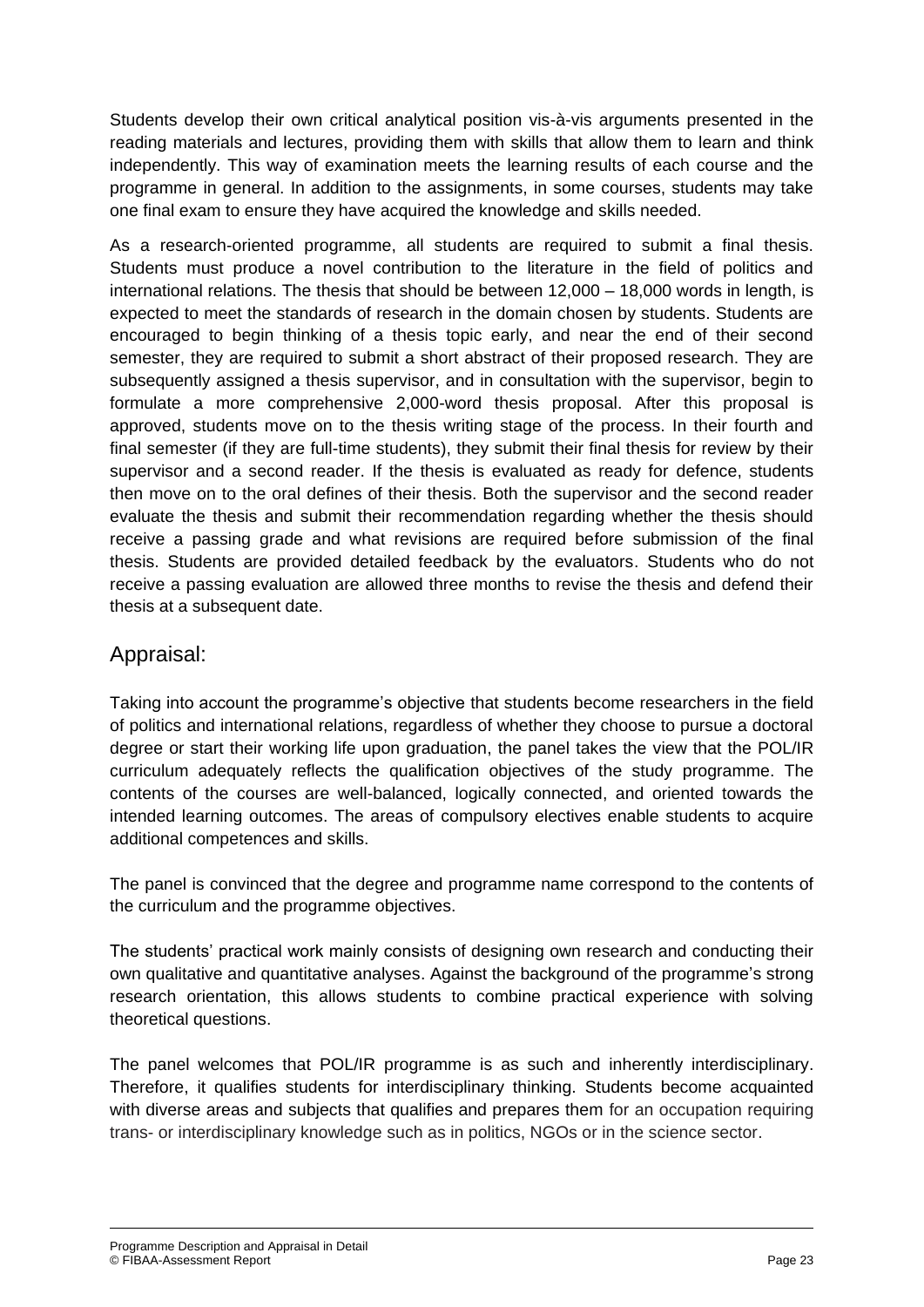Already during the first two semesters, ethical implications (for example those of research, plagiarism or issues related to justice, fairness and the public good) are appropriately communicated.

In some courses of the programme students can directly acquire methodological competences and are enabled to do scientific work on the required level.

All exams, as they are defined for the courses, are suited in format and content to ascertain the intended learning outcomes. The requirements are in accordance with the desired qualification level. The exams are characterised by a wide variety of test formats.

The final theses are evaluated based on previously published and coherently applied criteria, rules, and procedures.

The students prove, especially in their thesis, their ability to do scientific work and the achievement of the study programme's qualification objectives.

|          |                                                                 | <b>Exceptional</b> | <b>Exceeds</b><br>quality<br>requirements | <b>Meets quality</b><br>requirements | Does not<br>meet quality<br><b>requirements</b> | n.r. |
|----------|-----------------------------------------------------------------|--------------------|-------------------------------------------|--------------------------------------|-------------------------------------------------|------|
|          | Contents                                                        |                    |                                           |                                      |                                                 |      |
| $3.1.1*$ | Logic and conceptual coherence<br>(Asterisk Criterion)          |                    |                                           | X                                    |                                                 |      |
| $3.1.2*$ | Rationale for degree and programme<br>name (Asterisk Criterion) |                    |                                           | X                                    |                                                 |      |
| $3.1.3*$ | Integration of theory and practice<br>(Asterisk Criterion)      |                    |                                           | X                                    |                                                 |      |
| 3.1.4    | Interdisciplinary thinking                                      |                    | X                                         |                                      |                                                 |      |
| 3.1.5    | <b>Ethical aspects</b>                                          |                    |                                           | X                                    |                                                 |      |
| $3.1.6*$ | Methods and scientific practice (Asterisk<br>Criterion)         |                    |                                           | X                                    |                                                 |      |
|          | 3.1.7* Examination and final thesis (Asterisk<br>Criterion)     |                    |                                           | X                                    |                                                 |      |

#### 3.2 Structure

| Projected study time                   | Two years for full-time students, and either<br>three years or four years for part-time<br>students |
|----------------------------------------|-----------------------------------------------------------------------------------------------------|
| Number of Credit Points (CP)           | 42 credit hours = 84 ECTS credits                                                                   |
| Workload per CP                        | 2 hours                                                                                             |
| Number of modules/courses              | 14 (including one non-credit English                                                                |
|                                        | course and the thesis)                                                                              |
| Time required for processing the final | Students have one semester to complete                                                              |
| thesis and awarded CP                  | their thesis, which totals 6 credit hours.                                                          |
| Number of contact hours                | 546 for three semesters (without thesis)                                                            |

DI operates on a semester-based system and uses the US-American system of credit hours. They are in a ratio to ECTS credits of about 1:2. Full-time students, who constitute the majority of students in the POL/IR programme, typically dedicate three semesters primarily to coursework and spend their final semester focused on completing their thesis under the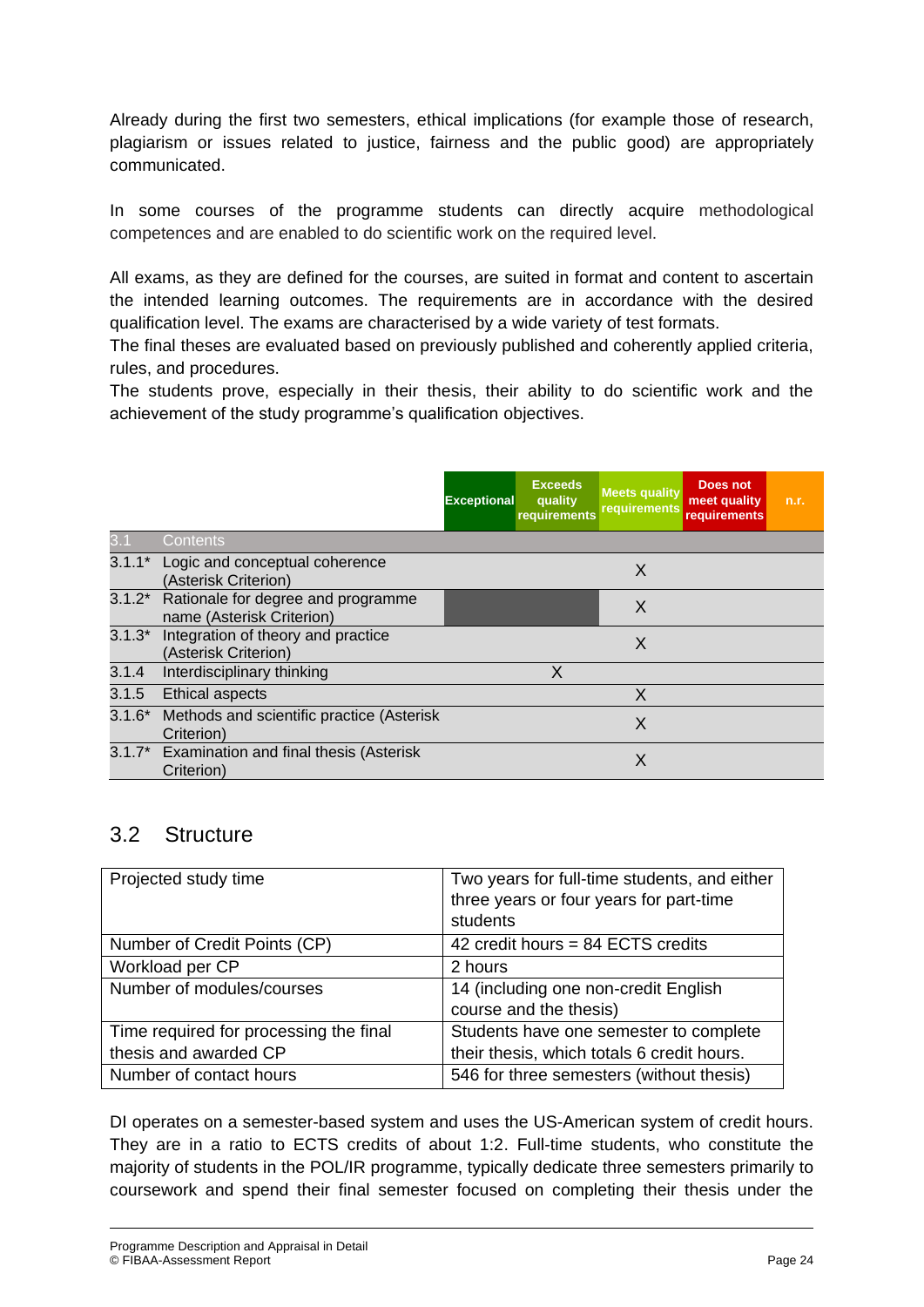supervision of a thesis supervisor. On average, students complete 546 contact hours for the first three semesters when the non-credit English language course is included in the calculations. Part-time students follow the regular curriculum but can take courses of the programme at a later stage within a frame of three or four years.

The table below presents the breakdown of the programme according to the classification of the courses.

| <b>Course Type</b>                   | <b>Courses</b> | <b>Credit Hours</b> |
|--------------------------------------|----------------|---------------------|
| <b>Programme Core Courses</b>        | $9^{15}$       | 24                  |
| Programme/Free Electives             |                | 3                   |
| Interdisciplinary Core Course (SOSH) |                | 3                   |
| Interdisciplinary Electives (SOSH)   | 2              | 6                   |
| <b>Thesis</b>                        |                | 6                   |
| Total                                |                | 42                  |

The POL/IR programme has a syllabus for every course which serves as information for students as well as for faculty. It provides all necessary information and detailed descriptions such as the course title, credit hours, course description, information about the instructor, assessment description, semester schedule/plan, the prerequisites for the course, intended learning outcomes, methods of assessments, recommended course readings, teaching and learning methods. The syllabus template is used by all DI instructors. It seeks to ensure that all instructors appropriately develop their syllabi and include all necessary information.

There are legally binding regulations for assessments and examinations, grading, re-sits, academic standing, credit transfer, and the theses. As already mentioned above<sup>16</sup> DI issued regulations on the assessments. They are published in full on the DI website<sup>17</sup> and are referred to and summarized in course syllabi and in a Student Handbook.

The "Assessment Policy" outlines the assessment criteria, assessment rules and regulations for both courses and individual assignments. Instructors are required to provide detailed feedback on student assignments, at least 60 % of a course's assessments must be research related. No single course assessment can represent more than 40 % of an overall course grade.

The "Grading Policy" outlines each of DI's grading categories — from A to F — and includes a description of what characterizes each grade level.

<sup>16</sup> See chapter 3.1.

 $\overline{\phantom{a}}$  $15$  This number includes the 0-credit English reading course which counts as a core course.

<sup>17</sup> [\(https://www.dohainstitute.edu.qa/EN/Academics/Pages/Academic-Policies.aspx\)](https://www.dohainstitute.edu.qa/EN/Academics/Pages/Academic-Policies.aspx).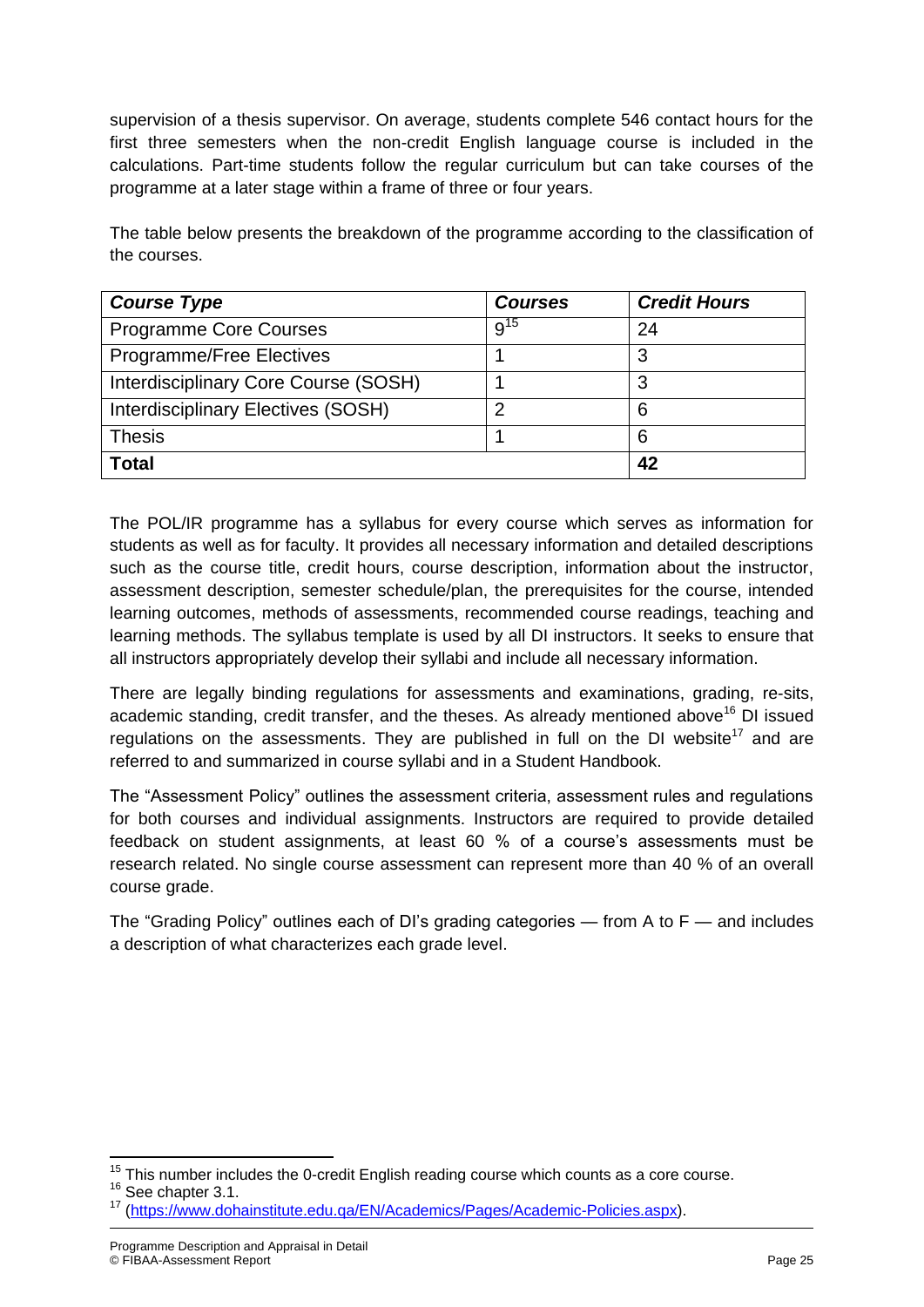| <b>Numerical</b> | <b>Letter Grade</b> | <b>Grade Point</b><br>Average (GPA) | <b>Course Letter Grade Classification</b>                                                                                                                    |
|------------------|---------------------|-------------------------------------|--------------------------------------------------------------------------------------------------------------------------------------------------------------|
| $95 - 100$       | A                   | 4.00                                | Distinction. Outstanding performance<br>showing comprehensive proficiency and<br>exceptional understanding of the subject<br>matter.                         |
| $90 - 94$        | A-                  | 3.75                                | Excellent. Distinguished performance<br>showing comprehensive and in-depth<br>understanding of the subject matter.                                           |
| $87 - 89$        | $B+$                | 3.25                                | Very Good. Clearly above average<br>performance with very good knowledge<br>and understanding of the subject matter<br>and with no deficiencies.             |
| $83 - 86$        | B                   | 3.00                                | Good. Above average performance with<br>good knowledge of principles and facts at<br>least adequate to communicate<br>intelligently in the discipline.       |
| $80 - 82$        | $B -$               | 2.75                                | Average. Average performance<br>with<br>acceptable knowledge of principles and<br>facts at least adequate to communicate<br>intelligently in the discipline. |
| $75 - 79$        | $C+$                | 2.25                                | Satisfactory. Basic understanding<br>of<br>knowledge of principles and facts with<br>deficiencies.                                                           |
| $70 - 74$        | $\mathsf{C}$        | 2.00                                | Pass. Marginal performance with definite<br>deficiencies.                                                                                                    |
| $00 - 69$        | F                   | 0                                   | Unsatisfactory. Fail.                                                                                                                                        |

As far as the recognition of study degrees and / or periods of study is concerned DI refers to the official Qatari and its own regulation. Thereby, all admitted foreign students are required to authenticate their official diplomas and grade reports in Qatari embassies overseas. The Qatari embassies are able to provide certification to students when foreign credentials are recognized by the State of Qatar. Qatari nationals with academic degrees issued internationally are required to present an equivalence certificate from the ministry.

DI issued a regulation on "Transfer Policy" and confirms that students can study abroad for a period. For a transfer of credits (which means recognition) the DI programme department has to compare the programme conditions of the foreign university with those of DI. For recognising the credits, the course completed at the foreign university must be comparable to the DI programme. Accepted transfer credits will count towards required elective courses for the DI programme. As Qatar is not a signatory to the Lisbon Recognition Convention it is not obliged to apply its regulations when recognising foreign study degrees or study periods. This means DI will decide upon the recognition based on equivalence of the study period and not on substantial differences between both (as required in the Lisbon Recognition Convention).

While the workload is challenging, its feasibility is demonstrated by the ability of students to complete the programme and its requirements. Since the programme's inception, 81 % of students who enrolled in the POL/IR programme were able to successfully complete the degree requirements and graduate. Students are expected to maintain a GPA of 3.0 or higher to graduate. In 2020, the average final GPA of graduates of the programme was a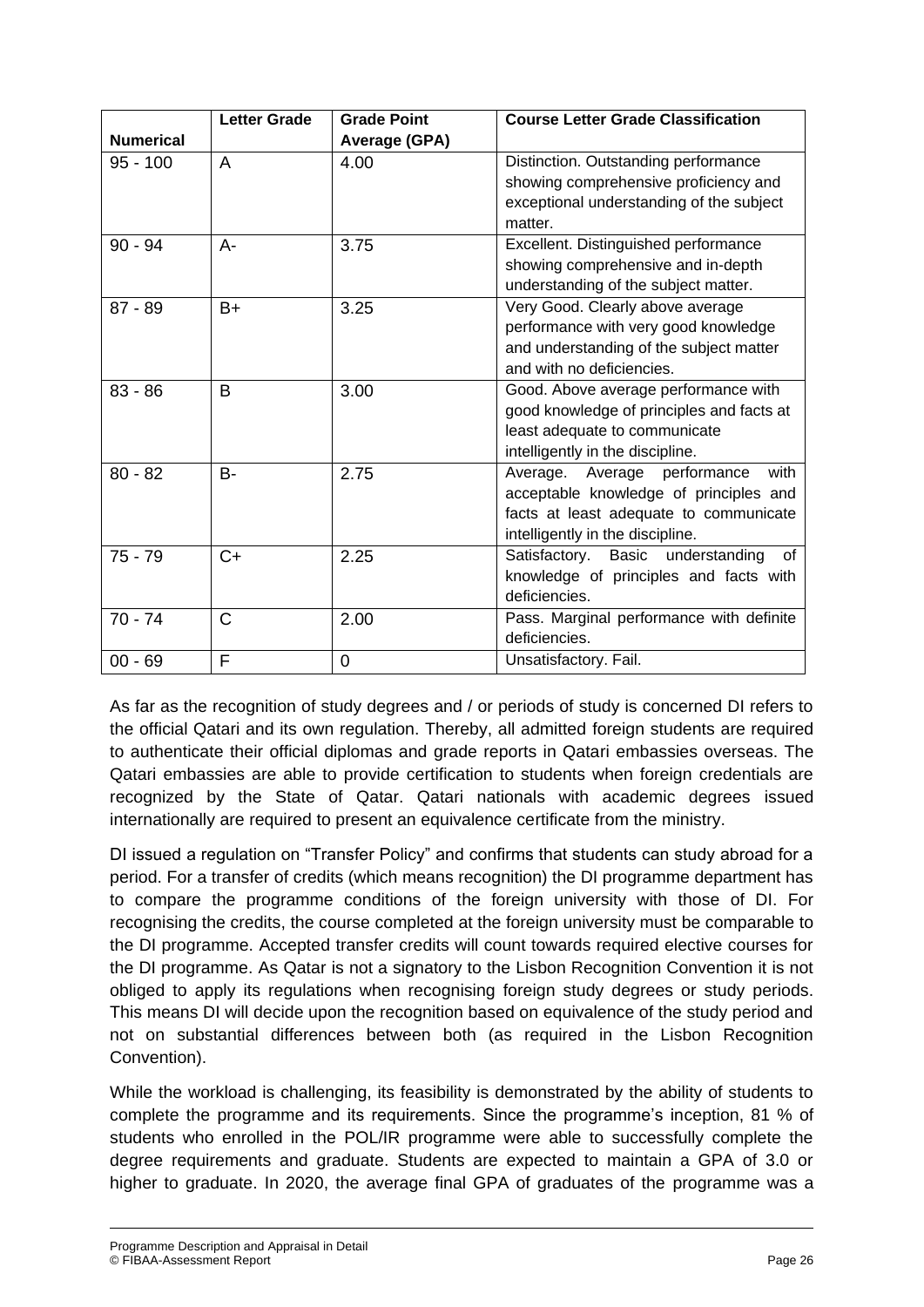3.42 out of 4. Across all programmes at DI, the course loads and study plans are being evaluated to ensure that they are both in line with the mission of DI and its programmes.

The POL/IR programme aims to offer a supportive and cooperative environment oriented toward providing mentorship and guidance as students transition from consumers to producers of knowledge in the field of politics and international relations. Students in the POL/IR programme are assigned a faculty advisor at the beginning of their tenure in the programme to help guide the student and monitor their progress.

Moreover, class sizes range from 5 to 20 students for courses taken within the programme, and the faculty-to-student ratio in the programme is approximately 1:5. Thus, while the programme is demanding, students are provided significant support from faculty members as they navigate the POL/IR programme's challenging curriculum. Additionally, "Student-Faculty Forums" also provide a venue for students to raise concerns. General student support is provided by Student Affairs and the Office of the Registrar, which are available during regular working hours.

During the online conference students confirmed the feasibility of their study workload and the supportive activities of faculty members. Students have the opportunity to utter concerns about the workload of the programme in questionnaires, but also to their advisors.

DI considers student applications without regard to race, gender, nationality, religion, and most other demographic characteristics. The Institute is also interested in assisting lowerincome students who are aided by the Institute's free tuition programme. All non-local students benefit from scholarship packages that cover tuition, on-campus housing, a monthly stipend, reimbursement of public health insurance fees, airfare to-and-from their home countries, and subsidized transportation.

Students with special needs are encouraged to visit the Enrolment and Student Affairs department. All syllabi include a note about students with special needs. The text is as follows: "Special needs or any disability-related concerns and requests must be submitted by students to the Enrolment and Student Affairs Department in good time to allow for facilitating such requests. The course instructor must also be previously informed of any requests and accommodations."

#### Appraisal:

The programme structure supports the smooth implementation of the curriculum and helps students to reach the defined learning outcomes. The programme consists of courses and assigns credit hours per course on the basis of the necessary student workload. The course descriptions provide detailed descriptions of intended learning outcomes and the information defined in the ECTS Users' Guide.

There are legally binding study and exam regulations which contain all necessary rules and procedures and take into account, where applicable, national requirements. The study programme is designed so that students can study for a certain time at other HEIs or do internships without any extension of their overall study time.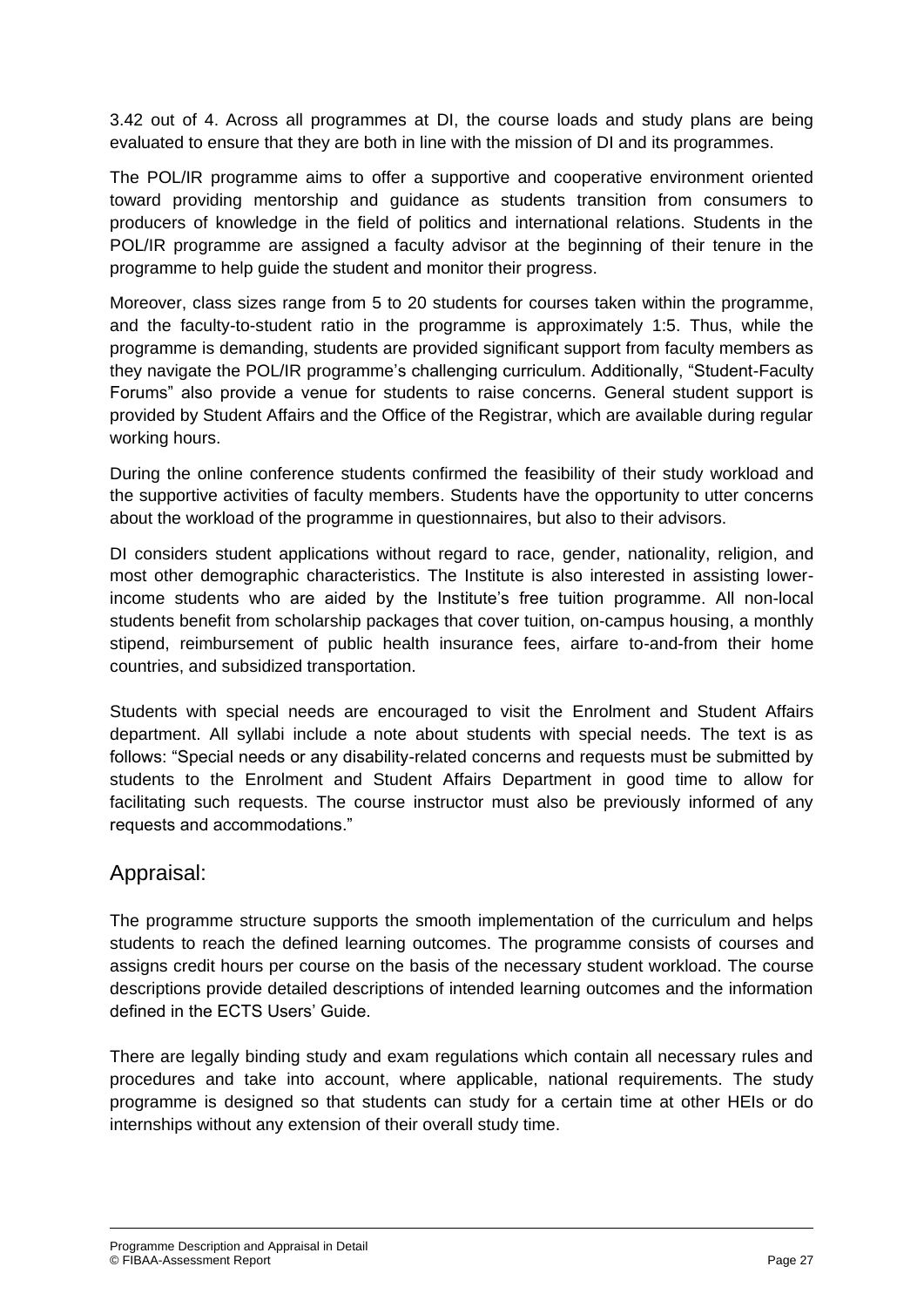The recognition of degrees and periods of study at other HEIs is regulated on a basis that is not in full accordance with the European Lisbon Recognition Convention which is not binding for DI because Qatar is not a signatory.

The final grade is supplied with either a relative grade or an ECTS grading table.

Also because of confirmations from students the panel is convinced that the study programme's workload is feasible but not easy. This is ensured by a suitable curriculum design, by a plausible calculation of workload, by an adequate number and frequency of examinations, by appropriate support services as well as academic and general student counselling. When reviewing the workload, the HEI also takes into account evaluation findings, including student feedback and the programme's success rate. The panel notes that every student in the POL/IR programme is assigned a faculty advisor and DI is extremely supportive to students.

The HEI ensures gender equality and non-discrimination. Students with disabilities are provided with affirmative actions concerning time and formal standards/requirements throughout the programme and examinations. Students in special circumstances, such as single parents, foreign students, students with a migration background and/or from so-called non-academic backgrounds, are particularly assisted.

|       |                                                                         | <b>Exceptional</b> | <b>Exceeds</b><br>quality<br>requirements | <b>Meets quality</b><br><b>requirements</b> | Does not<br>meet quality<br><b>requirements</b> | n.r. |
|-------|-------------------------------------------------------------------------|--------------------|-------------------------------------------|---------------------------------------------|-------------------------------------------------|------|
| 3.2   | <b>Structure</b>                                                        |                    |                                           |                                             |                                                 |      |
|       | 3.2.1* Modular structure of the study<br>programme (Asterisk Criterion) |                    |                                           | X                                           |                                                 |      |
|       | 3.2.2* Study and exam regulations (Asterisk<br>Criterion)               |                    |                                           | Χ                                           |                                                 |      |
|       | 3.2.3* Feasibility of study workload (Asterisk<br>Criterion)            |                    |                                           | X                                           |                                                 |      |
| 3.2.4 | Equality of opportunity                                                 |                    |                                           | Χ                                           |                                                 |      |

## 3.3 Didactical concept

Courses are designed around course learning outcomes (CLOs) that relate to POL/IR's broader programme learning outcomes. CLOs are explicitly provided to clarify the goals of the course and how they fit into the broader aims of the programme. The pedagogical methods utilized in and out of the classroom are expected to help achieve those specific course outcomes. Thus, the POL/IR's programme learning outcomes should inform the course learning outcomes, and the course learning outcomes should shape how the course is taught.

While faculty members are provided the flexibility to design their own courses to meet the outcomes associated with the courses, each course contains both lecture and discussion components. Generally, these are specified directly in the syllabi, whereby there is a statement that notes that each 3-hour session will generally dedicate approximately 1 hour to lecture and 2 hours to discussions or interactive exercises. The core objective is to allow students to benefit from the knowledge of the scholars instructing them, but also participate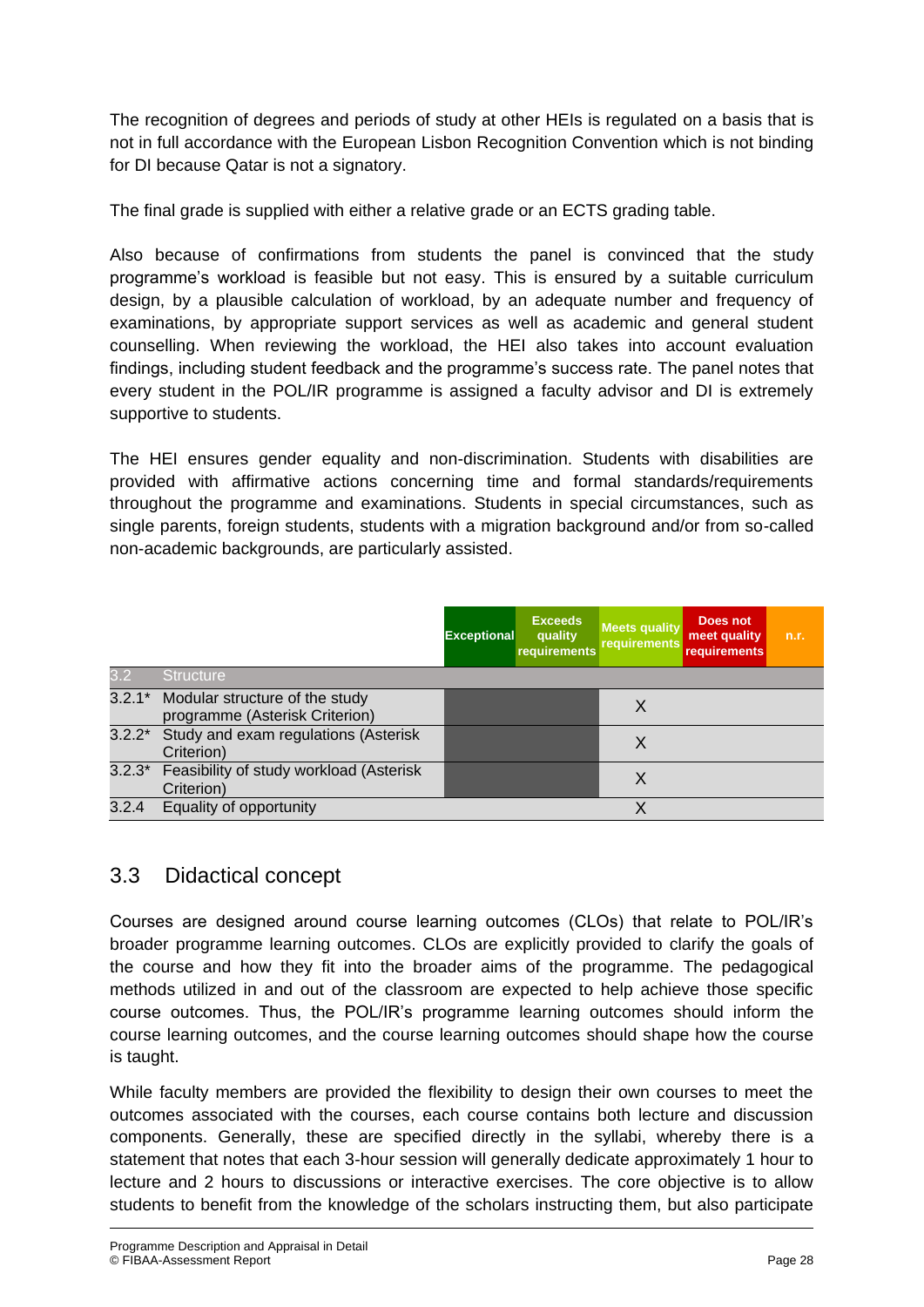in the critical evaluation of the foundational and innovative literature in the field in an interactive manner. The teaching methods for each course are clearly outlined in the course syllabus.

The head of the programme reviews all syllabi to ensure they are consistent with these learning outcomes and consults with faculty on their design and implementation. Syllabi are discussed regularly in programme meetings. Moreover, courses are frequently adjusted based on student feedback.

As a research-oriented graduate programme, course readings play a leading role in instruction. The readings are expected to be drawn from the larger body of foundational literature and literature that is at the forefront of the subject. Moreover, readings for courses are expected to expose students to a diverse set of ideas and epistemological lenses. Most courses utilize traditional PowerPoint lectures for the lecture component of the course. Professors also utilize videos and guest lectures to assist in delivering content and motivating discussions and critical analyses.

All course materials are uploaded online to the course's Moodle website. These materials include syllabi, course readings, assignments, lecture PowerPoint slides, videos, discussion boards, and other supplementary material. Grades and other assessment records are also generally uploaded to Moodle.

During the pandemic, courses shifted online in the middle of the Spring 2020 semester and were online throughout the 2020-2021 academic year as well. The courses taught in the Spring 2020 semester were generally conducted using synchronous lectures with minor modifications to the teaching methods. During the Fall 2020 semester, professors generally provided recorded synchronous lectures or asynchronous lectures that were available online for students to access at any time, and synchronous discussion sessions.

One of the significant benefits students in the POL/IR programme are afforded is the opportunity to follow different varying viewpoints presented by leading experts working on issues related to politics. The Arab Center for Research and Policy Studies is housed on DI's campus and regularly holds events that draw experts from around the region and the globe. These events occur every week, providing students with consistent opportunities to explore topics ranging from technical discussions of the political ramifications of sovereign wealth funds to discussions of the natures of Arab States.

#### Appraisal:

The didactical concept of the study programme is plausibly described and adequately oriented towards the programme objectives. It allows for the application of different teaching and learning methods, such as, for instance, course readings, videos and discussions. Students are encouraged to take an active role in creating the learning process.

The accompanying course materials are oriented towards the intended learning outcomes and correspond to the required qualification level. They are up to date and digitally accessible for the students. They are user-friendly and encourage students to engage in further independent studies.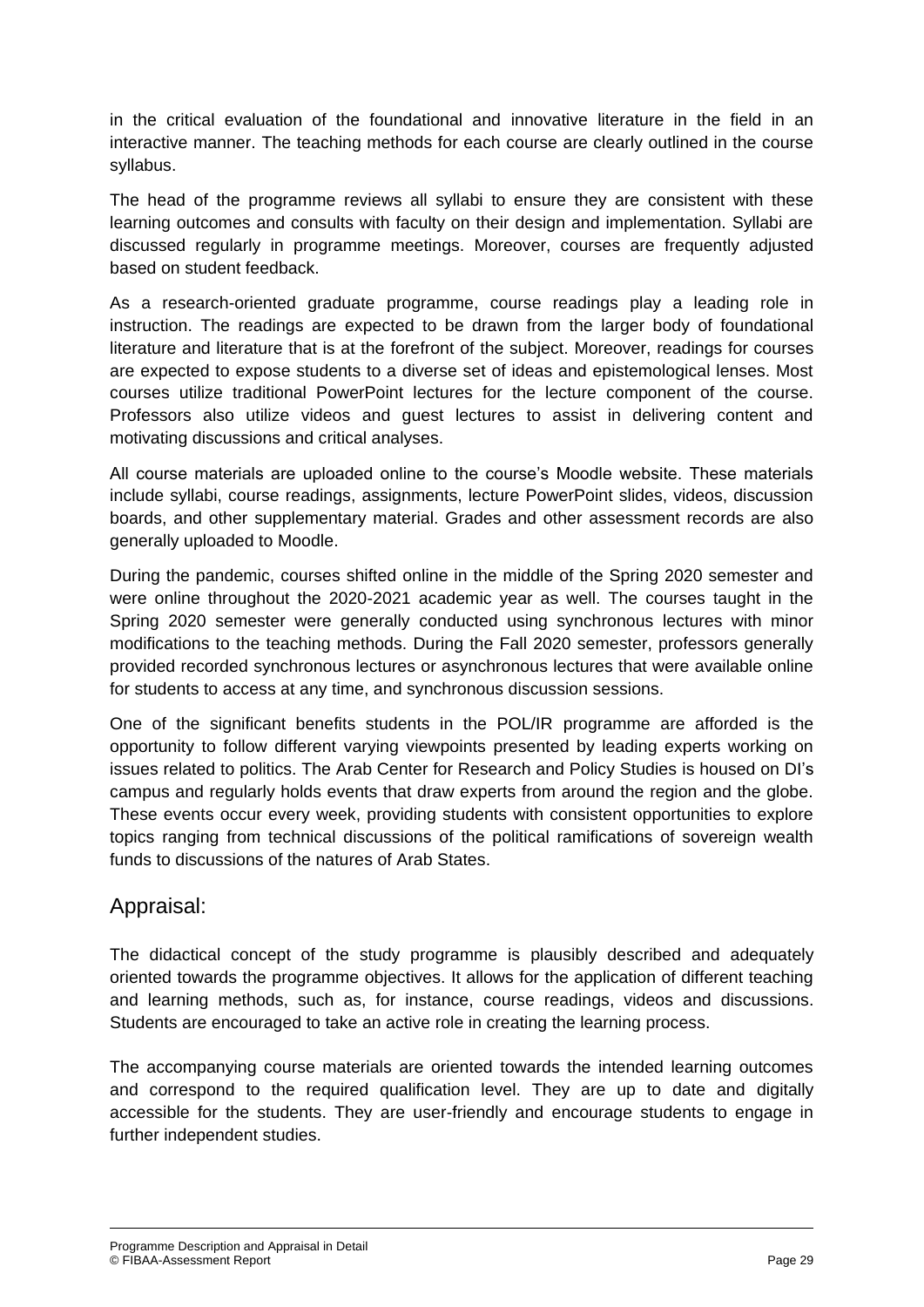Guest lecturers are invited and contribute to the students' qualification process with their special experience, either from professional practice or scientific work, but also, for example, from culture and politics.

|          |                                                                          | <b>Exceptional</b> | <b>Exceeds</b><br>quality<br>requirements | <b>Meets quality</b><br>requirements | Does not<br>meet quality<br><b>requirements</b> | n.r. |
|----------|--------------------------------------------------------------------------|--------------------|-------------------------------------------|--------------------------------------|-------------------------------------------------|------|
| 3.3      | Didactical concept                                                       |                    |                                           |                                      |                                                 |      |
| $3.3.1*$ | Logic and plausibility of the didactical<br>concept (Asterisk Criterion) |                    |                                           | X                                    |                                                 |      |
|          | 3.3.2* Course materials (Asterisk Criterion)                             |                    |                                           |                                      |                                                 |      |
| 3.3.3    | <b>Guest lecturers</b>                                                   |                    |                                           | Χ                                    |                                                 |      |
| 3.3.4    | Lecturing tutors                                                         |                    |                                           |                                      |                                                 |      |

#### 3.4 Internationality

The POL/IR programme is international in nature, as the subject requires students to dig into cross-cultural and cross-country comparisons and explicitly study transnational interactions as well. Throughout their studies, students are required to explore literature that closely examines political phenomena across the globe. The course syllabi demonstrate the broad range of countries and regions covered within the courses. While students are expected to develop a strong understanding of the politics of the Arab world, they ought to develop a broad foundation in the fields of comparative politics and international relations as well.

The POL/IR programme's student body has been drawn from 22 countries spanning three continents. The most recent cohort admitted to the POL/IR programme consists of students from Iraq, Jordan, Lebanon, Palestine, Somalia, Syria, Turkey, and Qatar. This reflects both the POL/IR programme's commitment to diversity and its interest in admitting the best cohorts possible.

There are currently four faculty members in the POL/IR programme and one faculty member who is currently on leave. Among these five faculty members, two earned their PhD degrees in the United States, one earned a PhD degree in Algeria, one earned a PhD in England, and another one earned a joint degree from a university in France and a university in Canada. Between these five faculty members, eight different citizenships are represented. While all current faculty members are of Arab origin, their national identities represent North Africa, the Levant and the Gulf.

While Arabic is the primary language of instruction at DI, students in the POL/IR programme are expected to possess both a strong command of Arabic and English<sup>18</sup>. In order to gain admission to the POL/IR programme, students must achieve a score of 5.5 on the IELTS. Students who do not achieve a score higher than 6.5 on the IELTS prior to enrolling in DI are expected to take English-language training courses and earn a score above 6.5 on the IELTS prior to graduation. POL/IR faculty members are also required to possess the requisite level of Arabic and English fluency to teach and assess work in both languages.

**<sup>.</sup>**  $18$  See (also) above chapter 2 (Admission).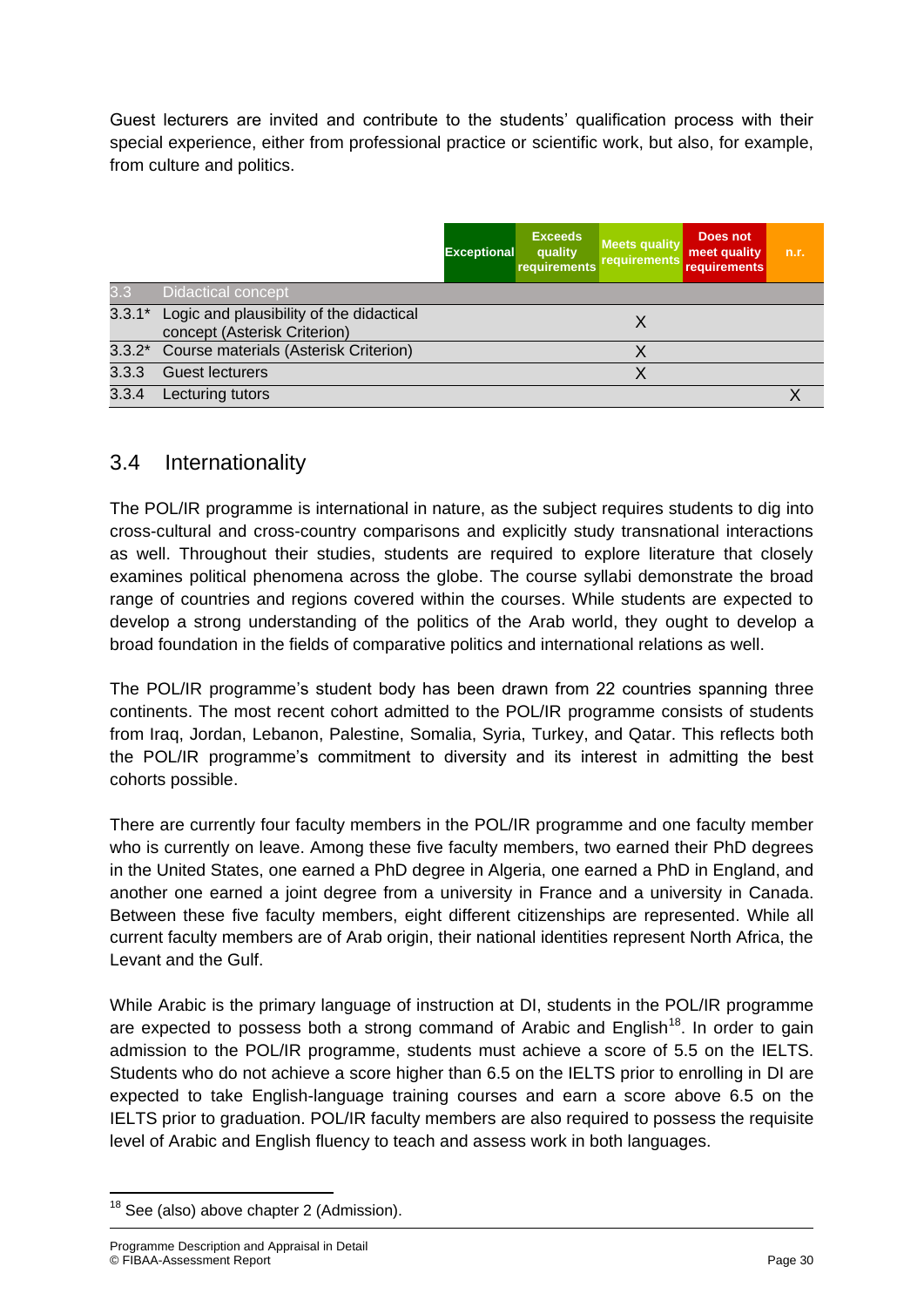The primary language for lectures is Arabic; however, the majority of the assigned readings is in the English language. This is due both to issues associated with the availability of adequate translations and the necessity that students learn how to explore the literature in the English language more broadly outside of the classroom. Thus, while Arabic translations of seminal works are used when available, reading texts in English provide the added bonus of preparing students to conduct research in the English language. In addition, students are required to pass a non-credit course dedicated to helping them learn how to read technically sophisticated work in the English language.

Students have the option to submit their assignments and exams in either Arabic or English. Most of them choose Arabic, some prefer submitting assignments in English.

#### Appraisal:

The panel was impressed by the international orientation of DI and the POL/IR programme as well as of faculty and students. It notes that the acquisition of intercultural competences and skills are at the core of the programme's learning objectives and strongly promoted. The whole POL/IR programme is international by its nature and content. Students are thus prepared for the challenges in an international working environment. Through assignments and practical examples as parts of the courses, students are enabled to act in an intercultural environment.

The international composition of the student body corresponds to the programme concept. The measures taken to promote internationality are goal oriented.

Students come from various language areas and cultural backgrounds. Classroom discussions and group work often reflect international aspects. The measures taken to ensure an international composition of the student body show sustainable effect.

The panel welcomes the international composition of faculty (teachers from different countries and with international academic and professional experience) which is an essential element shaping the profile of the study programme. It promotes that students acquire international and intercultural competencies and skills. The measures taken are goal oriented.

As Arabic is the primary course language and most students stem from Arabic countries English is the most important foreign language for them, for readings as well as for course materials. But also, Arabic is a foreign language for those students who come from a non-Arabic country. Against this background course materials in foreign languages predominate. Internationality is clearly a key element of the study programme's profile.

The proportion of foreign language courses and required foreign language materials corresponds with the qualification objectives of the study programme.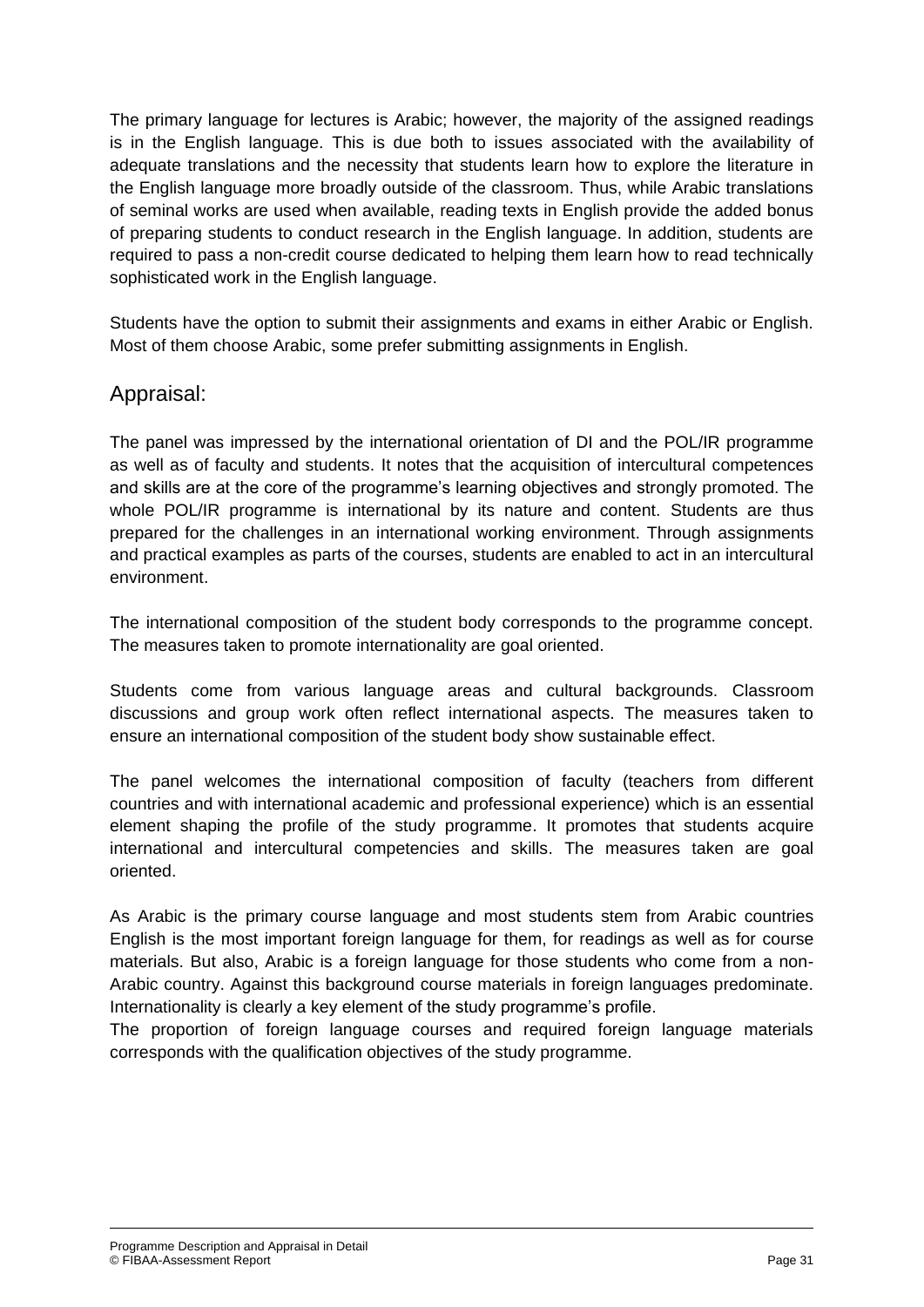|          |                                                                          | <b>Exceptional</b> | <b>Exceeds</b><br>quality<br>requirements | <b>Meets quality</b><br>requirements | Does not<br>meet quality<br>requirements | n.r. |
|----------|--------------------------------------------------------------------------|--------------------|-------------------------------------------|--------------------------------------|------------------------------------------|------|
| 3.4      | Internationality                                                         |                    |                                           |                                      |                                          |      |
| $3.4.1*$ | International contents and intercultural<br>aspects (Asterisk Criterion) |                    |                                           |                                      |                                          |      |
| 3.4.2    | Internationality of the student body                                     |                    |                                           |                                      |                                          |      |
| 3.4.3    | Internationality of faculty                                              |                    |                                           |                                      |                                          |      |
| 3.4.4    | Foreign language contents                                                |                    |                                           |                                      |                                          |      |

### 3.5 Multidisciplinary competences and skills (Asterisk Criterion)

In addition to the interdisciplinary elective courses, students are provided with training in discourse analysis, historical analysis, interview techniques, ethnography, statistics, statistical programming, and the logic of causal inference in the social sciences. It is expected that students will then deepen their competency in the area that is presumably relevant to the work they will conduct.

Students are required to carry out long-term and short-term projects during their coursework and as research assistants, often as members of groups. Such opportunities provide students with leadership skills and practice in working cooperatively to complete tasks. Outside of the classroom, students are also encouraged to participate in student groups, and these groups provide them with opportunities to gain leadership experience, learn how to resolve conflicts, and grow accustomed to working with others cooperatively. In addition, students are provided with opportunities to improve their communication skills by presenting their work in courses and during annual thesis presentations.

#### Appraisal:

The panel takes the view that students in the POL/IR programme become acquainted with diverse subjects such as history, social science, politics and geography. Moreover, students acquire communication and public-speaking skills as well as cooperation and conflict handling skills in accordance with the course descriptions as well as in elective courses of SOSH. This is supported by means of suitable didactical and methodological measures. Also, the acquisition of further multidisciplinary competences, such as leadership skills and broad contextual knowledge, is ensured.

|        |                                                                  | <b>Exceptional</b> | <b>Exceeds</b><br>quality<br>requirements | <b>Meets quality</b><br>requirements | Does not<br>meet quality<br><b>requirements</b> | n.r. |
|--------|------------------------------------------------------------------|--------------------|-------------------------------------------|--------------------------------------|-------------------------------------------------|------|
| $3.5*$ | Multidisciplinary competences and skills<br>(Asterisk Criterion) |                    |                                           |                                      |                                                 |      |

## 3.6 Skills for employment / Employability (Asterisk Criterion)

Graduates of the POL/IR programme will be offered the possibility to acquire the necessary skills to move directly into any of these career paths: (a) doctoral studies in political science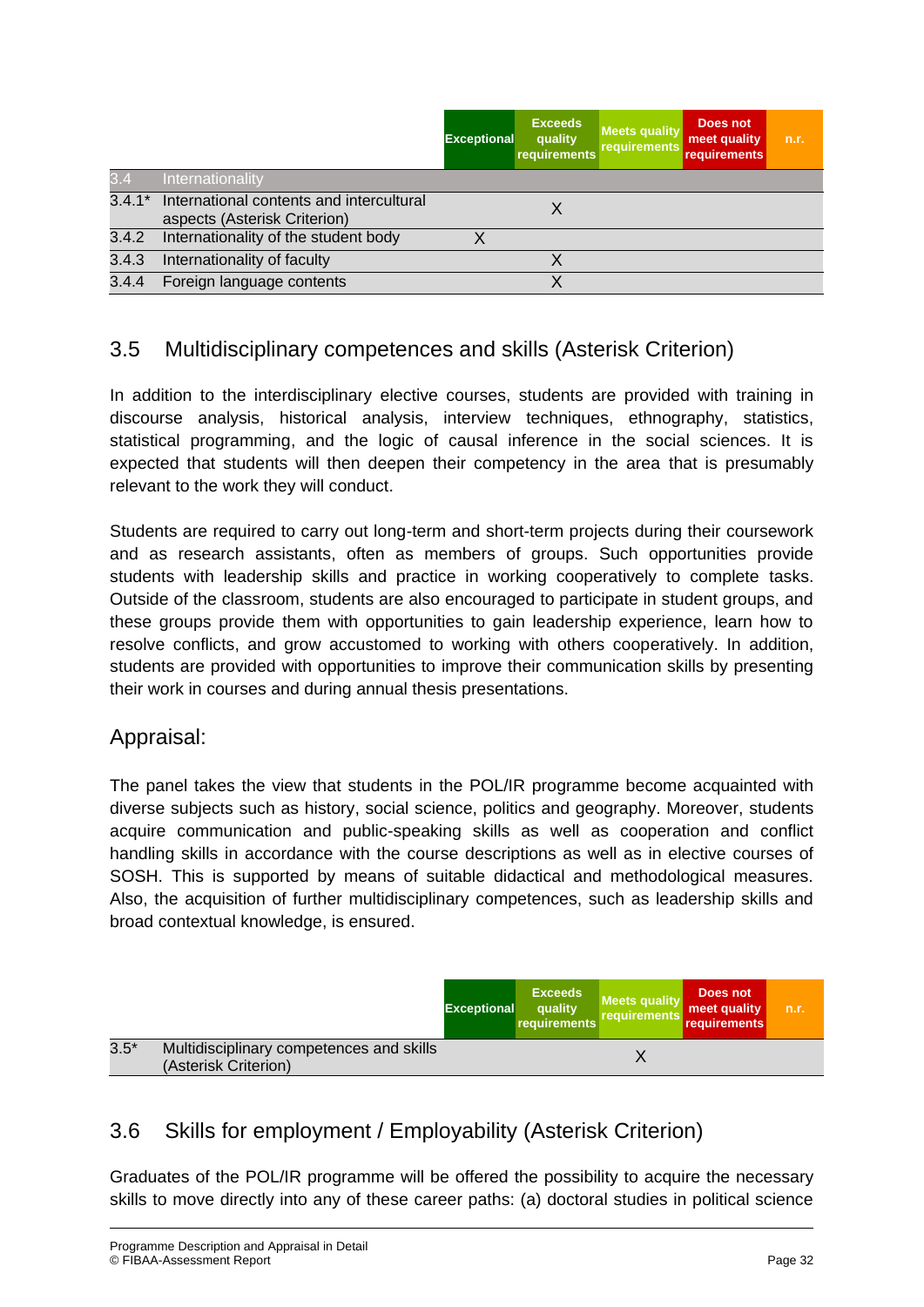and international relations; (b) researchers in social scientific research centers and think tanks; (c) leadership roles that involve critical analysis and strategic planning; (d) careers in diplomacy and international organizations; (e) careers in the media and policy studies; or, (f) employment as public servants in government offices. The interdisciplinary and research skills and substantive knowledge students gain in the programme will help them in careers outside of political science as well.

According to an Alumni survey that has been conducted in 2019, at that time 91.7 % of graduates of the programme were employed, and 63.6 % of those employed held positions in the field of politics and international relations or a related field.

#### Appraisal:

The promotion of employability – for instance through the integration of interdisciplinary and research skills and through the promotion of multidisciplinary competences – runs as a common thread of the study programme through all its modules/courses.

|        |                                                               | <b>Exceptional</b> | <b>Exceeds</b><br>quality<br>requirements | <b>Meets quality</b><br>requirements | Does not<br>meet quality<br>requirements | n.r. |
|--------|---------------------------------------------------------------|--------------------|-------------------------------------------|--------------------------------------|------------------------------------------|------|
| $3.6*$ | Skills for employment / Employability<br>(Asterisk Criterion) |                    |                                           |                                      |                                          |      |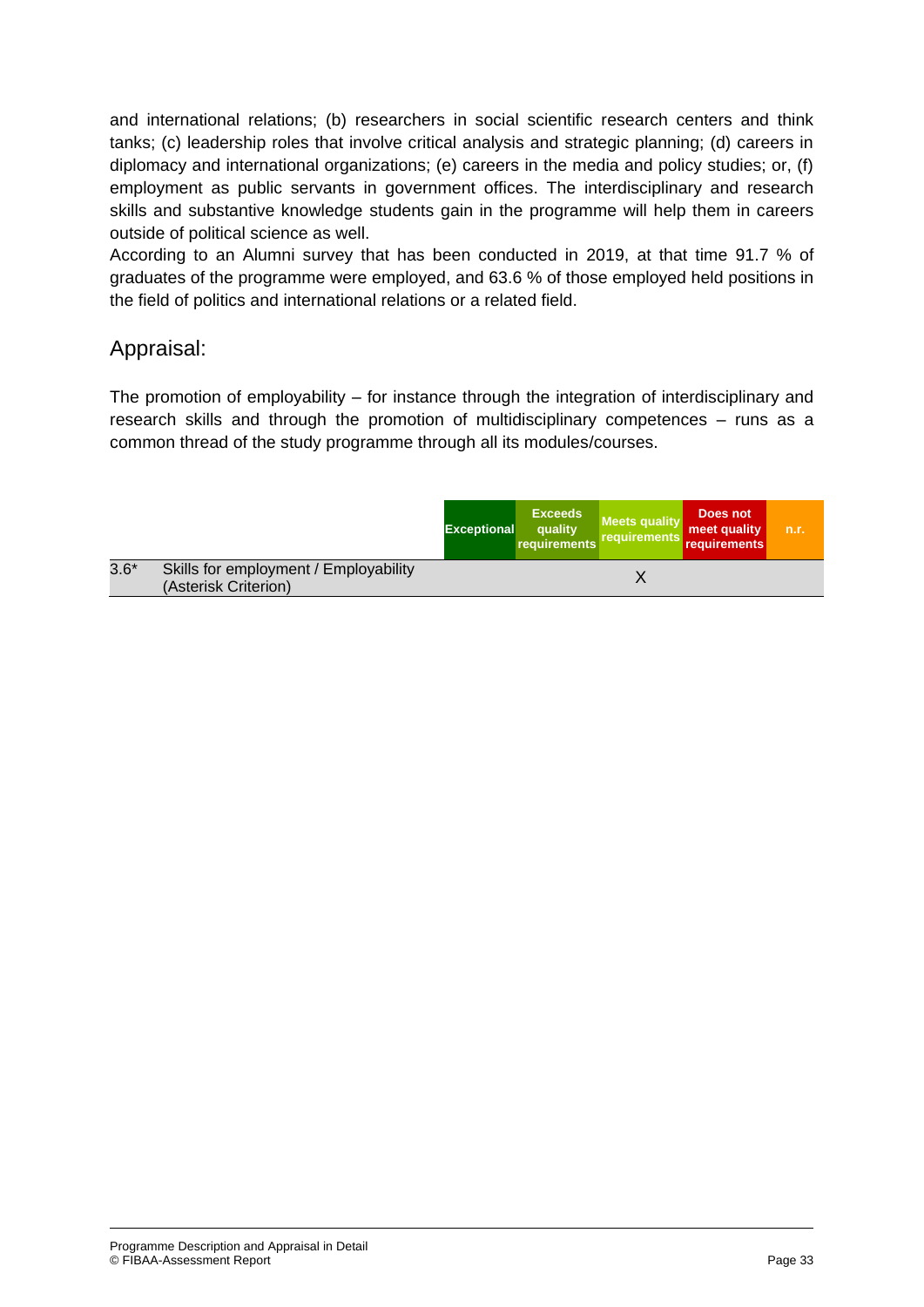## **4. Academic environment and framework conditions**

### 4.1 Faculty

As mentioned above<sup>19</sup>, at present the programme is taught by four full-time professors and one professor who is on leave. Full-time professors at DI teach two courses per semester. The head of the programme is offered a course release for the year. Two of the faculty members in the POL/IR programme have significant responsibilities with Arab Center for Research and Policy Studies and only teach one course per semester. Given the move to online instruction during the pandemic, the faculty member who is on leave was hired to teach a course virtually as an adjunct professor. DI assured that all courses taught are covered by the lecturers mentioned. The faculty member on leave will be replaced.

The research and teaching interests of the faculty are varied and sufficiently diverse to cover the courses taught. Four faculty members primarily focus on comparative politics and one faculty member's primary subfield is international relations. Each course is taught by an individual whose major or minor field in their doctoral studies directly and extensively covers the topic of the course or has research experience in the relevant subject.

All professors in the POL/IR programme hold PhDs from reputable universities and political science departments. Moreover, they are established scholars and experts in their respective areas who have published extensively on their subjects. Faculty members in the programme are expected to average at least one peer reviewed publication per year. From September 2015 – December 2020, POL/IR faculty's peer-reviewed outputs include 22 peer-reviewed articles, 19 chapters in edited volumes, three edited volumes and three monographs. Among their English language outputs, they have published books with Oxford University Press and Routledge, and articles that have appeared in journals of significant international renown, such as Political Research Quarterly, Journal of Common Market Studies, Democratization, International Interactions, and Mediterranean Politics. Moreover, POL/IR faculty members publish in leading Arabic and French outlets in addition to their English-language publications. They are also active on the political science and international relations conference circuit, presenting their research in conferences such as the annual meetings of the American Political Science Association, the International Studies Association, the Middle Eastern Studies Association, the Southern Political Science Association, and the Midwestern Political Science Association.

The typical recruitment process of faculty is competitive. Once the decision on a new faculty member is made a hiring committee is formed to evaluate the hire, and an advertisement is sent out by the Human Resources Department. The hiring committee consists of three members from within the programme, chaired by the head of the programme, and an external member who is drawn from another programme. The hiring committee evaluates the applicants' files and creates a list of candidates to interview. Interviews are held virtually and last approximately one-hour. After the interviews have concluded, committee members discuss and debate the suitability of the interviewed candidates and choose a candidate from among the interviewees. A report is drafted by the head of the committee that reflects the final decision of the committee and also reports the expressed preferences and opinions

**<sup>.</sup>** <sup>19</sup> See chapter 3.4.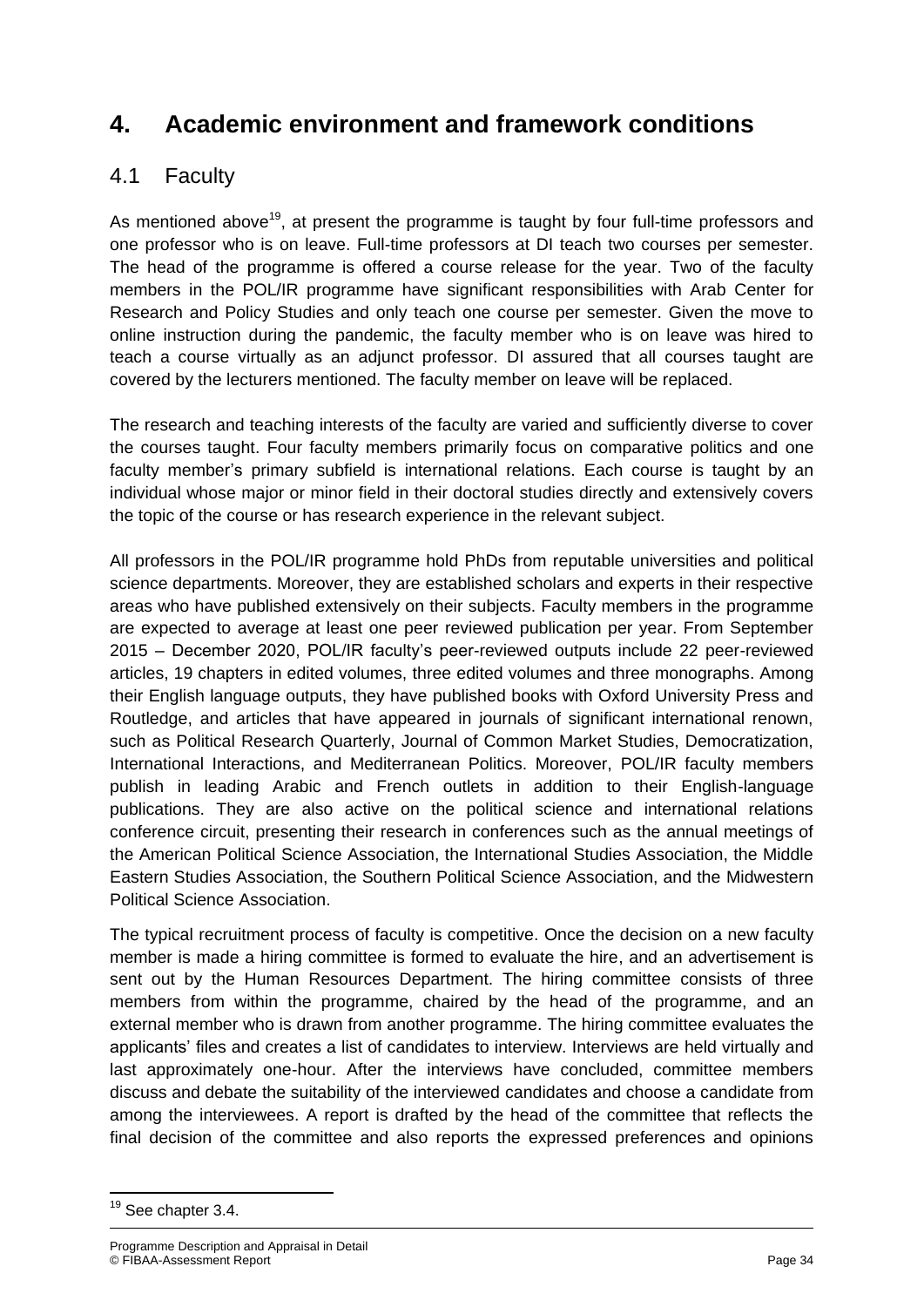voiced during the committee meeting. The final hiring decision must then be approved by both the Dean of SOSH and the President of DI.

Each of the faculty members in the POL/IR programme, as experts in their respective fields, are expected to carefully give their own courses in accordance with the policies and guidelines of DI. The goal of ensuring the quality of the pedagogical and didactical methods used by professors is accomplished in two ways. First, the POL/IR programme emphasises teaching experience and quality in the interview process. As a general rule, the POL/IR programme does not hire individuals who have not taught a course as instructor of record. Moreover, the interview process is dedicated to probing the pedagogical methods used by candidates, in addition to their competence as researchers. The faculty members currently in the POL/IR programme have extensive teaching experience across various institutions and have proven to be outstanding instructors. Second, DI provides opportunities for continued education and training on pedagogical methods and approaches. The Teaching and Learning Assessment (TLA) Committee has produced an extensive array of workshops and training sessions that have played a significant role in keeping faculty members informed of the latest advances in pedagogical methods. Professors within the programme are expected to stay up to date on teaching and learning by regularly participating in these courses.

As is noted above, all candidates for positions in the POL/IR programme are required to have pedagogical experience and evidence of research productivity in order to be offered a position. In addition to their academic experience, faculty members in the POL/IR programme carry with them experience in government bureaucracies, advocacy organizations, banking, and the law.

Faculty members in the POL/IR programme meet at least once a month to make decisions regarding the programme, communicate issues that require attention, discuss progress on research and teaching initiatives and ideas for how the programme can better serve students and faculty members. Decisions regarding the programme's vision and the design of the POL/IR programme's documents are conducted collectively.

As far as the student support by the faculty is concerned, the low faculty-to-student ratio of the programme allows students to frequently and meaningfully interact with faculty members in the programme. Moreover, as each student is assigned an academic adviser from admission to graduation, these academic advisers are required to meet with academic advisees each semester to provide guidance on course registration and other academic matters.<sup>20</sup>. Thesis supervisors are also required to meet regularly with their students. Faculty members currently advise approximately six students and supervise three theses per year. Furthermore, each semester, the POL/IR programme holds a meeting with students where they have the opportunity to discuss the programme and raise concerns with faculty members who are required to hold regular office hours. Beyond these formal meetings and required interactions, faculty members work closely with students on research projects and help assist them in picking up new skills and competencies.

During the online conference students confirmed that most students would be fully content with the support that they received in particular from lecturers and academic advisors. DI organised activities for students outside the study programme.

 $\overline{\phantom{a}}$ 

 $^{20}$  In the internal regulation "DI Academic Advising Policy" the responsibilities of the Registrar's Office (on admission of students), Academic Advisors ( on advising and communicating with students) and students themselves (on communicating with the advisors and consulting them) are described.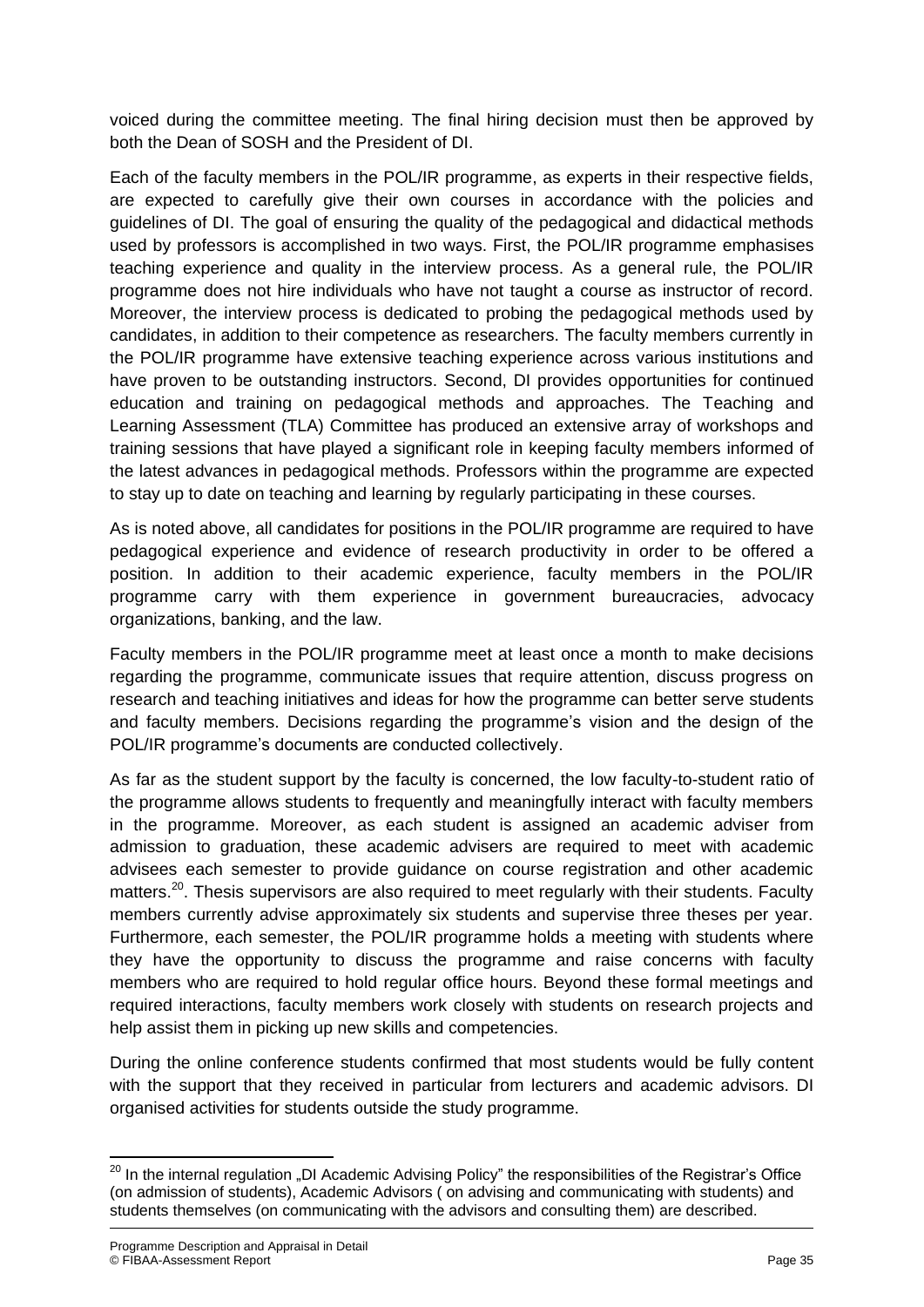### Appraisal:

The panel was impressed by quality and commitment that the faculty members showed during the online conference. It became convinced that even when their teaching assignments in other study programmes are taken into account, the structure and number of the faculty correspond to the programme requirements and ensure that the students reach the intended qualification objectives. The faculty's composition, consisting of full-time lecturers, guarantees that both the academic standards and the requirements of professional practice are fully satisfied.

The academic qualification of the faculty corresponds to the requirements and objectives of the study programme. The HEI carefully verifies the qualifications of the faculty members by means of an established transparent procedure. Specific measures for the further qualification of the faculty members are implemented. The faculty's outstanding academic qualification is underlined by scientific publications in peer-reviewed journals and books which results from the CVs.

The pedagogical and didactical qualification of the faculty correspond to the requirements and objectives of the study programme. The HEI verifies the qualifications of the faculty members by means of an established procedure. The HEI ensures that assessors are familiar with existing testing and examination methods and receive support in developing their own skills in this field. Specific measures for the further qualification of the faculty members are implemented.

The practical business experience of the faculty corresponds to the requirement of the programme to integrate theory and practice.

The faculty members cooperate with each other for the purpose of tuning the modules/courses towards the overall qualification objectives. Meetings of all those teaching in the programme take place regularly.

Student support is an integral part of the services provided by the faculty. It is offered on a regular basis and serves to help students study successfully. The faculty members are available for the students outside the specified office hours as well. The students are "fully content" with the support they receive.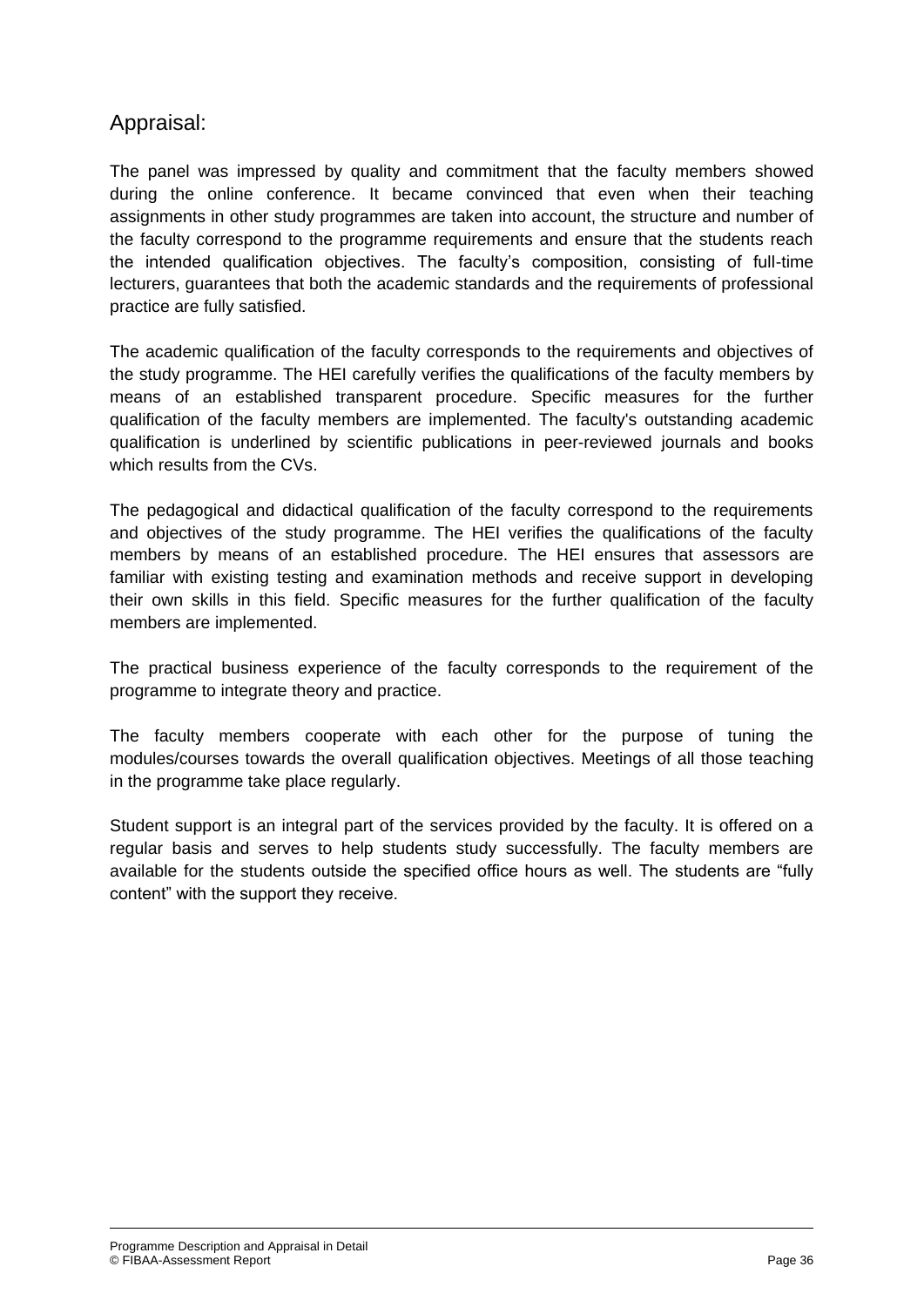|          |                                                                                                                                                    | <b>Exceptional</b> | <b>Exceeds</b><br>quality<br>requirements | <b>Meets quality</b><br>requirements | <b>Does not</b><br>meet quality<br><b>requirements</b> | n.r. |
|----------|----------------------------------------------------------------------------------------------------------------------------------------------------|--------------------|-------------------------------------------|--------------------------------------|--------------------------------------------------------|------|
| 4.1      | Faculty                                                                                                                                            |                    |                                           |                                      |                                                        |      |
|          | 4.1.1* Structure and quantity of faculty in<br>relation to curricular requirements<br>(Asterisk Criterion)                                         |                    |                                           | X                                    |                                                        |      |
|          | 4.1.2* Academic qualification of faculty<br>(Asterisk Criterion)                                                                                   |                    | X                                         |                                      |                                                        |      |
| $4.1.3*$ | Pedagogical / didactical qualification of<br>faculty (Asterisk Criterion)                                                                          |                    |                                           | X                                    |                                                        |      |
| 4.1.4    | Practical business experience of faculty                                                                                                           |                    |                                           | X                                    |                                                        |      |
| $4.1.5*$ | Internal cooperation (Asterisk Criterion)                                                                                                          |                    |                                           | X                                    |                                                        |      |
| $4.1.6*$ | Student support by the faculty (Asterisk<br>Criterion)                                                                                             |                    | X                                         |                                      |                                                        |      |
|          | 4.1.7(*) Student support in distance learning<br>(only relevant and an Asterisk Criterion<br>for blended learning/distance learning<br>programmes) |                    |                                           |                                      |                                                        |      |

#### 4.2 Programme management

The POL/IR head of programme leads all areas of programme administration with the assistance and guidance of other faculty members, the programme coordinator, and the Office of the Dean of SOSH. The purview includes the distribution of course loads and course scheduling, drawing up the study plan, advisor assignments, thesis supervisor assignments, leading programme meetings, budgeting, planning programme events and representing the programme in the School Executive Council. The POL/IR head of programme also acts as an intermediary between the Dean's Office and the programme. As such, the head of programme is responsible for achieving the programme's objectives within the framework of regulations, rules and guidance established by the School Executive Council, the Dean's Office and DI.

While the head of programme takes on the primary leadership role in the administration of the POL/IR programme's objectives, decisions are made collectively by faculty members. During the programme's monthly meetings, faculty members are encouraged to propose ideas regarding various facets of the programme. The head of programme executes the decisions that were reached collectively regarding changes to the programme, hiring, admissions, and any other matters decided within the programme.

Administrative support is provided by the programme coordinator, who plays a significant role in the organisation of the programme, facilitating communication with the Dean's Office and assisting students and faculty members with course registration, the submission of advising forms and thesis submission. The programme coordinator is often the first person consulted with regards to these issues. Other administrative units within DI also help students and faculty with registration, course materials (including the online course management programme), information technology, library resources, and obtaining Institutional Review Board approval, among other things.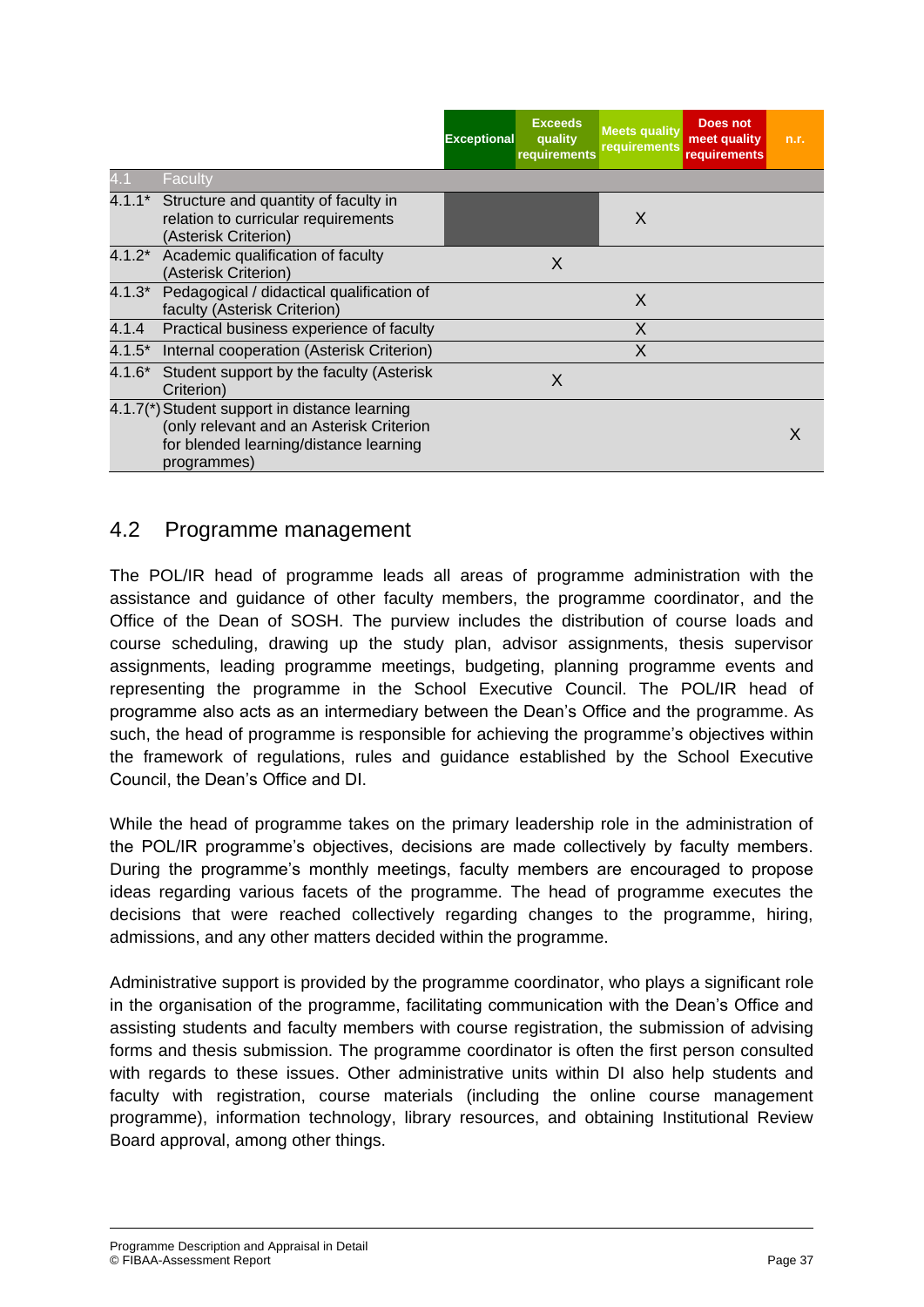## Appraisal:

The head of programme coordinates the activities of everyone involved in the programme and ensures that the programme runs smoothly, mostly based on collectively reached decisions.

The panel welcomes that faculty members and students are efficiently supported by the administration in the organisation of the study programme. The administrative staff acts as a service provider for both. Sufficient administrative staff is available. Decision-making processes, authority, and responsibilities are clearly defined. Teachers and students participate in the decision-making processes where their areas of work are involved.

The opportunities of electronic service-support are used and supplement personal one-toone counselling. The HEI offers the administrative staff opportunities for continuous professional development.

|       |                                                                             | <b>Exceptional</b> | <b>Exceeds</b><br>quality<br>requirements | <b>Meets quality</b><br>requirements | Does not<br>meet quality<br>requirements | n.r. |
|-------|-----------------------------------------------------------------------------|--------------------|-------------------------------------------|--------------------------------------|------------------------------------------|------|
| 4.2   | Programme management                                                        |                    |                                           |                                      |                                          |      |
|       | 4.2.1* Programme Director (Asterisk Criterion)                              |                    |                                           |                                      |                                          |      |
| 4.2.2 | Process organisation and administrative<br>support for students and faculty |                    |                                           |                                      |                                          |      |

### 4.3 Cooperation and partnerships

DI has signed agreements and memoranda of understanding (MoU) on collaboration with other universities and organisations. These agreements and MoUs can be categorized into the following groups according to their objectives:

#### (1) Agreements and MoUs aimed to attract graduate students

These agreements and memoranda aim to enable students who completed their undergraduate degrees with honors to continue their studies at the graduate level in the different colleges and programmes at DI.

(2) Agreements in the Areas of Training, Exchanging Expertise, and Research

They aim to reinforce collaboration between the Institute and organisations with similar interests in ways that promote human developments and the efficiency of administrative staffs. These objectives are achieved through DI's workshops, academic development courses, internships, and leadership training in the areas of public administration and policy studies. These agreements also aim to promote exchanging expertise through consulting opportunities for the Institute's faculty members, researchers, and specialists. Moreover, they facilitate collaborative research projects and co-organized conferences and seminars. The Institute has signed agreements of this category with organisations such as the Ministry of Administrative Development – Doha, Qatar; the Ministry of Development Planning and Statistics – Doha, Qatar; The Humanitarian Forum, Qatar; The Hague Institute for Global Justice; the Ibhar Academy center for vocational training; Zhejiang University – China.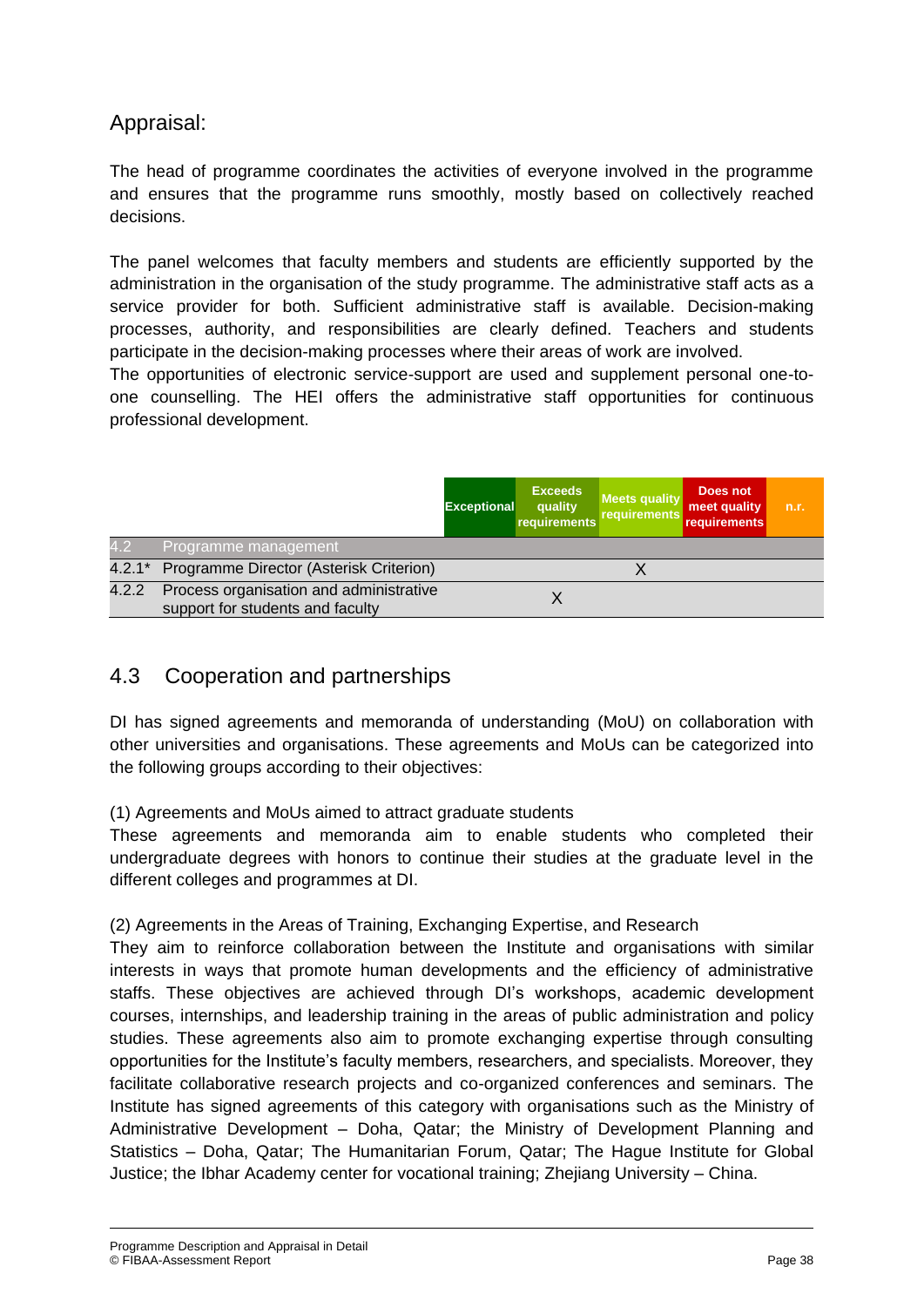(3) MoUs on the Exploration of Academic and Research Collaboration Opportunities This category of agreements aims to enable concerned parties to explore areas of shared interests and collaboration opportunities, including joined research projects, co-authored research publications, academic and student activities, and possibilities of developing dual enrolment graduate programmes, faculty exchange opportunities, and summer student exchange programs. The Institute has signed agreements in this category with the following universities: Columbia University N.Y (MOU) (USA); SOAS University – London (UK); Florida International University – Steven Green School of International & Public Affairs (USA).

Moreover, some additional agreements are particularly relevant to the POL/IR programme. Most notably, agreements have been entered into between DI and institutions in Morocco and Jordan to facilitate recruitment in those countries.

### Appraisal:

The scope and nature of cooperation with other academic institutions and networks as well as with business enterprises and other institutions relevant for the programme are plausibly presented. The agreements forming the basis of the cooperation are documented. The cooperation is actively pursued and has a clear impact on the conception and implementation of the study programme. All such activities contribute to the development of the students' qualification and skills.

|                                                                                                                                                                      | <b>Exceptional</b> | <b>Exceeds</b><br>quality<br>requirements | <b>Meets quality</b><br>requirements | Does not<br>meet quality<br><b>requirements</b> | n.r. |
|----------------------------------------------------------------------------------------------------------------------------------------------------------------------|--------------------|-------------------------------------------|--------------------------------------|-------------------------------------------------|------|
| 4.3<br>Cooperation and partnerships                                                                                                                                  |                    |                                           |                                      |                                                 |      |
| 4.3.1(*) Cooperation with HEIs and other<br>academic institutions or networks<br>(Asterisk Criterion for cooperation<br>programmes)                                  |                    |                                           | X                                    |                                                 |      |
| 4.3.2(*) Cooperation with business enterprises<br>and other organisations (Asterisk<br>Criterion for educational and vocational<br>programmes, franchise programmes) |                    |                                           | X                                    |                                                 |      |

## 4.4 Facilities and equipment

As the on-site visit had to be replaced by an online conference because of the Covid-19 pandemic DI made available to the panel numerous photos of its building, rooms, and the library as well as descriptions in the self-evaluation report thereof.

DI has a state-of-the-art facility that was designed to fully support the educational process and provide spaces not only for traditional teaching and learning but for hosting conferences and talks and facilitating day to day interactions. DI's campus spreads over an area of 112,000 m2, encompassing 23 different buildings. The campus buildings are used for living, educational activities, and leisure activities. Disabled students are given barrier-free access to all of these? buildings.

Learning and teaching spaces are spread out around the campus, consisting of classrooms, labs, and auditoriums in addition to a library building, institute life buildings and faculty and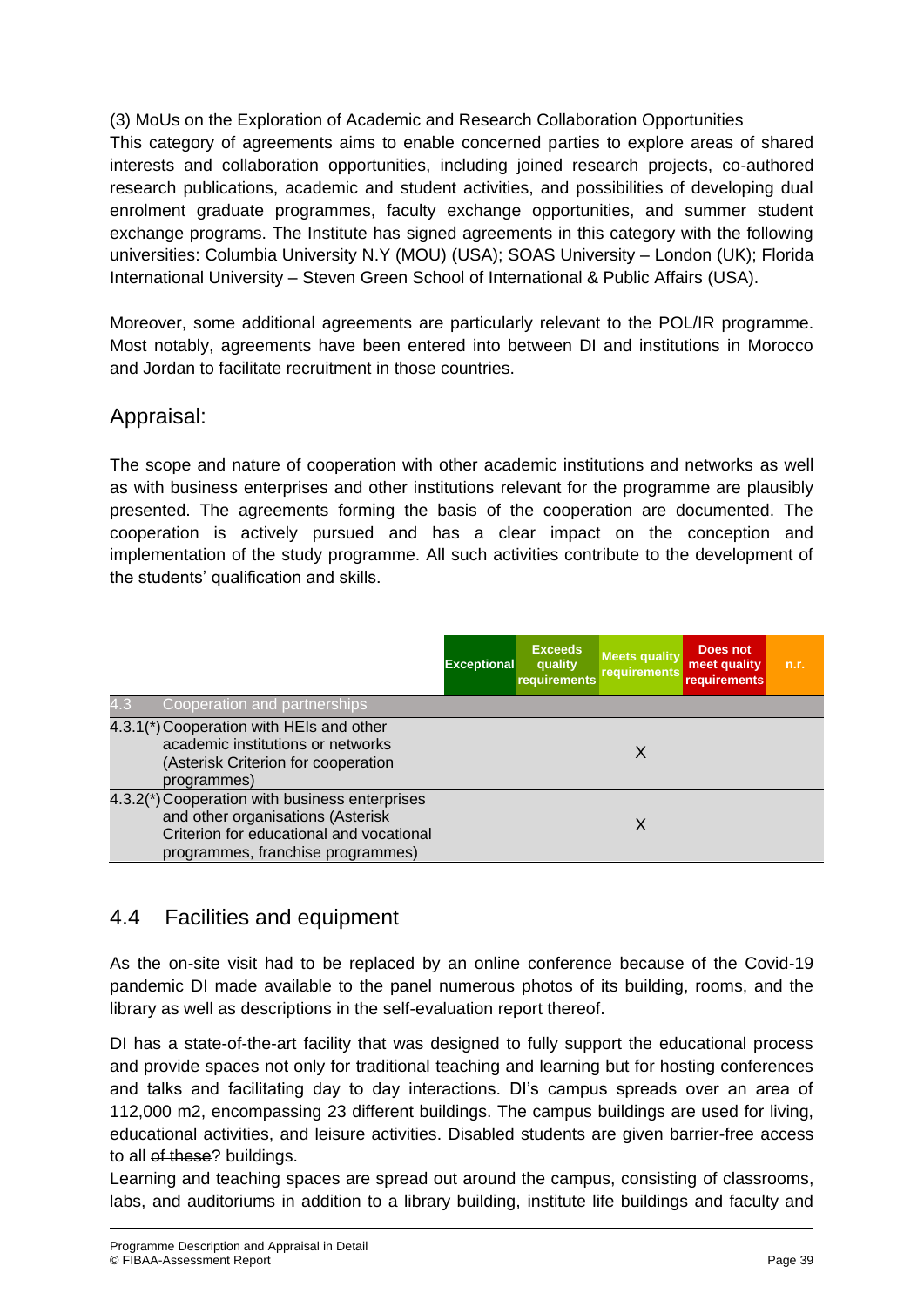student accommodations. Additionally, there are also computer labs, virtual labs, a journalism studio, an e-library, an e-learning system (Moodle) and other specialized learning resources. With regards to classrooms, the total number of classrooms is 10 (+5 in Library Building), 4 smart classrooms and 6 classrooms equipped with audio visual systems and an auditorium that fits 70 people.

DI has also established an advanced Student Information System (SIS) that allows students to benefit from services through the self-service portal, and enables them to view their academic status, grades, and their registration status at the Institute. The SIS provides DI with the capability of registering students in courses; documenting grades, transcripts and dropout rates; tracking attendance; developing student schedules and managing other data needed for the Institute effectively. Student Services also maintains an Intranet site that provides direct access to all student related administrative procedures, forms, study plans, and SIS system guides and resources.

All students, faculty, and administrative staff are provided free internet access throughout campus – in classrooms, the library, residences, cafeterias, gym, and all other campus locations. The IT department provides technical support during normal working hours. Upon their arrival at DI, students participate in orientation days to become familiar with the IT system and are provided with detailed written instructions on how to use it inside and outside campus.

The DI IT department and the library managed to promptly provide students who have not yet arrived in Doha with maximum access to resources held by the library by deploying a technological solution (EZproxy) that facilitates secure remote access. This solution has been implemented. Moreover, licenses were offered to the students by providing cloudbased solutions and access to DI's virtual computer labs.

All POL/IR students have direct access to DI's growing research library, as well as the Qatar National Library (QNL), including all of its databases. The DI library builds its collections of varied materials and resources, in print and electronic formats, based on the established collection development policy and procedures that are responsive to the needs of DI community. At present, DI library features a total of 76,244 book titles, including approximately 12,082 of items in Political Science. POL/IR faculty members and DI librarian update the library collection with relevant books, textbooks and other sources. The allocated budget is sufficient to update the collections regularly. All literature assigned in course syllabi is available either in the DI library or is uploaded directly to and available on individual course Moodle sites.

In addition to DI's print and electronic collection, DI community has also access to the resources available through QNL. According to its website, QNL "has more than one million books in its collections, along with more than 500,000 eBooks, periodicals and newspapers, and special collections."

The library is open from 8:00am  $-$  10pm during the work week (Sunday  $-$  Thursday) and from 9am – 9pm on Saturdays. The library is staffed appropriately and holds regular library orientations, database training sessions, and other workshops for students and faculty. The library features an array of spaces for the community such study rooms, quiet spaces, and public computers.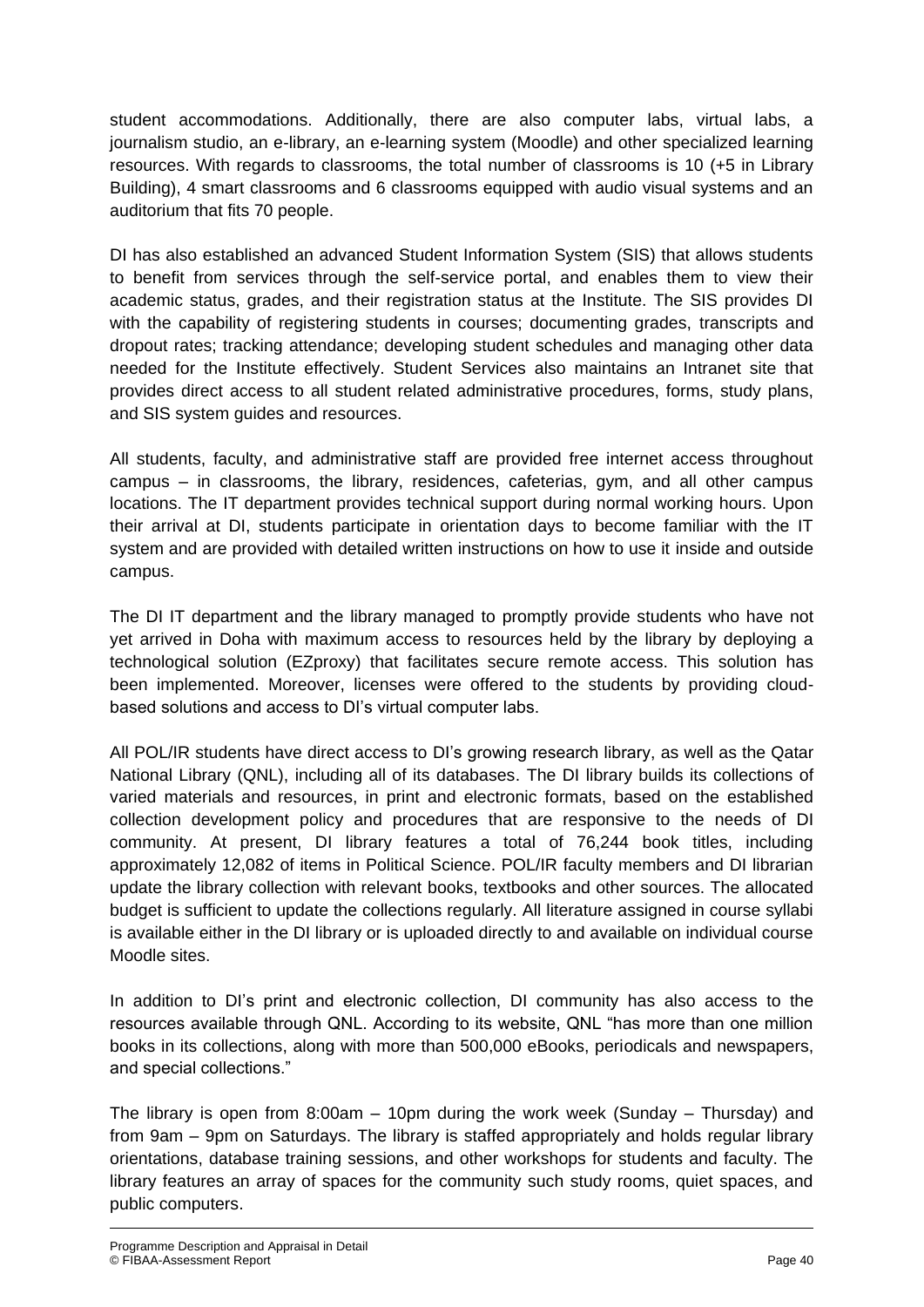Combined, DI and the QNL subscribe to more than 265 databases in Arabic and English. For example, ProQuest's E-book Central, E-Marefa's Social Sciences, JSTOR, Taylor & Francis Online database, Wiley Online Books database, Wiley Online Journals database, and hundreds of other full-text databases in subjects such as Psychology, Philosophy, History, Media & Cultural Studies and other disciplines.

At initial student registration, the DI library provides all new students with unique DI barcode login credentials. Students are then able to access online resources from anywhere in the world via the internet for the duration of their DI study period.

#### Appraisal:

Since the online conference was conducted replacing an on-site visit, the panel did not have the opportunity to visit DI's buildings. Instead, UKI provided photos and descriptions of its premises and facilities. Based on the materials provided, the panel formed the view that a smooth running of programmes is ensured regarding the capacities for teaching, research, studies, and administration.

The quantity, quality, media and IT facilities of the teaching rooms meet the standards required for the programme, even taking into account the resource needs of other study programmes. The teaching rooms and labs are equipped with state-of-the-art technology. For special contents of the curriculum (role-playing game, virtual elements), the HEI possesses appropriate rooms with the specific technical components needed such as visual systems.

The rooms are properly equipped for disabled students and give them barrier-free access. Access to the internet through laptops via wireless LAN is provided free of charge. A sufficient number of group rooms is available.

The panel in particular welcomes that access to the literature and journals as well as to digital media (e.g. electronic media, databases) is ensured. The opening hours of the DI library as well of the Qatar National Library take students' needs sufficiently into account. The literature expressly required for the study programme is available in the library and kept up to date. Access to relevant digital media is available from the students' home. Qualified library staff is there to advise students.

|          |                                                                                                  | <b>Exceptional</b> | <b>Exceeds</b><br>quality<br>requirements | <b>Meets quality</b><br>requirements | Does not<br>meet quality<br>requirements | n.r. |
|----------|--------------------------------------------------------------------------------------------------|--------------------|-------------------------------------------|--------------------------------------|------------------------------------------|------|
| 4.4      | <b>Facilities and equipment</b>                                                                  |                    |                                           |                                      |                                          |      |
| $4.4.1*$ | Quantity, quality, media and IT<br>equipment of teaching and group rooms<br>(Asterisk Criterion) |                    |                                           |                                      |                                          |      |
| $4.4.2*$ | Access to literature (Asterisk Criterion)                                                        |                    |                                           |                                      |                                          |      |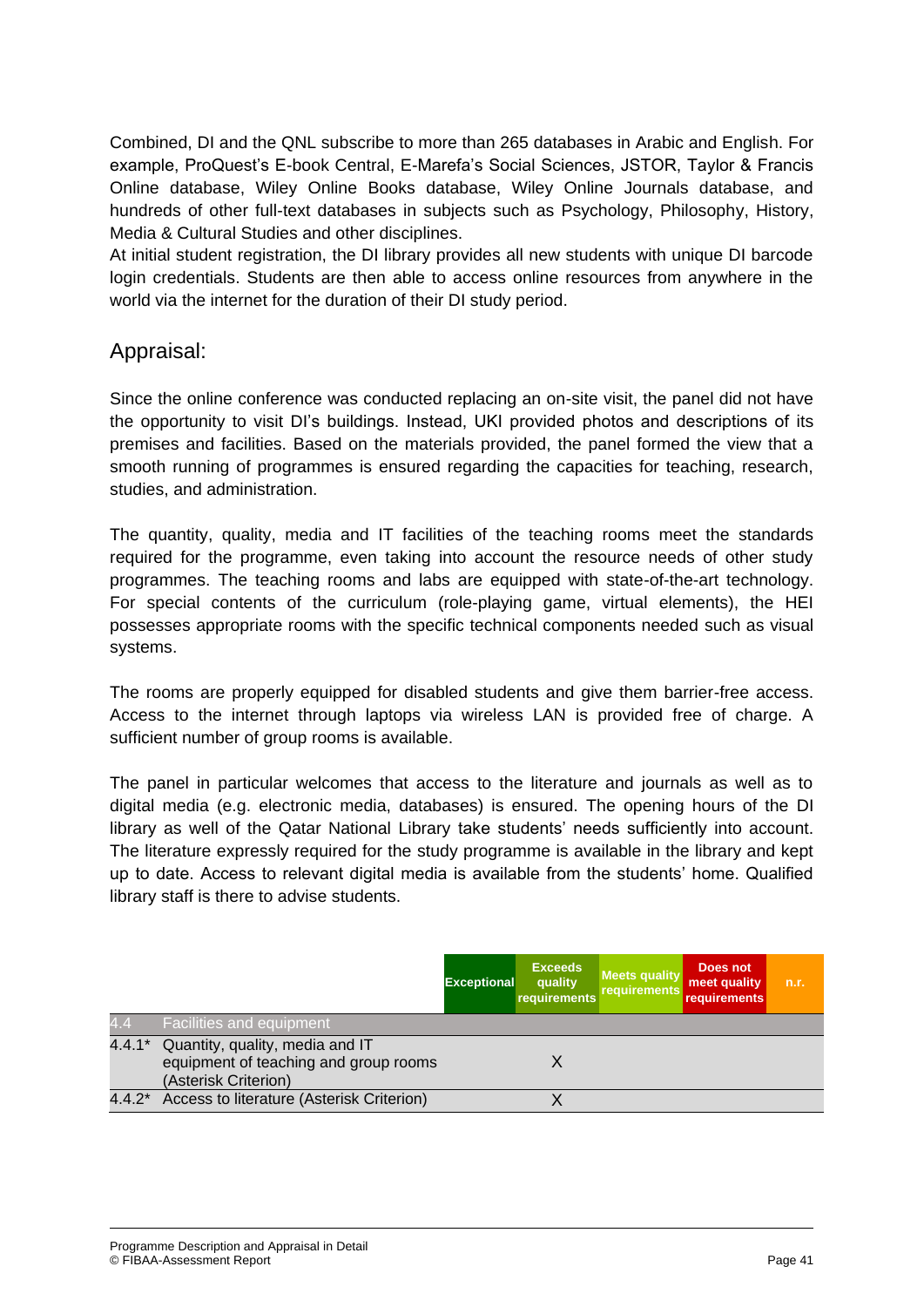### 4.5 Additional services

DI offers career services as part of the student services. This includes career guidance and skills development services that are key to successful professional and business life.

As part of creating awareness about the job market, the Career Advising Specialist posts job announcements on the Career portal and explains how they can apply for openings. Moreover, the Career Advising Specialist posts announcements about internship opportunities and important scholarships for PhD programmes, and also facilitates cooperation and partnerships with external organisations in order to offer internship opportunities for students and expand potential student employment networks. The Career Advising Specialist also facilitates volunteer opportunities for students with organisations that align with their fields of study; moreover curriculum-vitae training, interview preparation training, and training/fieldwork workshops; holds individual meetings with students to advise on job interviews and contract negotiations; and conducts an annual job fair with local corporations, entities, and organizations. The Career Advising Specialist also holds an annual career fair and conducts mock interviewing.

So far, the responsible department initiated the following actions.

- Hired a full-time Alumni Affairs and Corporate Social Responsibility Coordinator.
- Created an Alumni Association webpage on DI's website in April 2020.
- Developed the Alumni Charter and Bylaws which received approval in October 2020.
- More than 550 Alumni have joined the association from 29 countries.
- All graduates have access to DI facilities.
- Invited graduates to be members of DI and Schools committees so they can add value and be part of future developments at DI.

#### Appraisal:

The panel welcomes that DI offers career counselling and placement services to the students and graduates of the POL/IR programme to promote their employability. The HEI provides sufficient resources. In addition, career counselling and placement services are offered to the students and graduates on an individual basis. Such activities are planned on a long-time basis, performed regularly, and are actively marketed. Sufficient staff is available for this purpose. Students have access to the HEI-wide corporate network. The HEI brings its graduates in contact with representatives from business enterprises, public organisations and others at regular events. An alumni organisation has been set up with the aim of developing an alumni network.

|       |                                             | <b>Exceptional</b> | <b>Exceeds</b><br>quality<br>requirements | <b>Meets quality</b><br>requirements | Does not<br>meet quality<br><b>requirements</b> | n.r. |
|-------|---------------------------------------------|--------------------|-------------------------------------------|--------------------------------------|-------------------------------------------------|------|
| 4.5   | <b>Additional services</b>                  |                    |                                           |                                      |                                                 |      |
| 4.5.1 | Career counselling and placement<br>service |                    |                                           |                                      |                                                 |      |
| 4.5.2 | <b>Alumni Activities</b>                    |                    |                                           |                                      |                                                 |      |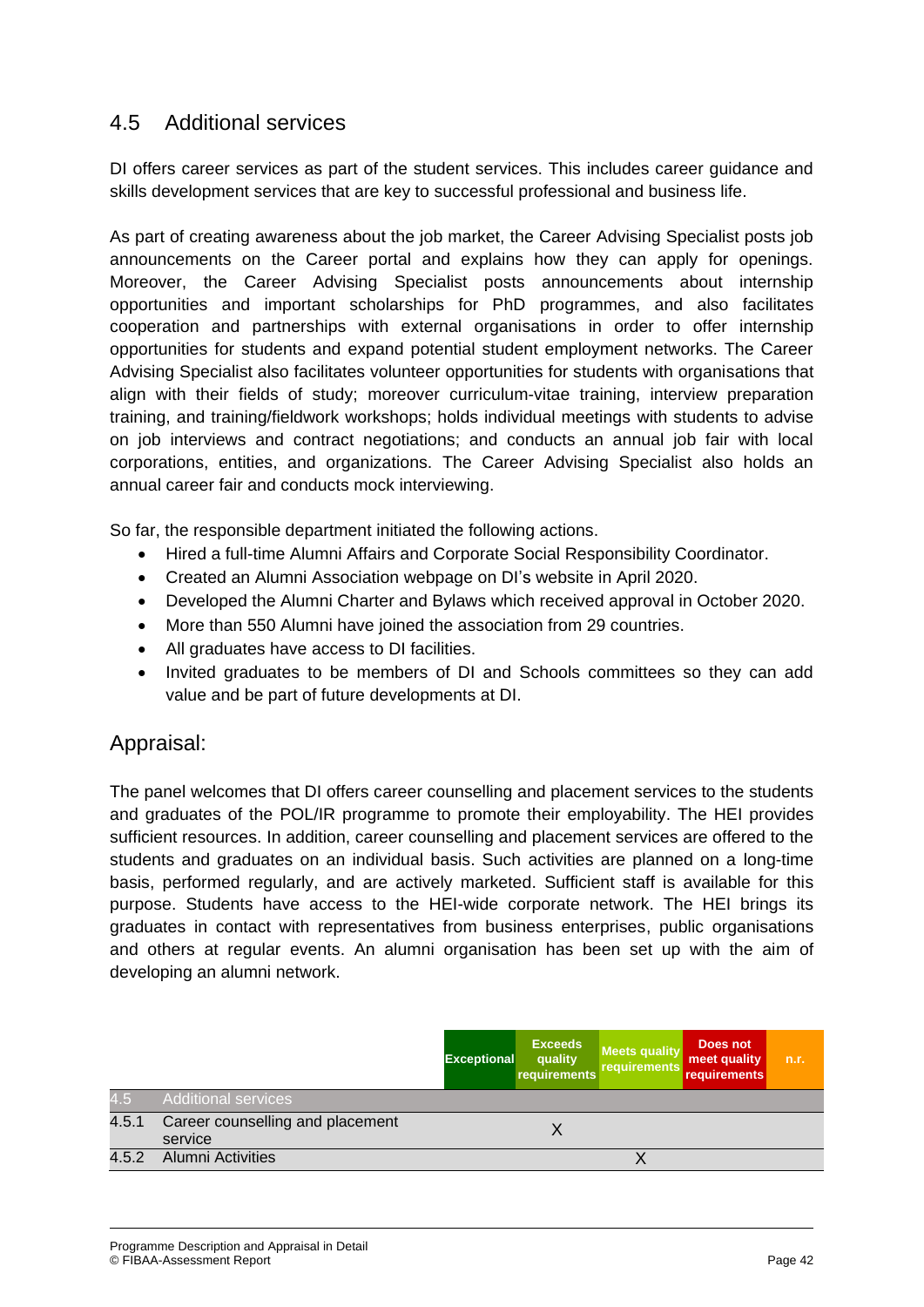## 4.6 Financing of the study programme (Asterisk Criterion)

The DI was established in 2015 with an initial funding of 20,000,000 QR (about 4,81 million Euro) from the Arab Center for Research and Policy Studies. The DI operations and academic activities are still funded by the founder the Arab Center for Research and Policy Studies. Moreover, DI is financed through a Qatari state grant, providing the most significant portion of funding. Other funding is provided by student tuition fees. Since the establishment the DI has been expanding its services to accommodate the growing student body and to attain to students' and faculty members' teaching and learning needs. The Institute is pursuing a strategy to increase its independent research and executive training income.

#### Appraisal:

The panel is convinced that the study programme is funded for the entire accreditation period so that students will definitely be able to complete their studies.

|        |                                                          | <b>Exceptional</b> | <b>Exceeds</b><br>quality<br>requirements | <b>Meets quality</b><br>requirements | Does not<br>meet quality<br>requirements | n.r. |
|--------|----------------------------------------------------------|--------------------|-------------------------------------------|--------------------------------------|------------------------------------------|------|
| $4.6*$ | Financing of the study programme<br>(Asterisk Criterion) |                    |                                           |                                      |                                          |      |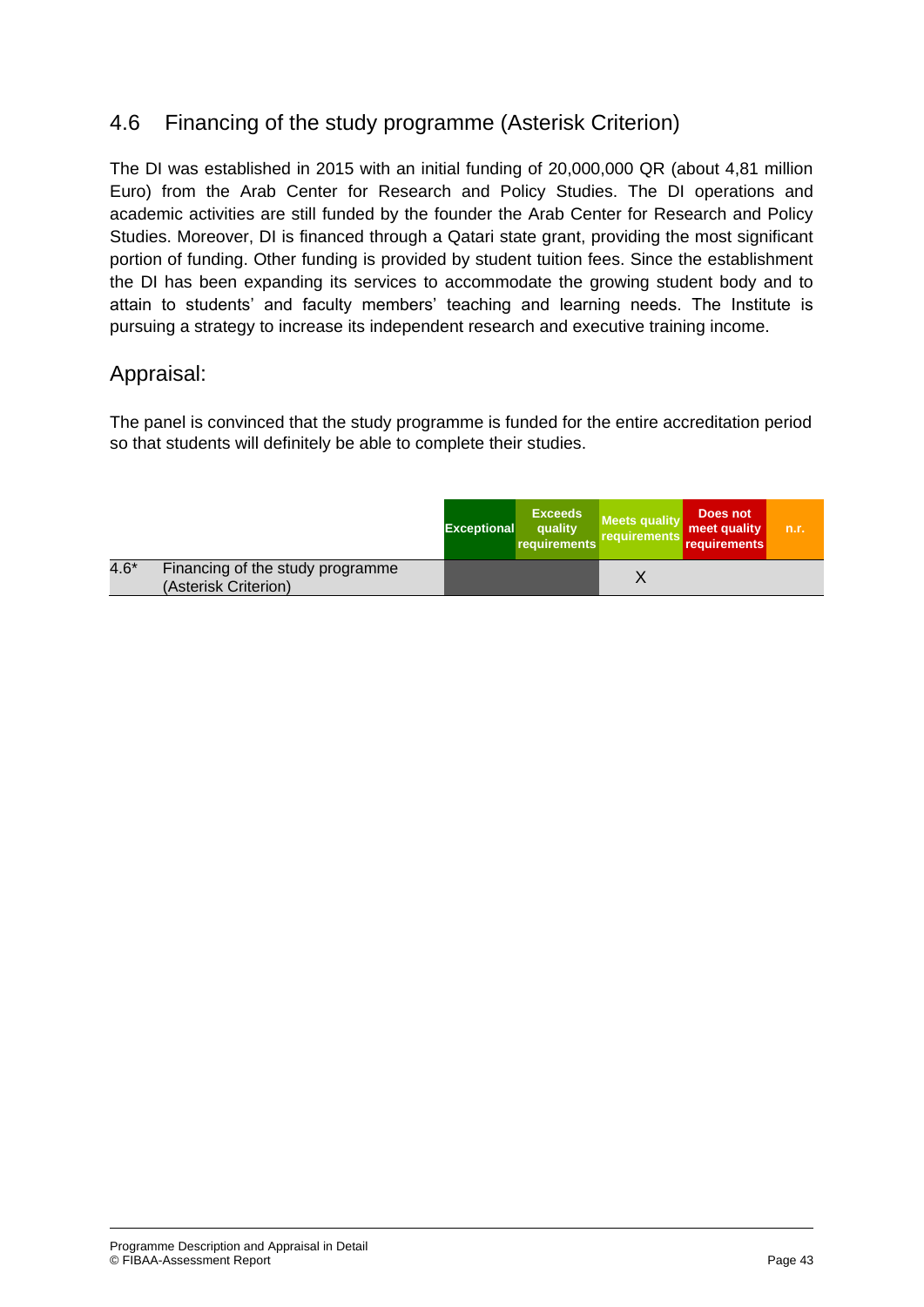## **5. Quality assurance and documentation**

DI's Office of Institutional Effectiveness and Quality Assurance (OIEQA) provides a framework and guidance for assuring quality of academic programmes, research, academic services, administrative services, and public service at DI. This "Institutional Effectiveness and Quality Assurance Framework" has found the approval from the DI Board of Trustees. The POL/IR programme works within this framework to assure quality.

DI's TLA Committee<sup>21</sup>, guided in part by the OIEQA, developed a Programme Annual Monitoring Report template which serves to collect data and information on the programme, student and faculty performance. Based on the analysis the Programme Annual Monitoring Report is elaborated. The report includes data and key details regarding admissions to the POL/IR programme, student grades, programme changes, teaching and learning strategies, graduation rates, alumni satisfaction, and employment, and plans for improvement. The process also includes a programme learning outcome assessment which features a special template. This annual report requires all faculty members in the programme to reflect on the data provided by the OIEQA.

In addition, the POL/IR programme meets every month to discuss programme outcomes and areas for improvement. The head of programme also keeps track of ongoing development and attempts to provide guidance and mentorship to faculty members as needed. As has been noted, students are also afforded opportunities to address their concerns with their advisors, the head of programme, and at the student-faculty gatherings that occur once per semester. Beyond these mechanisms, the head of programme also oversees syllabi, provides evaluations of courses based on the course content and student evaluations, and works to ensure that instructors abide by DI policies and guidelines. All faculty members are also evaluated comprehensively by the head of programme and perform self-evaluations, and these evaluations involve a component that constructively examines their overall teaching performance.

Before the conclusion of each semester, students are asked to fill out anonymous, individual course evaluations. The OIEQA collates the data from the completed student course surveys and sends them to the relevant course instructors and heads of programme. The final results include both quantitative and qualitative anonymized data that are provided to the course's instructor, the head of the programme and the institution. The template also opens the possibility to students to make comments on the workload. After each semester, all DI instructors use a specially designed form to comment on the student evaluation survey results for their courses and on the course development. Both final, collated student evaluation results and the instructor feedback form are required to be included as part of an end-of-semester "course file" submitted by each instructor to the OIEQA. The head of programme also uses the Instructor Course Feedback Form to report to the Dean regarding all courses taught, with specific reference to both student course evaluation results and instructor feedback on student course evaluations. Programmes are expected to address any glaring weaknesses in course design or delivery with faculty members. Measures for teaching improvement are implemented on a continuous basis.

To ensure the involvement of all relevant stakeholders in DI quality assurance process, students, faculty, and relevant administrative staff are represented in the TLA and IEQA

**<sup>.</sup>**  $21$  See above chapter 4.1.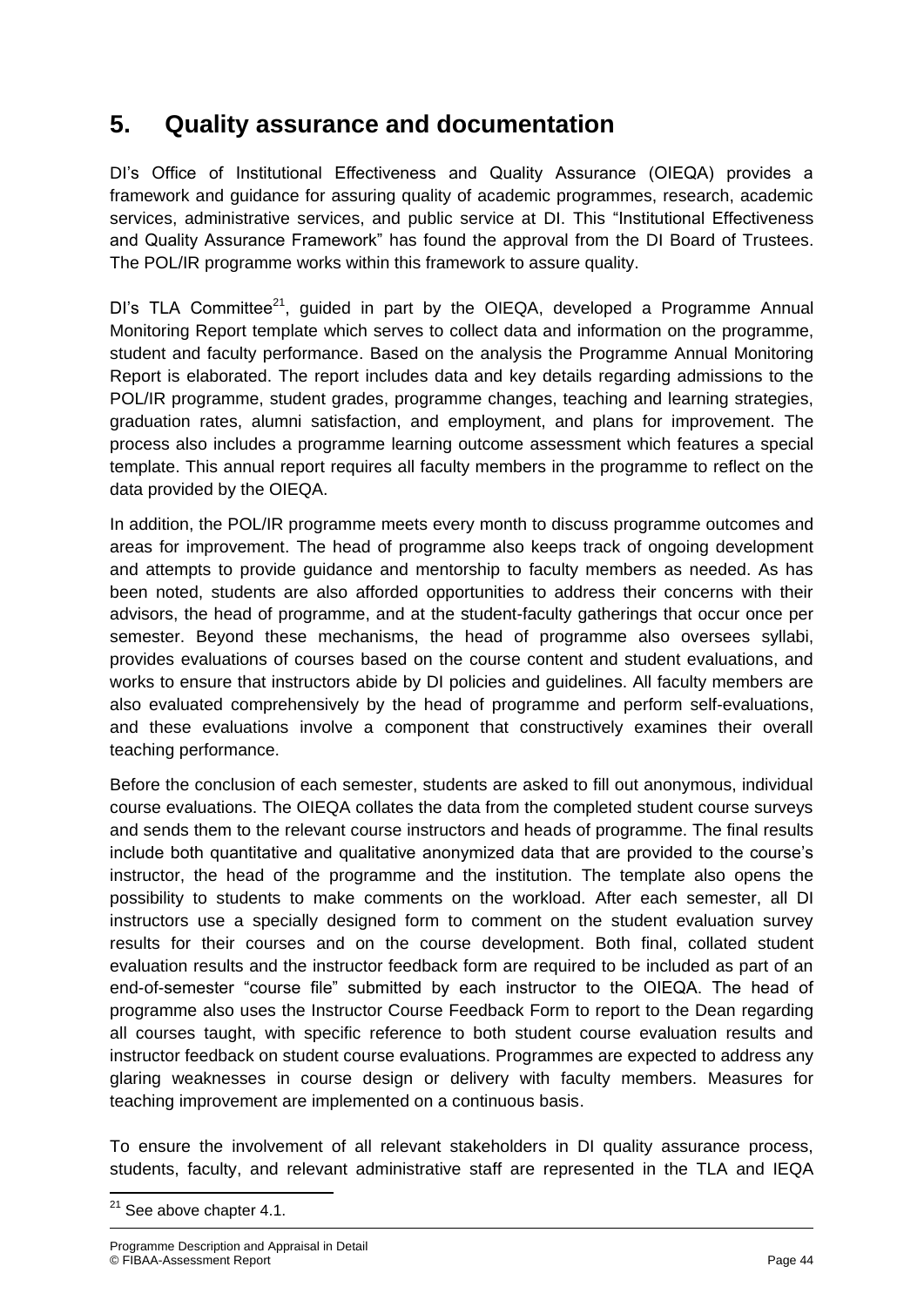committees. In addition, students can avail of other opportunities to provide contemporaneous evaluations of courses and programmes. Students meet with their advisers at least twice per semester to discuss their progress. These meetings allow for dynamic interactions between the student and their adviser regarding the programme and individual courses. They can also complete a form to evaluate various aspects of their experience at DI. Moreover, once per semester, a programme gathering/forum is held that inter alia deals with quality assurance aspects and allows students to express concerns regarding the programme and workload. Students are also encouraged to report concerns to their adviser or the head of programme. DI students are collectively represented by a student council.

Furthermore, DI provides various avenues for programme evaluation and improvement. The workshops provided by the TLA Office are not theoretical exercises, but structured environments for faculty members to improve their courses and programmes. These workshops provide guidance but also allow faculty members the flexibility to synthesize their own knowledge of their respective disciplines with the tools being taught to them in the workshops. Other entities in DI, such as the Research & Grants Department often hold events that also allow for faculty introspection, evaluation, and planning.

Finally, DI alumni also evaluate and provide programme feedback through the alumni and satisfaction surveys. The results of these surveys are addressed in the Programme Annual Monitoring Report. The programme devises improvement plans in order to address legitimate concerns that can be feasibly addressed. Important improvements are communicated to students via emails, meetings with the students and/or meetings with DI Student Council. It is also worth noting that the results of all surveys conducted are analysed and reported in summative OIEQA reports that are submitted to the Schools, DI Council and administrative units (where appropriate) for review and action.

DI's OIEQA administers satisfaction surveys every year to all students and bi-annually administers an alumni survey for SOSH and annually for the School of Public Administration and Development Economics. The most recent alumni survey response rate was low, but it provided insight into where POL/IR students are currently working and how we might assist them in the future.

DI is regularly evaluated by Qatar's Ministry of Education and Higher Education and is subject to its regulations.

DI, SOSH and the POL/IR programme have established clear protocols for document management. The head of programme and programme coordinator are responsible for collecting documents related to pedagogy, advising and theses and retain records of these for themselves. The records are subsequently forwarded to the SOSH office manager so that they may retain and evaluate documents, as necessary. Faculty members are required to retain all evaluations and feedback provided to students, course slides, grading rubrics, readings, and instructions, and upload them to a secure website. The programme coordinator organises the collection of these materials. Furthermore, at the end of each year, the head of the programme provides a comprehensive evaluation of the programme to the Office of the Dean.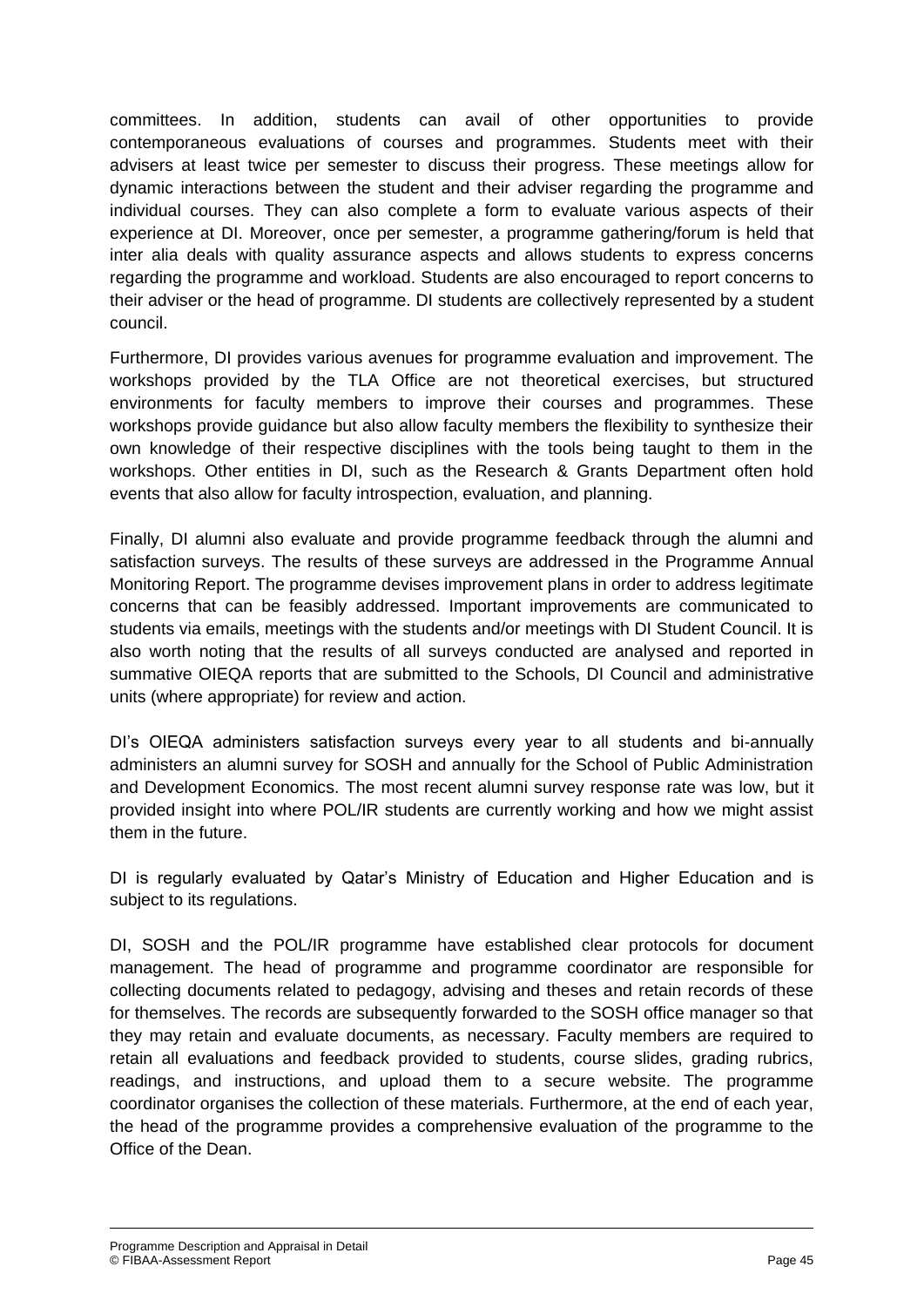The programme is documented in detail on DI website<sup>22</sup> which also includes programme entry requirements, faculty profiles, and programme structure.

News about DI, including the POL/IR programme and its faculty and students, is published regularly in Zajel, a monthly e-newspaper published by the DI Communications and External Relations department. Zajel includes information about new DI developments, publications, research grants, awards, conferences, and events. Additionally, DI uses its pages on Facebook, Twitter, Instagram, and YouTube to publish and broadcast news about the Institute, including the POL/IR programme and its faculty. The POL/IR programme publicises all of its events via the Communications and External Relations department.

The head of the programme and programme coordinator regularly keep faculty members and students aware of relevant updates and deadlines. In addition, activities that are administratively under the jurisdiction of SOSH are communicated to students and staff in a timely manner through the Dean's Office. DI's Office of the President also regularly updates all concerned members of changes, obligation deadlines and other matters that may be of interest to them.

The Communications and External Relations department provides regular announcements of events that are distributed to the whole DI community. For POL/IR programme events, the programme coordinator works with the Communications and External Relations department to create flyers and announcements of events.

#### Appraisal:

The panel welcomes that DI set up a quality assurance and development procedure that systematically and continuously monitors and develops the quality of the programme with respect to its contents, processes, and outcomes. It takes into account the evaluation results and the analysis on student workload, success rate, and graduate employment as well as the profile of the student population. Faculty members participate in the respective committees to plan and assess the quality assurance and development procedures. Responsibilities are clearly defined.

Evaluation by the students is carried out on a regular basis and in accordance with a prescribed procedure; the outcomes are communicated to the students and provide input for the quality development process. Students are represented in the relevant committees as well as in the programme forum that also deals with quality assurance matters.

Quality control by the faculty as well as an external evaluation by alumni are conducted on a regular basis and in accordance with a prescribed procedure; the outcomes are communicated and provide input for the quality development process.

The study programme's content, curriculum and examination scheme have been suitably documented and published (e.g. course plan and exam regulations).

**<sup>.</sup>** <sup>22</sup>[https://www.dohainstitute.edu.qa/EN/Academics/SOSH/Programmes/PoliticsandIR/Pages/default.as](https://www.dohainstitute.edu.qa/EN/Academics/SOSH/Programmes/PoliticsandIR/Pages/default.aspx) [px\)](https://www.dohainstitute.edu.qa/EN/Academics/SOSH/Programmes/PoliticsandIR/Pages/default.aspx).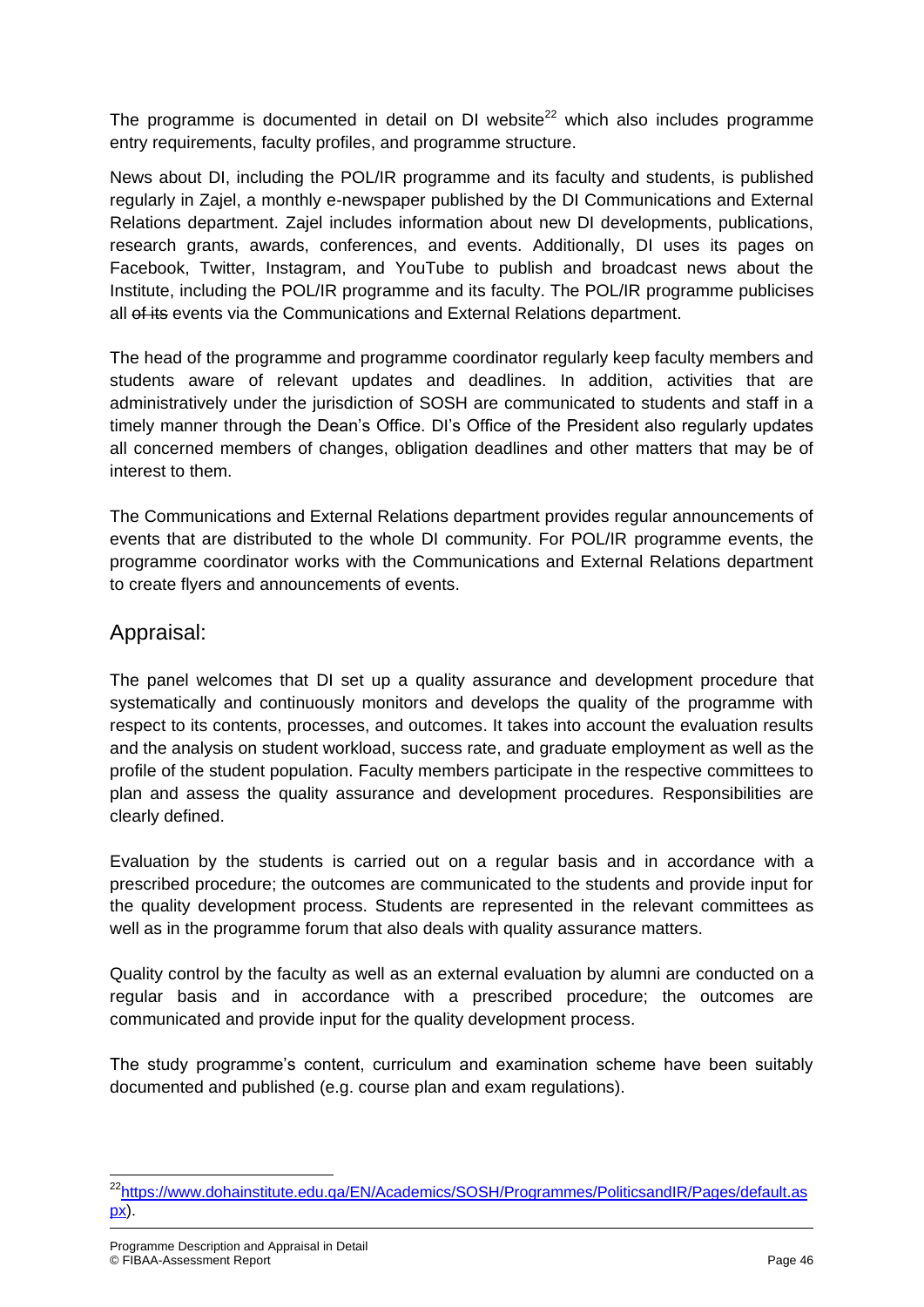DI regularly publishes current news and information  $-$  both quantitative and qualitative  $$ about the study programme. In addition, the evaluation results are translated into a list of measures to be taken and published in an appropriate manner.

|          |                                                                                                                          | <b>Exceptional</b> | <b>Exceeds</b><br>quality<br>requirements | <b>Meets quality</b><br>requirements | <b>Does not</b><br>meet quality<br><b>requirements</b> | n.r. |
|----------|--------------------------------------------------------------------------------------------------------------------------|--------------------|-------------------------------------------|--------------------------------------|--------------------------------------------------------|------|
| $5.1*$   | Quality assurance and quality<br>development with respect to contents,<br>processes and outcomes (Asterisk<br>Criterion) |                    |                                           | X                                    |                                                        |      |
| 5.2      | Instruments of quality assurance                                                                                         |                    |                                           |                                      |                                                        |      |
| 5.2.1    | Evaluation by students                                                                                                   |                    |                                           | X                                    |                                                        |      |
| 5.2.2    | Evaluation by faculty                                                                                                    |                    |                                           | X                                    |                                                        |      |
| 5.2.3    | External evaluation by alumni,<br>employers and third parties                                                            |                    |                                           | X                                    |                                                        |      |
| 5.3      | Programme documentation                                                                                                  |                    |                                           |                                      |                                                        |      |
| $5.3.1*$ | Programme description (Asterisk<br>Criterion)                                                                            |                    |                                           | X                                    |                                                        |      |
| 5.3.2    | Information on activities during the<br>academic year                                                                    |                    |                                           | X                                    |                                                        |      |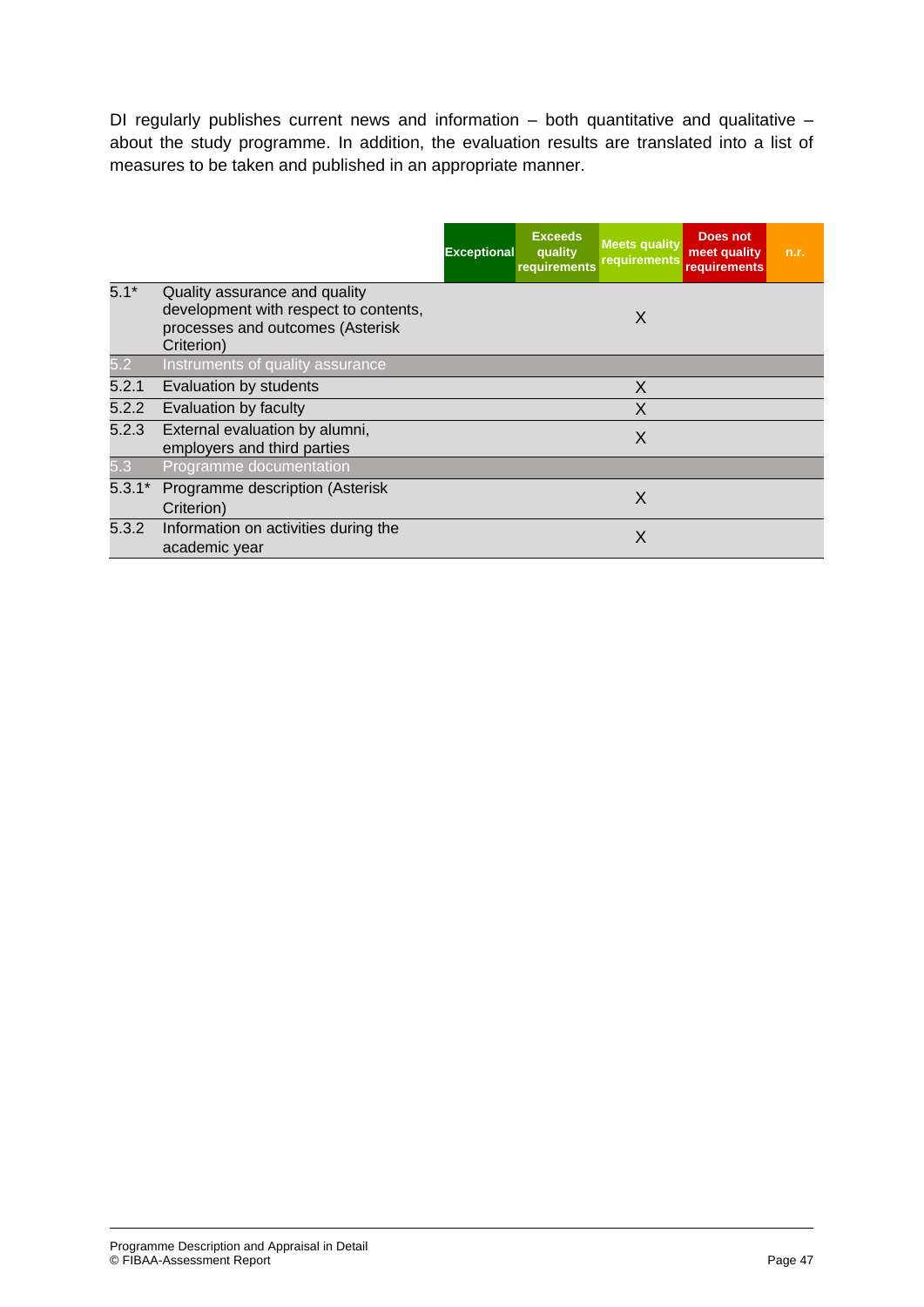# Quality profile

### **HEI: Doha Institute for Graduate Studies**

### **Master programme: Politics and International Relations**

|                |                                                                                                                | <b>Exceptional</b> | <b>Exceeds</b><br>quality<br>requirements | <b>Meets quality</b><br>requirements | Does not<br>meet quality<br>requirements | n.r. |
|----------------|----------------------------------------------------------------------------------------------------------------|--------------------|-------------------------------------------|--------------------------------------|------------------------------------------|------|
| 1              | <b>Objectives</b>                                                                                              |                    |                                           |                                      |                                          |      |
| $1.1*$         | Objectives of the study programme<br>(Asterisk Criterion)                                                      |                    |                                           | X                                    |                                          |      |
| $1.2*$         | International orientation of the study<br>programme design (Asterisk Criterion)                                |                    | X                                         |                                      |                                          |      |
| 1.3            | Positioning of the study programme                                                                             |                    |                                           |                                      |                                          |      |
| 1.3.1          | Positioning of the study programme in<br>the educational market                                                |                    | X                                         |                                      |                                          |      |
| 1.3.2          | Positioning of the study programme on<br>the job market for graduates<br>("Employability")                     |                    |                                           | X                                    |                                          |      |
| 1.3.3          | Positioning of the study programme<br>within the HEI's overall strategic concept                               |                    |                                           | X                                    |                                          |      |
| $\overline{2}$ | <b>Admission</b>                                                                                               |                    |                                           |                                      |                                          |      |
| $2.1*$         | Admission requirements (Asterisk Criterion)                                                                    |                    | X                                         |                                      |                                          |      |
| 2.2            | Counselling for prospective students                                                                           |                    |                                           | X                                    |                                          |      |
| $2.3*$         | Selection procedure (if relevant)                                                                              |                    | X                                         |                                      |                                          |      |
| $2.4(*)$       | Professional experience (if relevant;<br>Asterisk Criterion for master<br>programmes that require professional |                    |                                           |                                      |                                          | X    |
|                | experience)                                                                                                    |                    |                                           |                                      |                                          |      |
| $2.5*$         | Ensuring foreign language proficiency<br>(Asterisk Criterion)                                                  |                    |                                           | X                                    |                                          |      |
| $2.6*$         | Transparency and documentation of<br>admission procedure and decision<br>(Asterisk Criterion)                  |                    |                                           | X                                    |                                          |      |
| 3              | <b>Contents, structure and didactical concept</b>                                                              |                    |                                           |                                      |                                          |      |
|                | Contents                                                                                                       |                    |                                           |                                      |                                          |      |
| $3.1.1*$       | Logic and conceptual coherence<br>(Asterisk Criterion)                                                         |                    |                                           | X                                    |                                          |      |
| $3.1.2*$       | Rationale for degree and programme<br>name (Asterisk Criterion)                                                |                    |                                           | X                                    |                                          |      |
| $3.1.3*$       | Integration of theory and practice<br>(Asterisk Criterion)                                                     |                    |                                           | X                                    |                                          |      |
| 3.1.4          | Interdisciplinary thinking                                                                                     |                    | X                                         |                                      |                                          |      |
| 3.1.5          | <b>Ethical aspects</b>                                                                                         |                    |                                           | $\mathsf X$                          |                                          |      |
| $3.1.6*$       | Methods and scientific practice (Asterisk<br>Criterion)                                                        |                    |                                           | X                                    |                                          |      |
| $3.1.7*$       | Examination and final thesis (Asterisk<br>Criterion)                                                           |                    |                                           | X                                    |                                          |      |
| 3.2            | <b>Structure</b>                                                                                               |                    |                                           |                                      |                                          |      |
| $3.2.1*$       | Modular structure of the study<br>programme (Asterisk Criterion)                                               |                    |                                           | X                                    |                                          |      |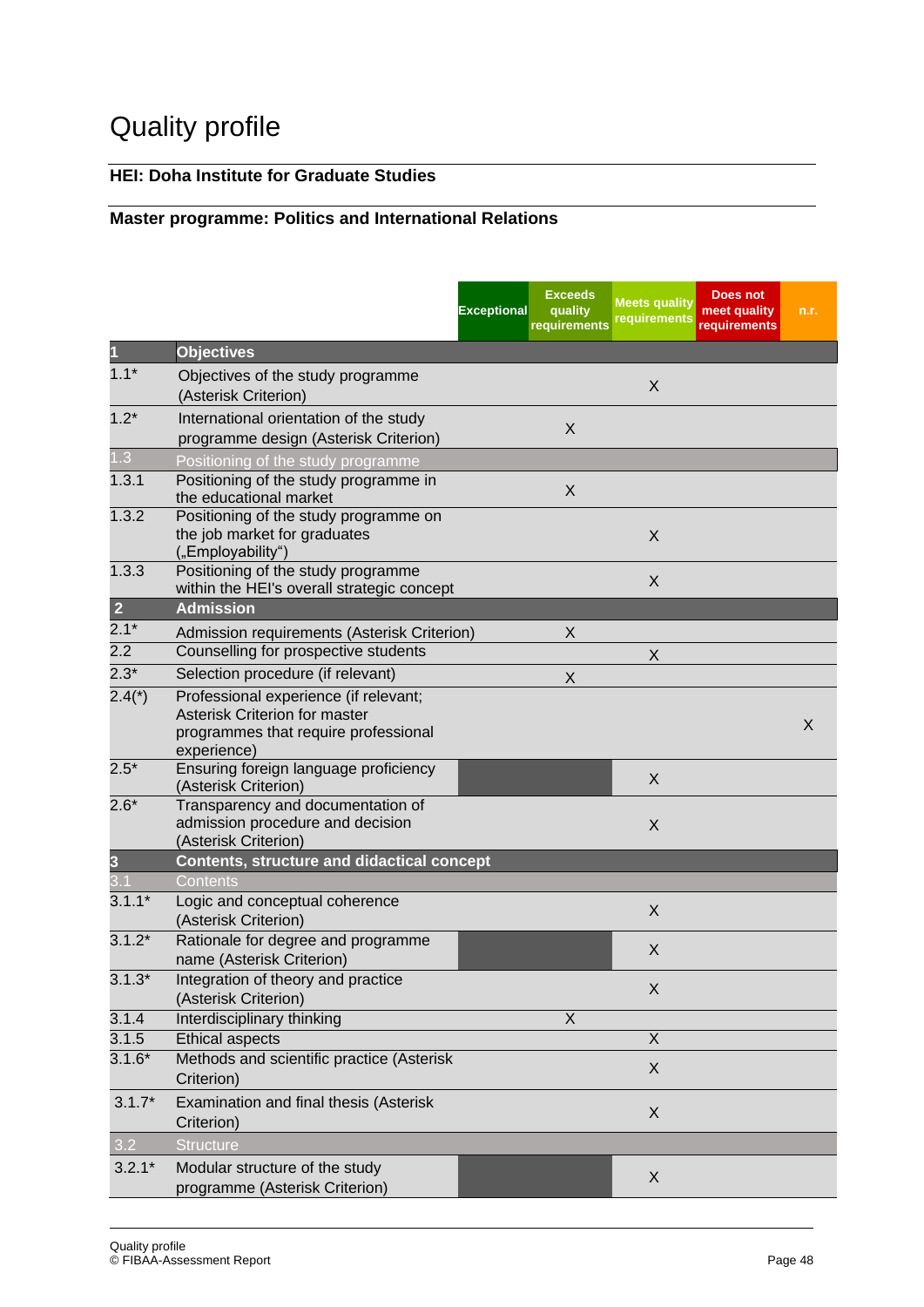|                  |                                                                                                                                           | <b>Exceeds</b><br><b>Exceptional</b><br>quality<br>requirements | <b>Meets quality</b><br>requirements | Does not<br>meet quality<br>requirements | n.r. |
|------------------|-------------------------------------------------------------------------------------------------------------------------------------------|-----------------------------------------------------------------|--------------------------------------|------------------------------------------|------|
| $3.2.2*$         | Study and exam regulations (Asterisk<br>Criterion)                                                                                        |                                                                 | X                                    |                                          |      |
| $3.2.3*$         | Feasibility of study workload (Asterisk<br>Criterion)                                                                                     |                                                                 | X                                    |                                          |      |
| 3.2.4            | Equality of opportunity                                                                                                                   |                                                                 | X                                    |                                          |      |
| 3.3              | <b>Didactical concept</b>                                                                                                                 |                                                                 |                                      |                                          |      |
| $3.3.1*$         | Logic and plausibility of the didactical<br>concept (Asterisk Criterion)                                                                  |                                                                 | X                                    |                                          |      |
| $3.3.2*$         | Course materials (Asterisk Criterion)                                                                                                     |                                                                 | X                                    |                                          |      |
| 3.3.3            | <b>Guest lecturers</b>                                                                                                                    |                                                                 | X                                    |                                          |      |
| 3.3.4            | Lecturing tutors                                                                                                                          |                                                                 |                                      |                                          | X    |
| 3.4              | Internationality                                                                                                                          |                                                                 |                                      |                                          |      |
| $3.4.1*$         | International contents and intercultural<br>aspects (Asterisk Criterion)                                                                  | X                                                               |                                      |                                          |      |
| 3.4.2            | Internationality of the student body                                                                                                      | X                                                               |                                      |                                          |      |
| 3.4.3            | Internationality of faculty                                                                                                               | X                                                               |                                      |                                          |      |
| 3.4.4            | Foreign language contents                                                                                                                 | $\sf X$                                                         |                                      |                                          |      |
| $3.5*$           | Multidisciplinary competences and<br>skills (Asterisk Criterion)                                                                          |                                                                 | X                                    |                                          |      |
| $3.6*$           | Skills for employment / Employability<br>(Asterisk Criterion)                                                                             |                                                                 | X                                    |                                          |      |
| 4.               | <b>Academic environment and</b>                                                                                                           |                                                                 |                                      |                                          |      |
|                  | framework conditions                                                                                                                      |                                                                 |                                      |                                          |      |
| $\overline{4.1}$ | Faculty                                                                                                                                   |                                                                 |                                      |                                          |      |
| $4.1.1*$         | Structure and quantity of faculty in<br>relation to curricular requirements<br>(Asterisk Criterion)                                       |                                                                 | X                                    |                                          |      |
| $4.1.2*$         | Academic qualification of faculty<br>(Asterisk Criterion)                                                                                 | X                                                               |                                      |                                          |      |
| $4.1.3*$         | Pedagogical / didactical qualification of<br>faculty (Asterisk Criterion)                                                                 |                                                                 | X                                    |                                          |      |
| 4.1.4            | Practical business experience of faculty                                                                                                  |                                                                 | X                                    |                                          |      |
| $4.1.5*$         | Internal cooperation (Asterisk Criterion)                                                                                                 |                                                                 | X                                    |                                          |      |
| $4.1.6*$         | Student support by the faculty (Asterisk<br>Criterion)                                                                                    | X                                                               |                                      |                                          |      |
| $4.1.7(*)$       | Student support in distance learning<br>(only relevant and an Asterisk Criterion<br>for blended-learning/distance learning<br>programmes) |                                                                 |                                      |                                          | X    |
| 4.2              | Programme management                                                                                                                      |                                                                 |                                      |                                          |      |
| $4.2.1*$         | Programme Director (Asterisk Criterion)                                                                                                   |                                                                 | X                                    |                                          |      |
| 4.2.2            | Process organisation and                                                                                                                  |                                                                 |                                      |                                          |      |
|                  | administrative support for students and<br>faculty                                                                                        | X                                                               |                                      |                                          |      |
| 4.3              | <b>Cooperation and partnerships</b>                                                                                                       |                                                                 |                                      |                                          |      |
| $4.3.1*$         | Cooperation with HEIs and other<br>academic institutions or networks<br>(Asterisk Criterion for cooperation                               |                                                                 | X                                    |                                          |      |
|                  |                                                                                                                                           |                                                                 |                                      |                                          |      |